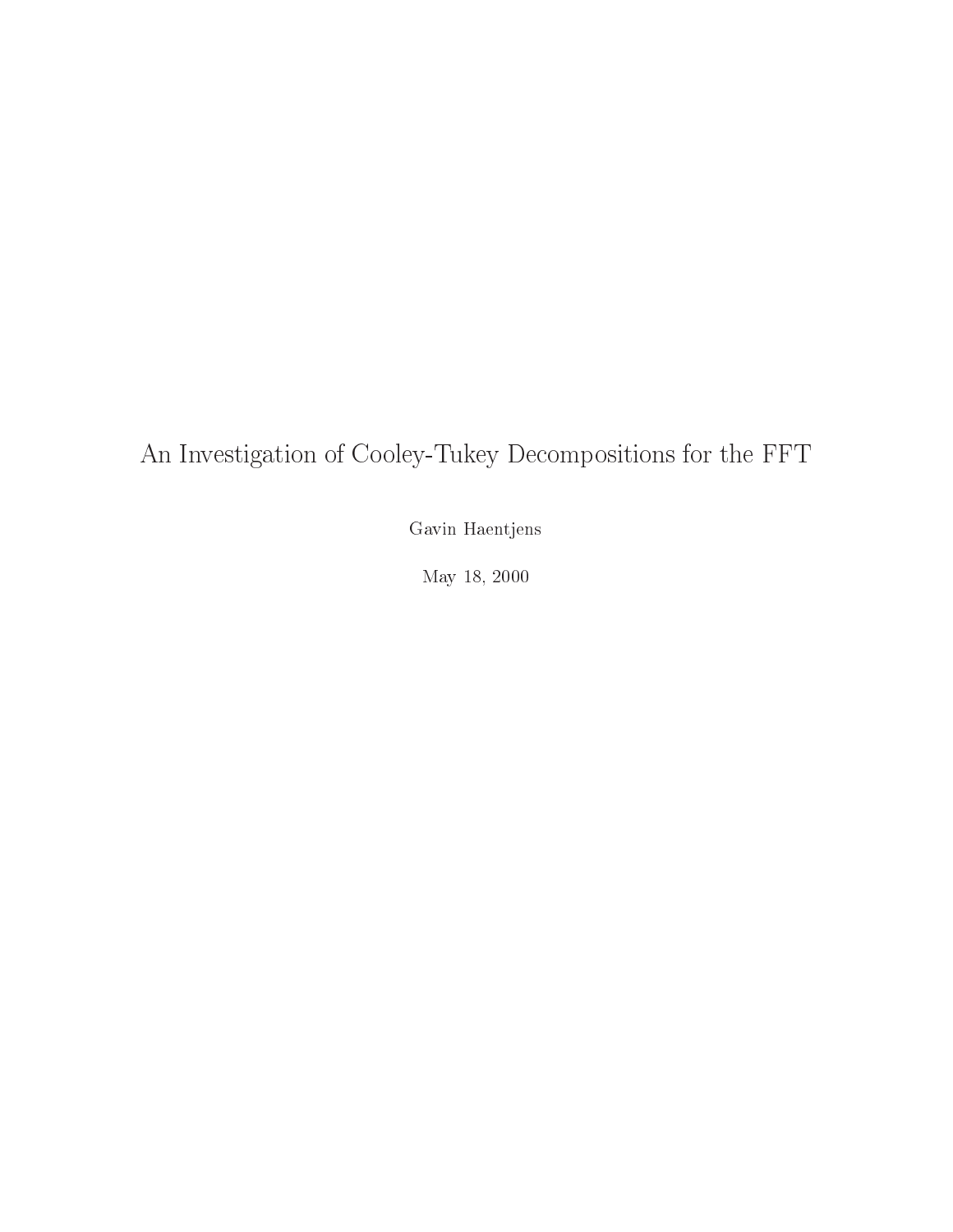# Abstract

The goals of the research discussed in this report are to determine the impact of di-erent Cooley-Tukey decompositions on the performance of computer programs that compute the FFT evaluate di-erent methods for nding the most ecient decompositions and deter mine the characteristics of the most efficient decompositions. Experiments are conducted where  $e$  three distribution for the programs and three dynamics for  $\alpha$  problems  $\alpha$  and  $\alpha$  and  $\alpha$  and  $\alpha$ searching for efficient decompositions. The results show that even for FFTs of sizes under  $\mathcal{I}^{**}$ , the runtime for the average decomposition may be up to three times the runtime for the optimal decomposition The results also show that a basic implementation of DP performs as well as an exhaustive search at finding fast decompositions for FFTs of sizes up to  $2^{--},$ and that the simple DP performs as well as two more sophisticated versions of DP for FFT sizes up to 2<sup>2</sup>°. Furthermore, the results show that for an out-of-place implementation of the FFT, right-expanded decompositions are optimal because they require memory storage only for the input and output data arrays whereas other decompositions require additional temporary storage. Moreover, the results show that for an in-place implementation of the FFT, balanced decompositions are optimal if the algorithm is iterative, and right-expanded decompositions are optimal if the algorithm is recursive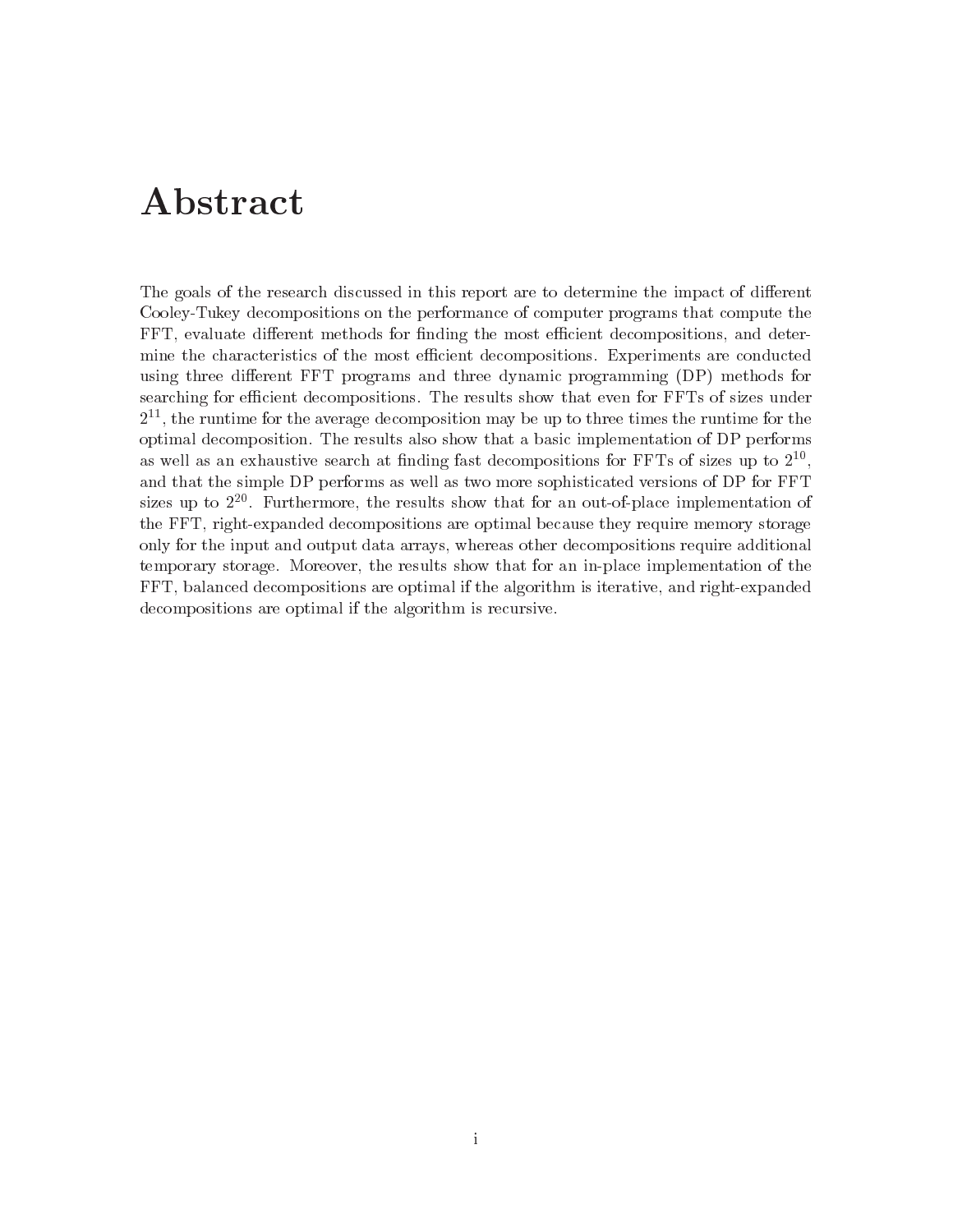# Acknowledgements

I would like to thank Prof. José M. F. Moura, Prof. Jeremy Johnson, Dr. Markus Püschel, and David Sepiashvili for all of their assistance This research was funded by the Defense Advanced Research Projects Agency (DARPA).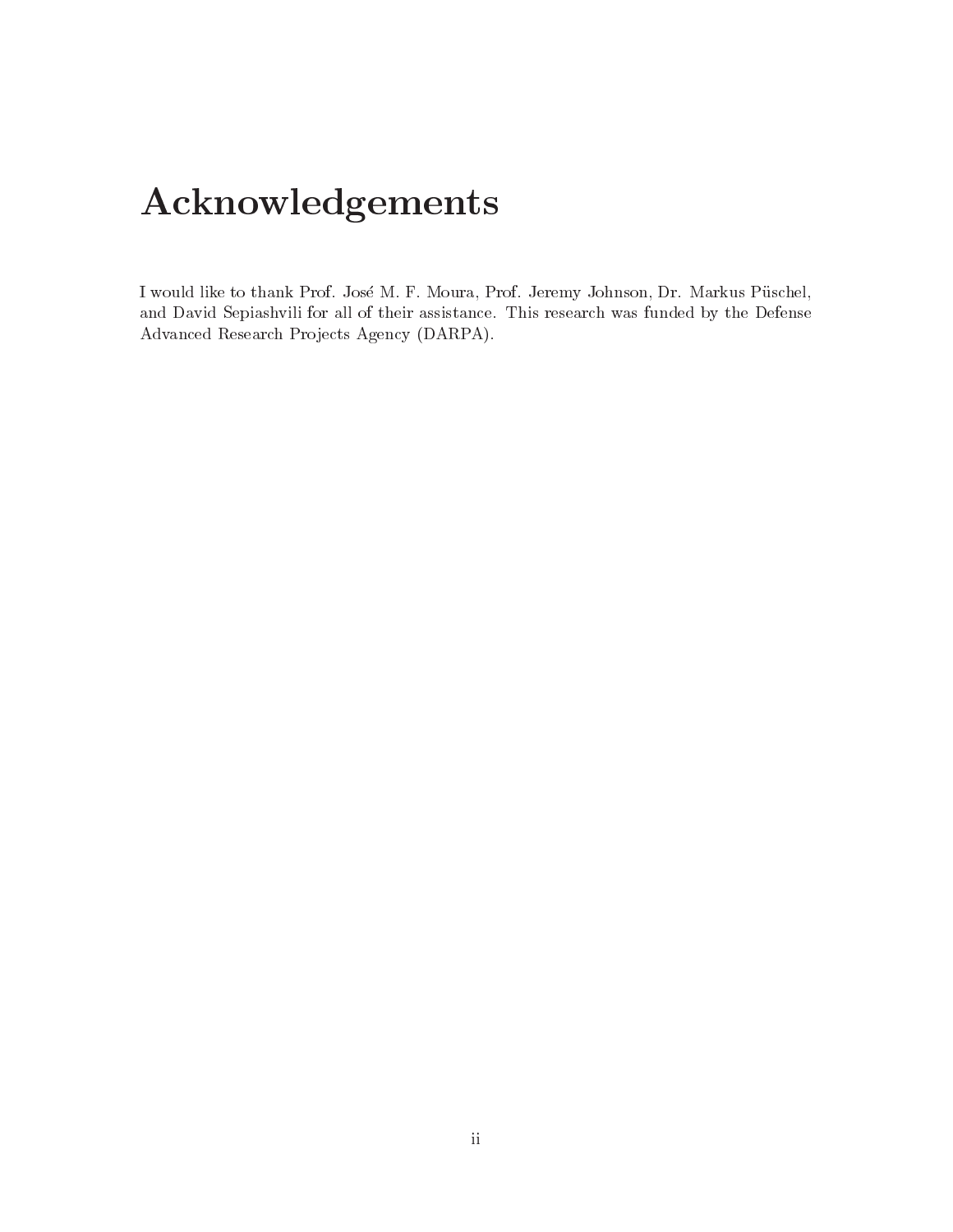# **Contents**

| 1        |     | Introduction                                                                            | $\mathbf 1$    |  |  |  |  |  |  |
|----------|-----|-----------------------------------------------------------------------------------------|----------------|--|--|--|--|--|--|
|          | 1.1 |                                                                                         | 1              |  |  |  |  |  |  |
|          |     | 1.1.1                                                                                   | 1              |  |  |  |  |  |  |
|          |     | Multitude of Decompositions for a Given Size FFT<br>1.1.2                               | 3              |  |  |  |  |  |  |
|          | 1.2 |                                                                                         | 4              |  |  |  |  |  |  |
|          |     | 1.2.1                                                                                   | 4              |  |  |  |  |  |  |
|          |     | 1.2.2<br>DFT Matrices                                                                   | $\overline{4}$ |  |  |  |  |  |  |
|          |     | 1.2.3                                                                                   | $\bf 5$        |  |  |  |  |  |  |
|          |     | 1.2.4                                                                                   | $\overline{5}$ |  |  |  |  |  |  |
|          |     | Tensor Product Formulation of the Cooley-Tukey FFT Algorithm.<br>1.2.5                  | $\,$ 6 $\,$    |  |  |  |  |  |  |
|          |     | 1.2.6                                                                                   | 7              |  |  |  |  |  |  |
|          | 1.3 |                                                                                         | 8              |  |  |  |  |  |  |
| $\bf{2}$ |     | <b>Searching for Efficient Cooley-Tukey Decompositions</b>                              | 10             |  |  |  |  |  |  |
|          | 2.1 |                                                                                         | 10             |  |  |  |  |  |  |
|          | 2.2 |                                                                                         |                |  |  |  |  |  |  |
|          |     | 2.2.1                                                                                   | 10             |  |  |  |  |  |  |
|          |     | 2.2.2                                                                                   | 12             |  |  |  |  |  |  |
|          |     | 2.2.3                                                                                   | 13             |  |  |  |  |  |  |
|          |     | 2.2.4                                                                                   | 13             |  |  |  |  |  |  |
|          |     | Stride Sensitive Dynamic Programming Search<br>2.2.5                                    | 14             |  |  |  |  |  |  |
|          |     | 2.2.6                                                                                   | 14             |  |  |  |  |  |  |
|          | 2.3 |                                                                                         | 15             |  |  |  |  |  |  |
|          | 2.4 |                                                                                         | 19             |  |  |  |  |  |  |
| $\bf{3}$ |     | <b>Experiments with FFTW</b>                                                            | 24             |  |  |  |  |  |  |
|          | 3.1 |                                                                                         | 24             |  |  |  |  |  |  |
|          |     | 3.1.1                                                                                   | 24             |  |  |  |  |  |  |
|          |     | 3.1.2                                                                                   | 25             |  |  |  |  |  |  |
|          | 3.2 |                                                                                         | 28             |  |  |  |  |  |  |
|          |     | 3.2.1                                                                                   | 28             |  |  |  |  |  |  |
|          |     | Modification to the Stride Sensitive DP Search Strategy $\ldots \ldots \ldots$<br>3.2.2 | 29             |  |  |  |  |  |  |
|          |     | 3.2.3                                                                                   | 30             |  |  |  |  |  |  |
|          |     | 3.2.4<br>Removing a Penalty for LCINL Nodes                                             | 30             |  |  |  |  |  |  |
|          |     | Removing All Twiddle Factor Multiplications<br>3.2.5                                    | 31             |  |  |  |  |  |  |
|          | 3.3 |                                                                                         | 31             |  |  |  |  |  |  |
|          | 3.4 |                                                                                         | 33             |  |  |  |  |  |  |
|          |     |                                                                                         |                |  |  |  |  |  |  |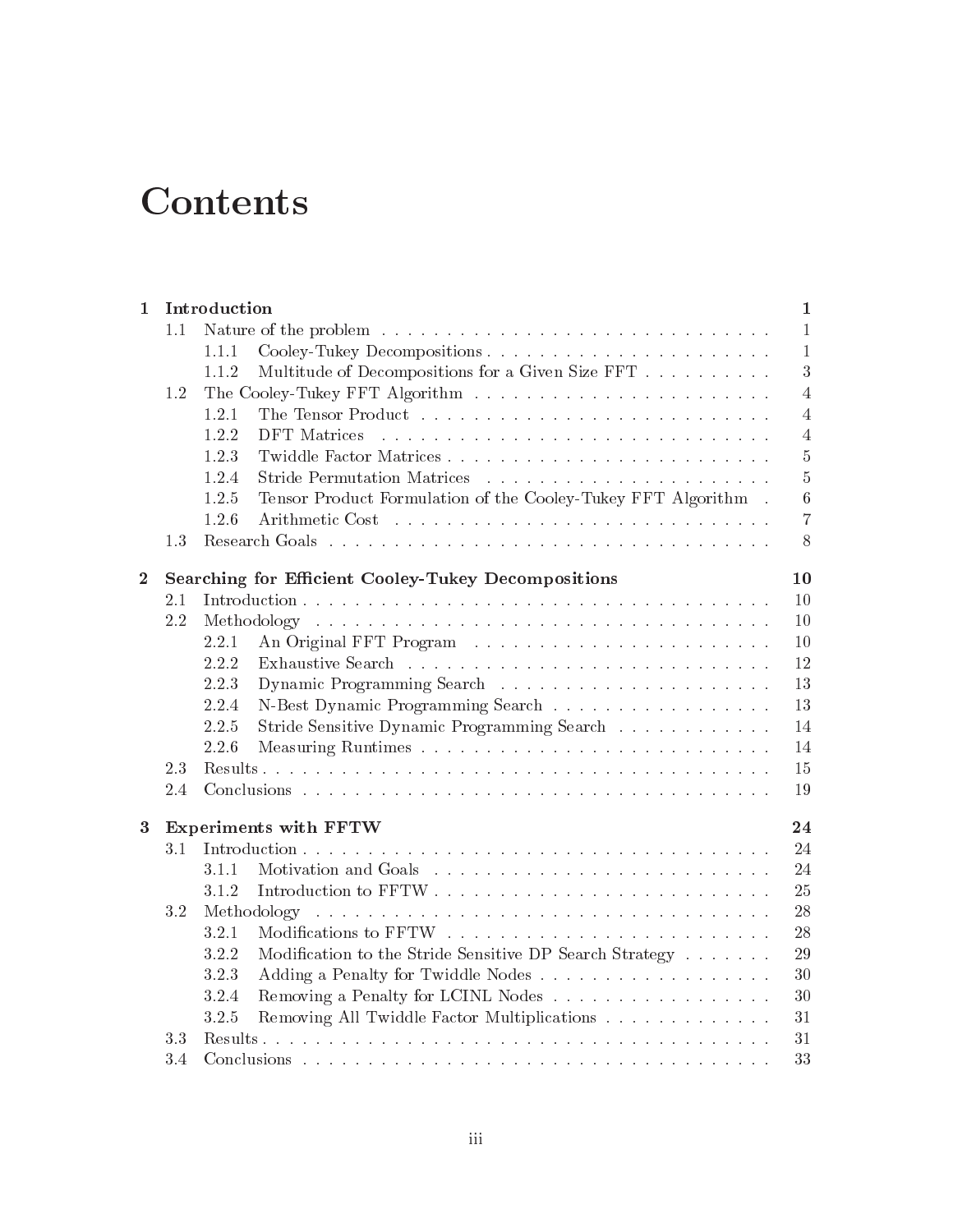| 4  |     |                     | Experiments with Egner's FFT Program       | 37 |
|----|-----|---------------------|--------------------------------------------|----|
|    | 4.1 |                     |                                            | 37 |
|    |     | 4.1.1               |                                            | 37 |
|    |     | 4.1.2               |                                            | 38 |
|    | 4.2 |                     |                                            | 42 |
|    |     | 4.2.1               | Improving the Order of the Twiddle Factors | 42 |
|    |     | 4.2.2               |                                            | 43 |
|    |     | 4.2.3               | Adding the No-Twiddle Codelets from FFTW   | 43 |
|    |     | 4.2.4               | Untransposing the Cooley-Tukey Algorithm   | 43 |
|    |     | 4.2.5               | Adding the Twiddle Codelets from FFTW      | 44 |
|    | 4.3 |                     |                                            | 45 |
|    | 4.4 |                     |                                            | 47 |
| 5. |     |                     | Conclusions and Future Work                | 52 |
|    |     | <b>Bibliography</b> |                                            | 54 |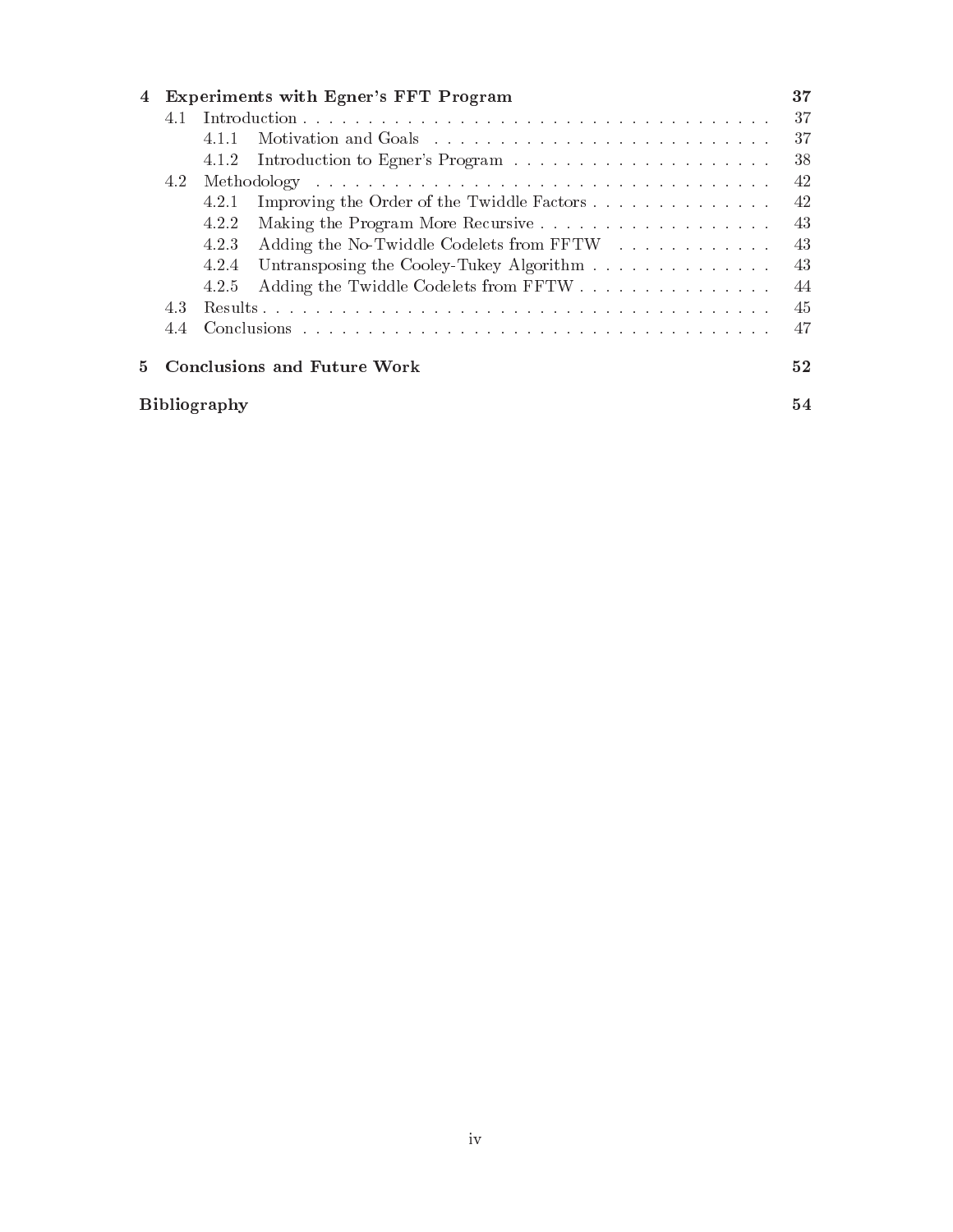## Chapter 1

## Introduction

#### $1.1$ Nature of the problem

In many areas of digital signal processing, there is great demand for highly efficient implementations of the discrete Fourier transform (DFT). With the advent of the Cooley-Tukey  $(CT)$  algorithm  $[1]$  for the *fast Fourier transform* (FFT), the efficiency of DFT implementations was increased considerably The algorithm reduces the arithmetic cost of the computation of a DFT of size *N* from  $O(N^{\circ})$  to  $O(N^{\circ})$  log(*N*)) by recursively decomposing the problem of size  $N$  into smaller problems that can be solved more efficiently. However, there are many di-erent ways to decompose a DFT Although all of the possible decompo sitions have equal arithmetic cost, they vary significantly in terms of data access patterns. Therefore, since data access costs have become increasingly expensive relative to the cost of floating point operations on modern computer architectures, it has become increasingly important to choose a good decomposition

## Cooley-Tukey Decompositions

In [1] it is shown that a DFT of size N can be computed using the following three steps:

- 1. Compute R DFTs of size S, where  $N = R \cdot S$ .
- Multiply the result by twidd le factors which are Nth roots of unity
- 3. Compute  $S$  DFTs of size  $R$ .

Essentially, the FFT is computed by *decomposing* a problem of size N into smaller problems of size R and S. The procedure can be applied recursively, meaning that the problems of size  $R$  and  $S$  can be further decomposed into smaller problems, as long as they are not prime. The problems that are not further decomposed are referred to as base cases of the recursive algorithm. The smallest possible base cases for the CT algorithm are DFTs of size two. As shown in [1], each time a problem of size  $N$  is decomposed into smaller problems. there is a reduction in the number of complex additions and multiplications required to compute the DFT. Therefore, in order to compute a DFT with minimal arithmetic cost, the problem must be decomposed as fully as possible. To simplify matters, only DFTs of sizes that are powers of two are considered in this report. Therefore, all of the problems can be decomposed so that all base cases are DFTs of size two

CooleyTukey decompositions are represented graphically in this report using a binary tree structure. An example of a single tree is shown in Figure 1.1. The nodes of the tree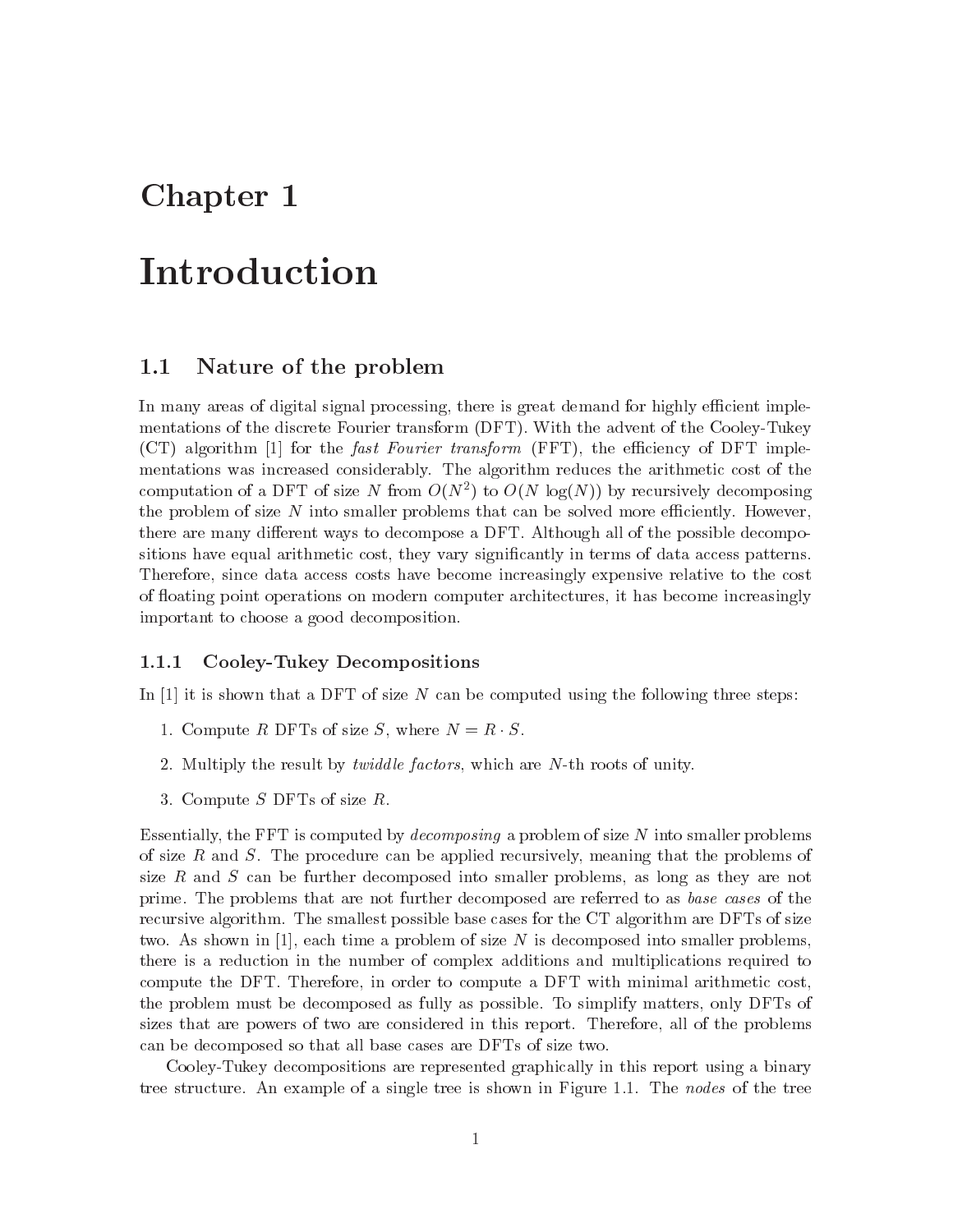are the circles in the figure. The number listed in each node is an exponent that indicates a DFT size. In this report, all lower-case letters indicate exponents with a base of two. That is  $N = 2^{\circ}$ ,  $K = 2^{\circ}$ , etc. The tree in Figure 1.1 represents a DFT of size 2<sup>o</sup> that is decomposed into problems of size z and z, where  $n = r + s$ .



Figure 1.1: Tree Representation of a Cooley-Tukey Decomposition

Two important terms used when discussing the trees are parent nodes and child nodes. If a DFT of size  $\Delta$  is decomposed into DFTs of size  $\Delta$  and  $\Delta$ , then the node labeled  $n$  is the parent nodes and nodes in all states the child nodes the children's figure in a representative the children concept of parent and child nodes. It is important to note that a decomposition with r as the left child and s as the right child is distinct from a decomposition with s as the left child and r as the right child, unless  $r = s$ . It is also important to note that child nodes can also be considered parent nodes if they have children of their own



Figure Parent and Child Nodes for a Single Decomposition

Three other important terms used when discussing the trees are root node, leaf node, and top-level decomposition The root node is simply the node that has no parents that is the node at the top of a tree. In Figure 1.3, the root node of each tree is the node labeled with a 4. The leaf nodes are the nodes that do not have any children. In Figure 1.3, the leaf nodes are the nodes labeled with 1's. The top-level decomposition refers to the root node of a tree and its two child nodes. Figure 1.3 shows two distinct decompositions that have the same top-level decomposition. In each tree, the top-level decomposition consists of a node labeled with a 4 as the parent, a node labeled with a 1 as the left child, and a node labeled with a 3 as the right child.



Figure 1.3: Two Distinct Decompositions with the Same Top-Level Decomposition

Three other important terms used when discussing the trees are left-expanded rightexpanded, and balanced. In a left-expanded decomposition, only one of the leaf nodes is a left-child. Simlarly, in a right-expanded decomposition, only one of the leaf nodes is a rightchild Finally in a balanced decomposition the two subtrees that are children of the root node are identical. In this report a decomposition is described to as "somewhat balanced" if those subtrees are similar but not identical. The decomposition on the far left of Figure 1.4 is left-expanded, while the decomposition on the far right of the figure is right-expanded, and the decomposition in the center is balanced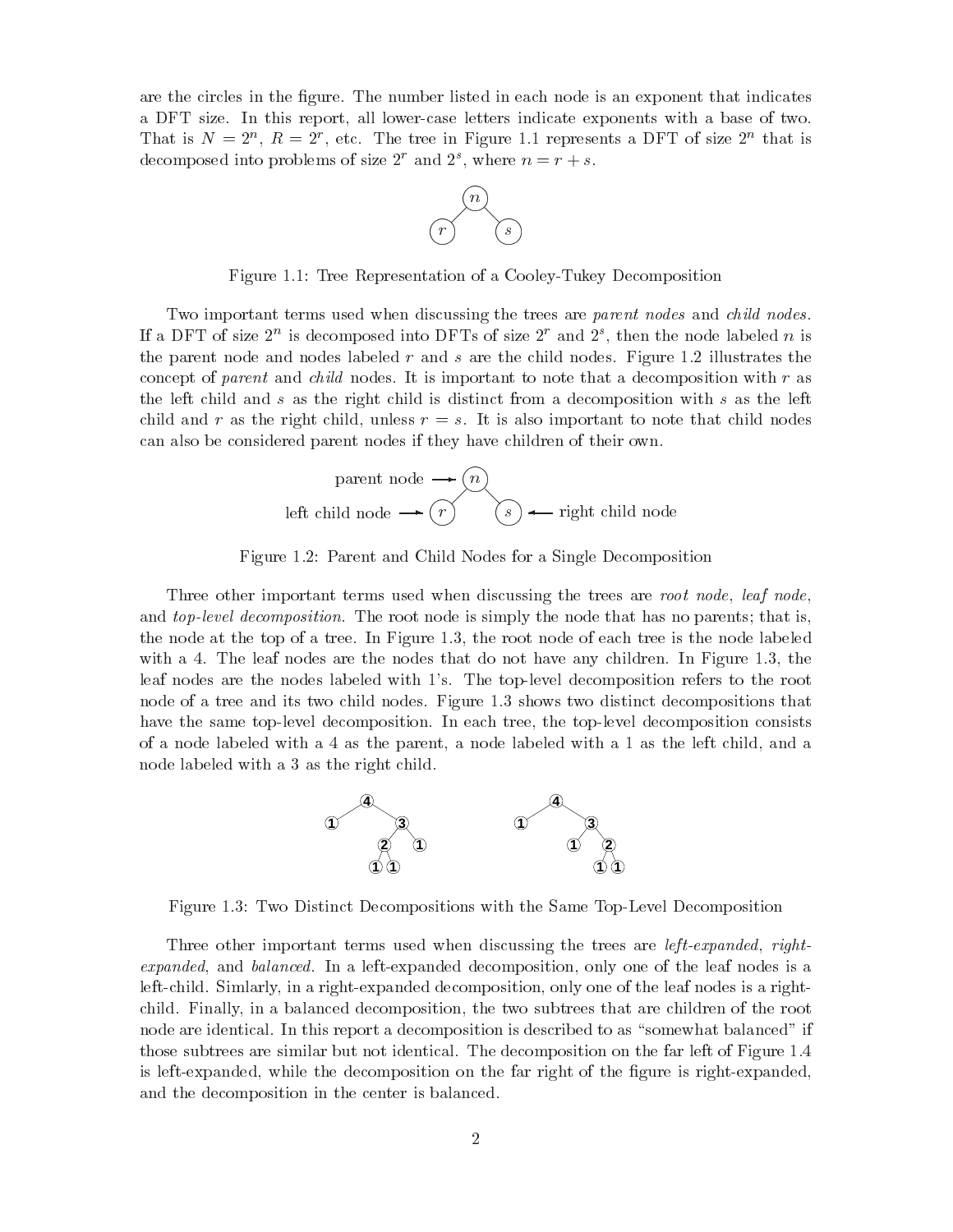### Multitude of Decompositions for a Given Size FFT

There are numerous ways to fully decompose a DFT of size <sup>n</sup> A DFT is fully decomposed If none of the base cases can be further decomposed. In the case of a DFT of size  $2^{\circ}$ , Tuny decomposed means that all of the base cases are the base cases are point DFTs As shown in Figuree are the base for an FFT of size  $\mathcal{Z}^+$  there are five possible *full decompositions*, that is, decompositions in which none of the base cases can be further decomposed. The number  $T(n)$  of distinct full



Figure All Possible Decompositions for an FFT of Size

decompositions for a DFT of size  $\mathcal{Z}^+$  is given be the recurrence

$$
T(n) = \begin{cases} 1, & n = 1 \\ \sum_{i=1}^{n-1} T(i)T(n-i), & n > 1. \end{cases}
$$
 (1.1)

 $\pm$  ms formula follows from the fact that all decompositions for an FFT of size  $Z^+$  can be generated by combining all possible decompositions for an FFT of size 2° as the left subtree of the root node, with all possible decompositions for an FFT of size  $2^+$  as the right subtree of the root node i 
--

It can be shown using standard methods that  $T(n)$  is  $\Theta(\frac{5^n}{n^{3/2}})$ . That is, the function 01 - 12 - 22  $n^{3/2}$  is an asymptotically there exist constants  $n^{3/2}$  is constants constants  $n^{3/2}$  is constants constants  $n^{3/2}$  $C_2$ , and K, such that

$$
0 \le C_1 \frac{5^n}{n^{3/2}} \le T(n) \le C_2 \frac{5^n}{n^{3/2}} \tag{1.2}
$$

for all  $n \geq K$ . The values of  $C_1$ ,  $C_2$ , and K are fixed for the function  $T(n)$  and do not depend on  $n$ . Table 1.1 lists the number of distinct decompositions for <code>FFTs</code> of size of  $\mathcal{Z}^+$  $t$ hrough  $2^{-\tau}$ . As shown in the table, there are over TO alstinct decompositions for an FFT of size  $2^{-\circ}$ 

| $\, n$         | $\lfloor n \rfloor$ | $\it{n}$       | $n_{\parallel}$ | $\it{n}$ | $\,n$     | $\, n$ | $^{\prime}n$ |
|----------------|---------------------|----------------|-----------------|----------|-----------|--------|--------------|
|                |                     | 6              | 42              |          | 16,796    | 16     | 9,694,845    |
| ച              |                     | $\overline{ }$ | 132             | 12       | 58,786    | 17     | 35,357,670   |
| $\Omega$<br>τJ | 2                   | 8              | 429             | 13       | 208,012   | 18     | 129,644,790  |
|                | 5                   | 9              | 1,430           | 14       | 742,900   | 19     | 477,638,700  |
| ð              | 14                  | 10             | 4,862           | 15       | 2,674,440 | $20\,$ | 767,263,190  |

Table 1.1: Distinct Decompositions  $T(n)$  for an FFT of size  $2^n$ 

In order to minimize arithmetic cost, all of the computer programs discussed in this report compute FFTs using decompositions that are fully expanded; that is, all of the FFTs are computed by decomposing the problem all the way down to two-point DFTs. However, most of the trees that represent the algorithms used by these computer programs have DFTs larger than two as the leaf nodes. Leaf nodes with DFTs larger than two simply indicate that <sup>a</sup> computer program switches to unrolled code at that point in the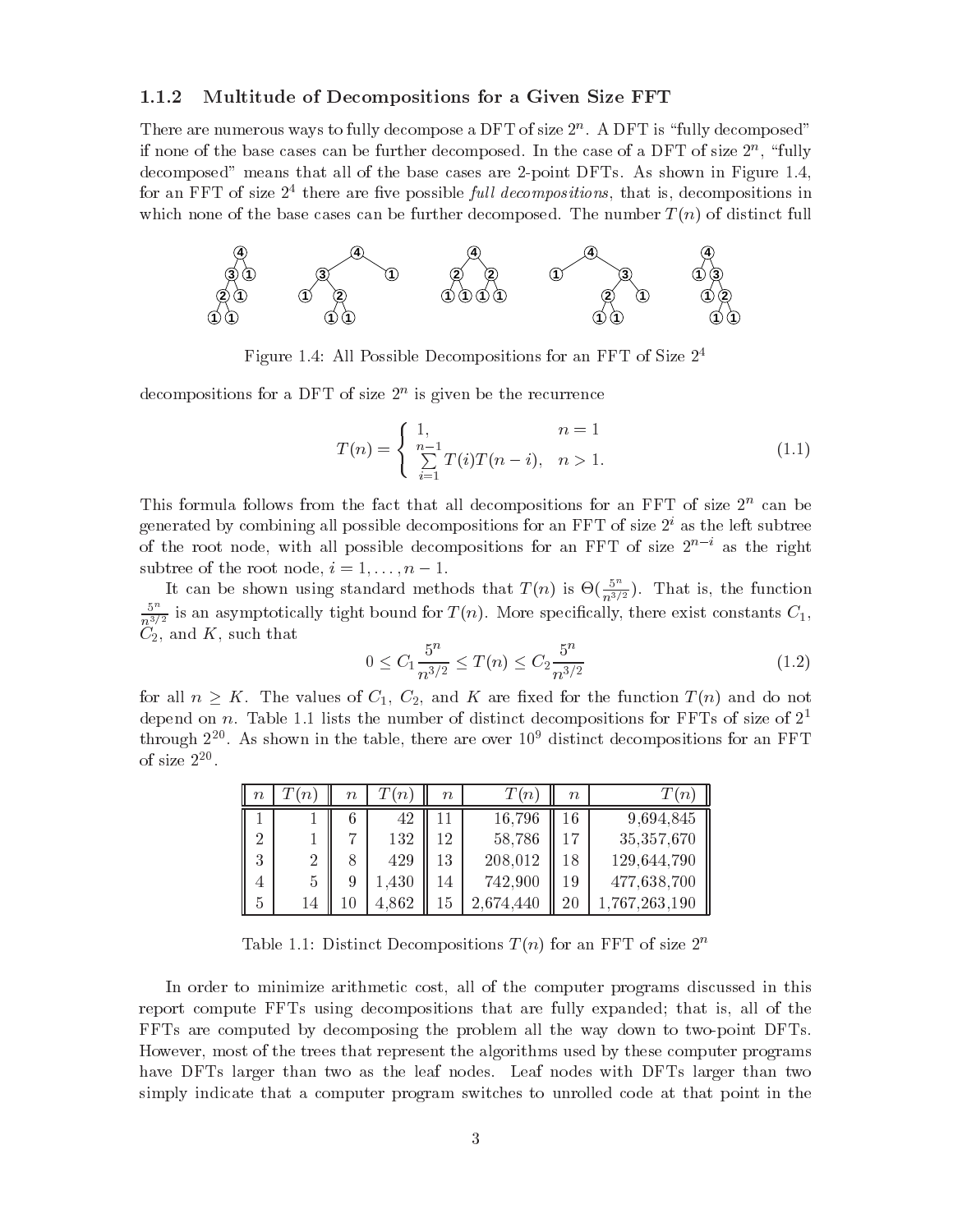decomposition instead of continuing to make recursive function calls. The unrolled code is mignly optimized and is used to compute  ${\tt r}$ r is as large as  $z^*$  in the programs discussed in this report. Using unrolled code is advantageous because it eliminates the overhead costs due to recursive function calls. However, using unrolled code is not advantageous for large size FFTs since the code in that case is very long and competes with data for space in the level-two cache on most modern architectures.

Although using unrolled code for small size FFTs increases the efficiency of the FFT computation, it also significantly increases the number of distinct decompositions for a given size  $\mathbb{R}^n$ is a size  $2^\circ$  DFT. As shown in the table, for an FFT of size  $2^\circ$ , there are over  $10^{++}$  distinct decompositions

| $\, n$ | $\,n$ | $\, n$ | $\,n$  | $\, n$ | $\lfloor n \rfloor$ | $\, n$ |                 |
|--------|-------|--------|--------|--------|---------------------|--------|-----------------|
|        |       |        | 188    |        | 222,996             | 16     | 389,840,001     |
| റ<br>∠ | ച     |        | 730    | 12     | 973,554             |        | 1,775,559,054   |
| 3      | 5     | Ο      | 2,947  | 13     | 4,298,656           | 18     | 8,131,303,622   |
| 4      | 15    |        | 12,224 |        | 19,162,618          | 19     | 37,419,457,862  |
| 5      | ЬI    |        |        |        | 86,125,378          |        | 172,951,682,679 |

Table 1.2: Distinct Decompositions when the Largest Base Case is a Size 2 FFT

## 1.2 The Cooley-Tukey FFT Algorithm

In this subsection we present the Cooley-Tukey FFT algorithm. First, some notation must be introduced

## The Tensor Product

The tensor product of a matrix **A** of size  $R \times S$  with a matrix **B** of size  $M \times N$  is the matrix of size  $MR \times NS$ 

and the contract of the contract of the contract of the contract of the contract of the contract of the contract of the contract of the contract of the contract of the contract of the contract of the contract of the contra

$$
\mathbf{A} \otimes \mathbf{B} = \begin{bmatrix} a_{1,1} \mathbf{B} & a_{1,2} \mathbf{B} & \cdots & a_{1,S} \ a_{2,1} \mathbf{B} & a_{2,2} \mathbf{B} & \cdots & a_{2,S} \ \vdots & \vdots & \ddots & \vdots \\ a_{R,1} \mathbf{B} & a_{R,2} \mathbf{B} & \cdots & a_{R,S} \mathbf{B} \end{bmatrix} .
$$
 (1.3)

It should be noted that the coarse structure of  $(A \otimes B)$  is determined by A while the fine structure is determined by **B**.

#### DFT Matrices

The DFT matrix of order N, denoted by  $\mathbf{F}_N$ , is defined as (see [9])

$$
\mathbf{F}_{N} = \begin{bmatrix} w_{N}^{0\cdot 0} & w_{N}^{0\cdot 1} & \cdots & w_{N}^{0\cdot (N-1)} \\ w_{N}^{1\cdot 0} & w_{N}^{1\cdot 1} & \cdots & w_{N}^{1\cdot (N-1)} \\ \vdots & \vdots & \ddots & \vdots \\ w_{N}^{(N-1)\cdot 0} & w_{N}^{(N-1)\cdot 1} & \cdots & w_{N}^{(N-1)\cdot (N-1)} \end{bmatrix}, \qquad (1.4)
$$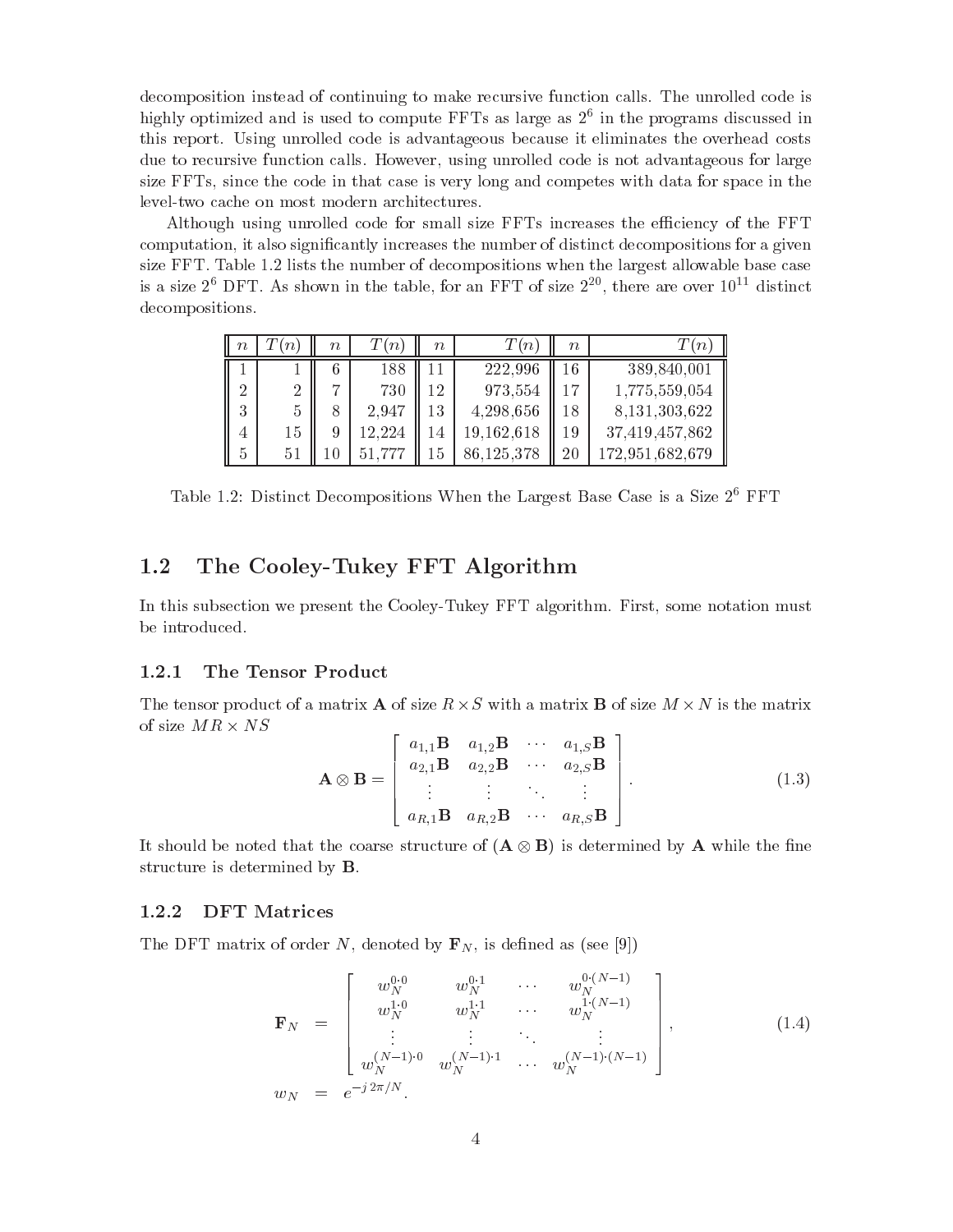In particular we have

$$
\mathbf{F}_2 = \left[ \begin{array}{cc} 1 & 1 \\ 1 & -1 \end{array} \right],\tag{1.5}
$$

hence  $\gamma$  ,  $\gamma$  requires on the transition and the transitions  $\gamma$  straightforward implementation of the transition of the transition of the transition of the transition of the transition of the transition of the trans form  ${\bf y}={\bf r}_N\cdot{\bf x}$  would require  $O(N^2)$  arithmetic operations. The Cooley-Tukey algorithm, which we will introduce in Subsection and the arithmetic cost the arithmetic cost to ON log No. 11 if  $\alpha$  $N$  is sufficiently composite.

#### Twiddle Factor Matrices

A twiddle factor matrix  $\mathbf{1}_{S}^{\infty}$ , where  $N = R S$ , is a diagonal matrix with N-th roots of unity, called *twiddle factors*, on the diagonal.  $\mathbf{I}_{S}^{\top}$  is given by

$$
\mathbf{T}_{S}^{RS} = \mathop{\mathbb{E}}_{K=0}^{R-1} \begin{bmatrix} w_N^0 & & & \\ & w_N^1 & & \\ & & \ddots & \\ & & & w_N^{S-1} \end{bmatrix}^{K}, \qquad (1.6)
$$

where the symbol  $\oplus$  indicates a direct sum. As shown in Equation (1.6), many of the exponents of the term  $w_N$  are zero, resulting in twiddle factors that are one. Specifically, the rst matrix in the direct sum contains S ones and the R - subsequent matrices in the direct sum each contain a single one. Therefore, the total number of twiddle factors in  $\mathbf{I}_{S}^{\infty}$  that are equal to one is given by

$$
W_1(R, S) = S + R - 1 \tag{1.7}
$$

Since the total number of twiddle factors in  $\mathbf{1}_S$  is RS, we can compute the total number of twiddle factors in  $\mathbf{1}_{S}^{\infty}$  that are not equal to one as

$$
W_{n1}(R, S) = RS - W_1(R, S) \tag{1.8}
$$

$$
= RS - S - R + 1. \tag{1.9}
$$

The term Warper Warper is used to count the number of complex multiplier the number of complex multipliers of  $\mu$ cations required to apply  $\mathbf{1}_S$ , omitting multiplications by one.

#### Stride Permutation Matrices

The action of a stride permutation matrix  $L_R$  on an arbitrary column vector **x** of length  $RS$  is to rearrange  $\bf{x}$  as follows:

$$
\mathbf{L}_{R}^{RS} \begin{bmatrix} x_{1} \\ x_{2} \\ \vdots \\ x_{RS} \end{bmatrix} = \begin{bmatrix} \mathbf{y}_{1} \\ \mathbf{y}_{2} \\ \vdots \\ \mathbf{y}_{R} \end{bmatrix}, \quad \mathbf{y}_{i} = \begin{bmatrix} x_{0 \cdot R + i} \\ x_{1 \cdot R + i} \\ \vdots \\ x_{(S-1) \cdot R + i} \end{bmatrix} .
$$
 (1.10)

In words, the *i*-th chunk of y contains the S elements of x collected at stride R, starting with the interesting of  $\mathbf{r}$  is interesting of  $\mathbf{r}$  in the interesting of  $\mathbf{r}$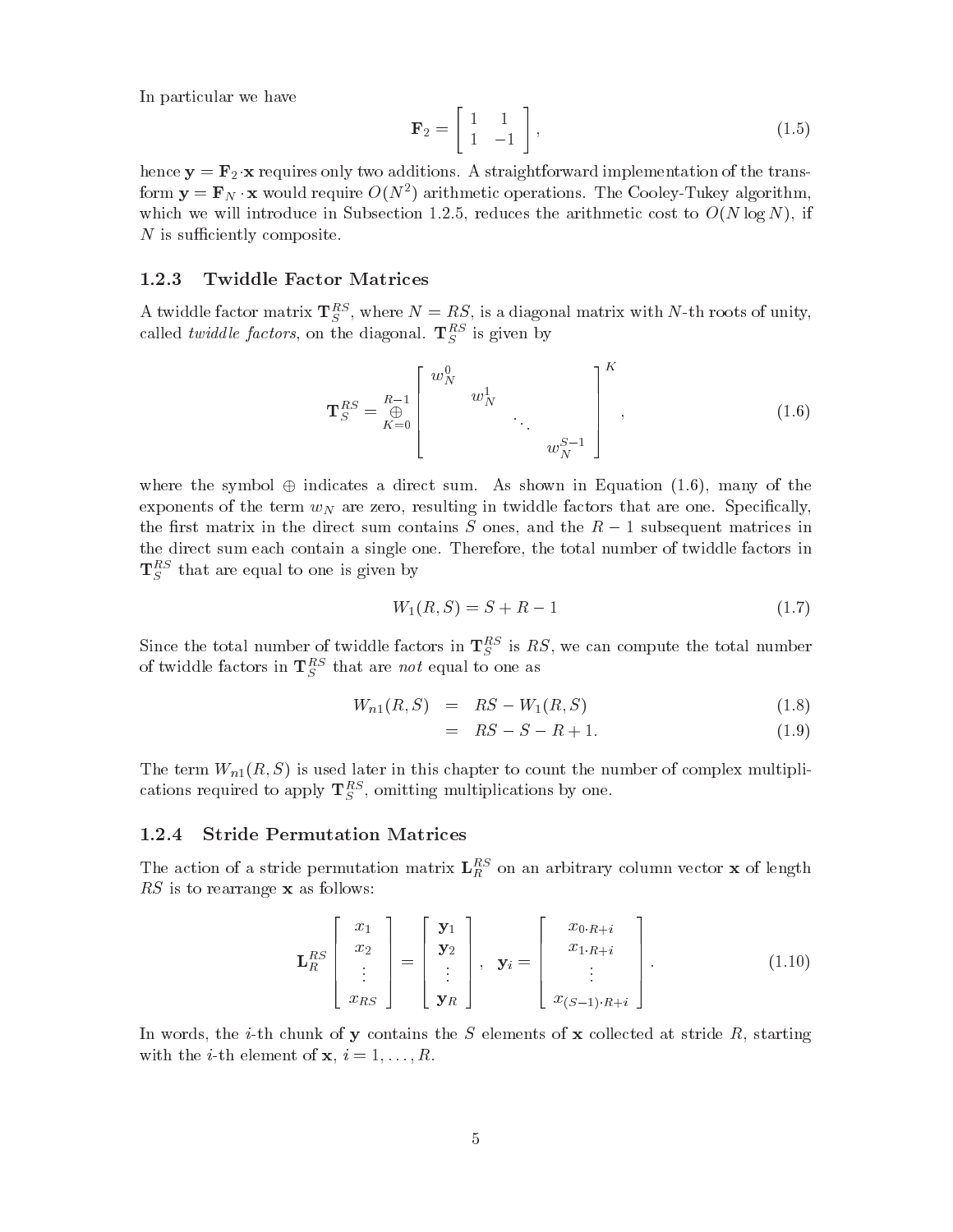The formula for a stride permutation matrix is the following

$$
\mathbf{L}_{R}^{RS} = \begin{bmatrix} \mathbf{A}_{1} \\ \mathbf{A}_{2} \\ \vdots \\ \mathbf{A}_{R} \end{bmatrix}, \quad \mathbf{A}_{i} = \begin{bmatrix} \mathbf{e}_{0,R+i}^{RS} \\ \mathbf{e}_{1.R+i}^{RS} \\ \vdots \\ \mathbf{e}_{(S-1)\cdot R+i}^{RS} \end{bmatrix}, \tag{1.11}
$$

where  $e_i^{\pm}$  denotes a row vector of length  $RS$  with a one in the j-th coordinate and zeros elsewhere It is important to note that stride permutation matrices are not actually con structed in the computer programs discussed in this report. Stride permutation matrices are only used in equations to indicate that elements in a vector are to be reordered. As is explained later in this report, the reordering of elements is rarely done as a stand-alone procedure. That is, when data in arrays are accessed at stride, processing is usually done on the data immediately, instead of after the entire array is reordered. This practice eliminates the need for an extra pass through the data, which could incur extra cache misses.

As shown in [9], if an  $RS \times 1$  vector c can be represented as a tensor product of an  $R \times 1$ vector **a** with an  $S \times I$  vector **b**, then an elegant way to represent the action of  $L_R^{\infty}$  on **c** is

$$
\mathbf{L}_R^{RS}\mathbf{c} = \mathbf{L}_R^{RS}(\mathbf{a} \otimes \mathbf{b}) = \mathbf{b} \otimes \mathbf{a}.\tag{1.12}
$$

#### Tensor Product Formulation of the Cooley-Tukey FFT Algorithm

In the previous sections, the tensor product operator, and DFT, twiddle factor, and stride permutation matrices were introduced. With these concepts in place, we now introduce the tensor product formulation of the Cooley-Tukey FFT algorithm. As shown in [9], the CooleyTukey FFT algorithm for a single decomposition can be represented in tensor product notation as

$$
\mathbf{F}_{RS} = (\mathbf{F}_R \otimes \mathbf{I}_S) \mathbf{T}_S^{RS} (\mathbf{I}_R \otimes \mathbf{F}_S) \mathbf{L}_R^{RS},
$$
\n(1.13)

where  $I_S$  is an identity matrix of size  $S \times S$ . It is important to note that all four terms in Equation  $(1.13)$  are sparse matrices. If this were not the case, then the decomposition would not be any more efficient than computation of the DFT by definition.

Two important terms in Equation (1.13) are  $(I_R \otimes \mathbf{F}_S)$  and  $(\mathbf{F}_R \otimes \mathbf{I}_S)$ . We now present examples to illustrate what these terms represent. First consider the operation

$$
\mathbf{y} = (\mathbf{I}_R \otimes \mathbf{F}_S)\mathbf{x},\tag{1.14}
$$

where **x** and **y** are both vectors of size  $RS \times 1$ . The operation in Equation (1.14) fills the ith chunk of y with the Spoint DFT of the ith chunk of x i 
--R Two examples of  $y = (I_R \otimes F_S)x$  are illustrated in Figure 1.5.

Next consider the operation

$$
\mathbf{y} = (\mathbf{F}_R \otimes \mathbf{I}_S)\mathbf{x},\tag{1.15}
$$

where **x** and **y** are again vectors of size  $RS \times 1$ . The operation in Equation (1.15), fills **y** at stride S starting from element i with the R-point DFT of the elements of  $x$  taken at stride S starting from element i i 
--S Two examples of <sup>y</sup> FR IS x are illustrated in Figure 1.6.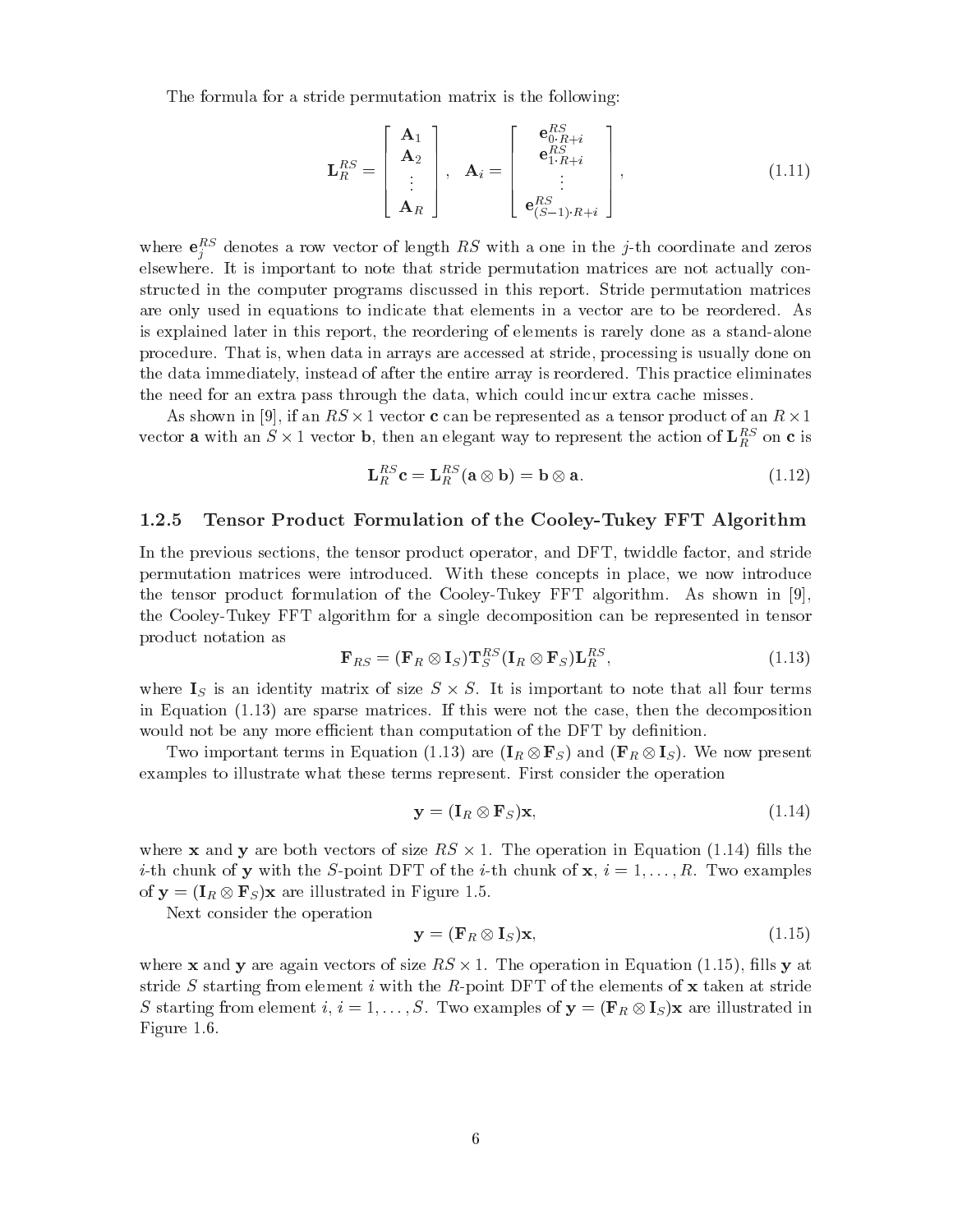

Figure Here  $\mu$  , the state of  $\mu$  in the state of  $\mu$ 

| $x_1 \longrightarrow \longrightarrow x_2(\cdot) \longrightarrow y_1$<br>$x_5 \longrightarrow y_5$              |                                                                                                                                                                                                                                                                                                                                                                                                                                                                                                 |
|----------------------------------------------------------------------------------------------------------------|-------------------------------------------------------------------------------------------------------------------------------------------------------------------------------------------------------------------------------------------------------------------------------------------------------------------------------------------------------------------------------------------------------------------------------------------------------------------------------------------------|
|                                                                                                                |                                                                                                                                                                                                                                                                                                                                                                                                                                                                                                 |
| $x_2 \longrightarrow \longrightarrow x_6 \longrightarrow y_2$<br>$x_6 \longrightarrow y_2 \longrightarrow y_6$ | $\begin{array}{ccc}\nx_1 & \rightarrow & y_1 \\ x_3 & \rightarrow & x_3 \\ x_5 & \rightarrow & y_3 \\ x_7 & \rightarrow & \rightarrow & y_7\n\end{array}$                                                                                                                                                                                                                                                                                                                                       |
|                                                                                                                |                                                                                                                                                                                                                                                                                                                                                                                                                                                                                                 |
| $\rightarrow y_3$<br>$\rightarrow y_7$<br>$\frac{x_3}{x_7}$ $\rightarrow$ $\boxed{\mathbf{F}_2(\cdot)}$        |                                                                                                                                                                                                                                                                                                                                                                                                                                                                                                 |
|                                                                                                                | $\begin{array}{c}\n\begin{array}{c}\n\hline\n\end{array}\n\end{array}\n\begin{array}{c}\n\hline\n\end{array}\n\end{array}\n\begin{array}{c}\n\hline\n\end{array}\n\begin{array}{c}\n\hline\n\end{array}\n\end{array}\n\begin{array}{c}\n\hline\n\end{array}\n\begin{array}{c}\n\hline\n\end{array}\n\end{array}\n\begin{array}{c}\n\hline\n\end{array}\n\begin{array}{c}\n\hline\n\end{array}\n\end{array}\n\begin{array}{c}\n\hline\n\end{array}\n\end{array}\n\begin{array}{c}\n\hline\n\end$ |
| $\frac{x_4}{x_8}$ $\rightarrow$ $\boxed{\mathbf{F}_2(\cdot)}$                                                  | $x_4 \longrightarrow$<br>$x_6 \longrightarrow$                                                                                                                                                                                                                                                                                                                                                                                                                                                  |
|                                                                                                                |                                                                                                                                                                                                                                                                                                                                                                                                                                                                                                 |

Figure 1999 – Left y and y Figure 11 and the United States of the Left y Fallet

### Arithmetic Cost

The *arithmetic cost* of a decomposition is the number of complex additions and multiplications required to compute an FFT using that decomposition. As is shown next, the arithmetic cost of the Cooley-Tukey algorithm for an FFT of two-power size is independent of the particular decomposition that is used. To the author's knowledge, the following two lemmas and proofs do not exist in the literature

**Lemma 1** The number  $A(w)$  of complex additions required to compute a  $F_{2^n}$  that is fully decomposed is independent of the decomposition and is given by

$$
A(n) = n \cdot 2^n. \tag{1.16}
$$

**Proof** We will prove Equation  $(1.16)$  using induction on n. First consider the base case  $n = 1$ . As snown in Equation (1.5), multiplication by  $\mathbf{r}_2$  requires  $z = 1 \cdot z^2$  additions, as desired. Next we will count the number of complex additions required to compute  $\mathbf{F}_{n+1}$ , where  $\alpha$  is a construction number of the contract of the state  $\alpha$  is a state of the state of the state of the state of the state of the state of the state of the state of the state of the state of the state of the sta The tensor product formulation for the decomposition is given by

$$
\mathbf{F}_{2^{n+1}} = (\mathbf{F}_{2^{n+1-s}} \otimes \mathbf{I}_{2^s}) \mathbf{T}_{2^s}^{2^{n+1}} (\mathbf{I}_{2^{n+1-s}} \otimes \mathbf{F}_{2^s}) \mathbf{L}_{2^{n+1-s}}^{2^{n+1}}.
$$
 (1.17)

The terms in Equation (1.17) that involve additions are the matrices  $\mathbf{F}_{2^{n+1-s}}$  and  $\mathbf{F}_{2^s}$ . As shown in the equation, the  $\mathbf{r}_{2^{n+1-s}}$  is applied  $z^-$  times, and the  $\mathbf{r}_{2^s}$  is applied  $z^{n+s-r}$  times. Using the induction hypothesis for n  $\vert$  =  $\vert$  , and  $\vert$  additions  $\vert$  and  $\vert$  and  $\vert$  and  $\vert$  additions  $\vert$ required as

$$
2^{s} \cdot A(n+1-s) + 2^{n+1-s} \cdot A(s)
$$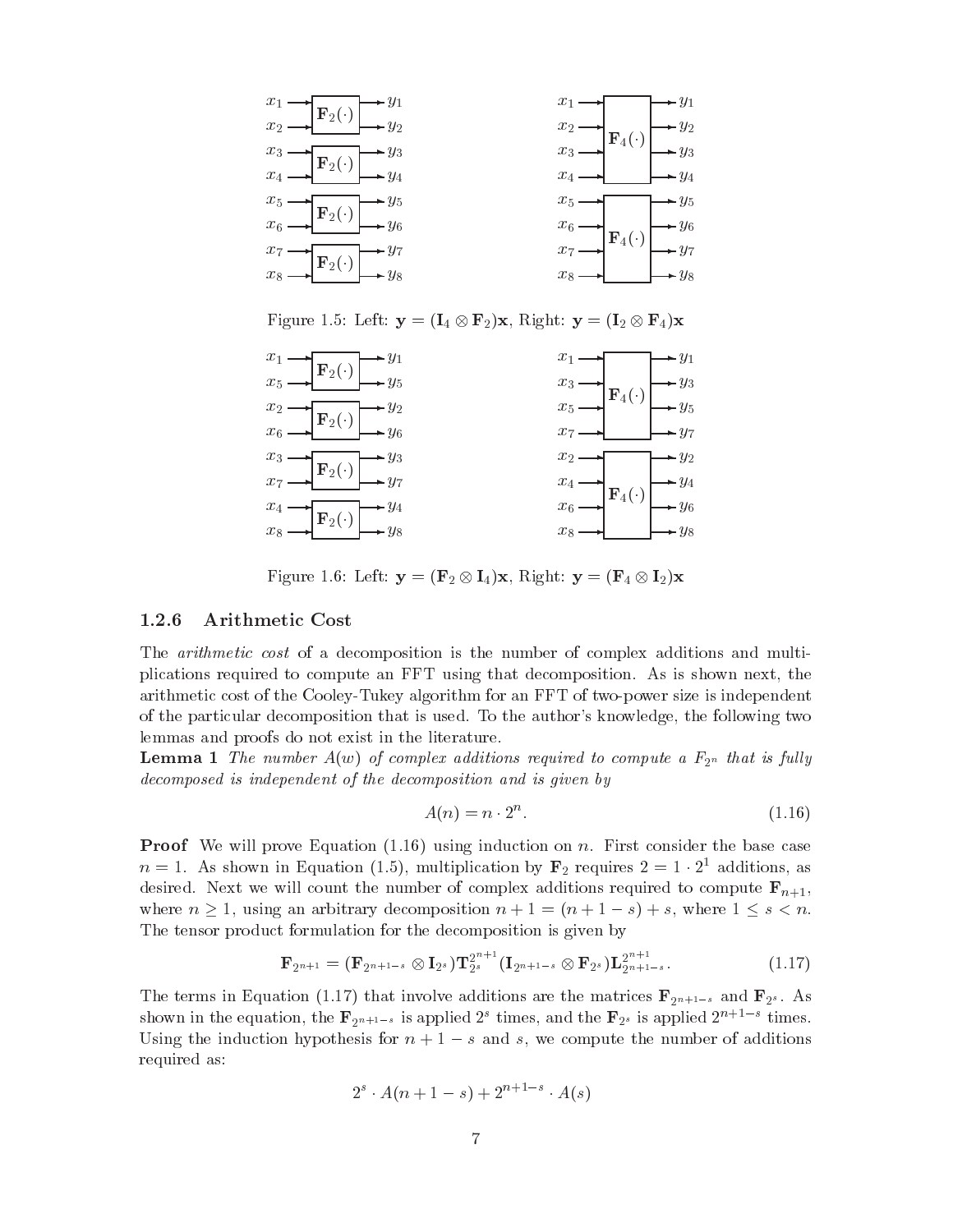$$
= 2s \cdot (n + 1 - s) \cdot 2n+1-s + 2n+1-s \cdot s \cdot 2s
$$
  
= 2<sup>n+1</sup> \cdot (n + 1 - s) + 2<sup>n+1</sup> \cdot s  
= (n + 1) \cdot 2<sup>n+1</sup>  
= A(n + 1),

which completes the proof.

 $\blacksquare$  change  $\blacksquare$  is the number  $M$  of  $\sigma$  of  $\sigma$   $\sigma$  and  $\sigma$  is a functional to compute a  $\blacksquare$   $\preceq$   $\lhd$   $\lhd$   $\lhd$ fully decomposed is independent of the decomposition and is given by

$$
M(n) = (n-2) \cdot 2^{n-1} + 1 \tag{1.18}
$$

**Proof** We will again use induction on n to prove Equation  $(1.18)$ . First we consider  $\mathbf{b} = \mathbf{b}$  is a shown in Equation by F requires  $\mathbf{b} = \mathbf{b}$  requires by F requires  $\mathbf{b} = \mathbf{b}$  $(1 - 2) \cdot 2^+ + 1$  multiplications, as desired. Next we will count the number of complex multiplications required to compute  $\mathbf{F}_{n+1}$ , where  $n \geq 1$ , using an arbitrary decomposition n and the terms in the terms in the terms in the terms in the terms in the terms in the terms in the terms in the twiddle matrix  $\mathbf{T}_{2^s}^{2^{n+1}}$ . As shown in the equation, the  $\mathbf{F}_{2^{n+1-s}}$  is applied  $2^s$  times, the  $\mathbf{F}_{2^s}$  is applied  $2^{n+1-s}$  times, and the  $\mathbf{T}_{2^s}^{2^{n+s}}$  is applied once. Using the induction hypothesis for n - s and s we compute the number of multiplications required as

$$
2s \cdot M(n+1-s) + 2n+1-s \cdot M(s) + Wn1(2n+1, 2s), \qquad (1.19)
$$

where  $W_{n1}(2^{k+1}, 2^s)$  is the number of twiddle factors in  $\mathbf{T}_{2^s}^{s,s}$  that are not equal to one, given in Equation  $(1.9)$ . Substituting Equation  $(1.9)$  in Equation  $(1.19)$ , we compute the number of multiplications required as

$$
2^{s} \left( (n+1-s-2)2^{n+1-s-1} + 1 \right) + 2^{n+1-s} \left( (s-2)2^{s-1} + 1 \right) +
$$
  
\n
$$
2^{n+1} - 2^{s} - 2^{n+1-s} + 1
$$
  
\n
$$
= (n-s-1) \cdot 2^{n} + 2^{s} + (s-2) \cdot 2^{n} + 2^{n+1-s} +
$$
  
\n
$$
2^{n+1} - 2^{s} - 2^{n+1-s} + 1
$$
  
\n
$$
= (n-3) \cdot 2^{n} + 2^{n+1} + 1
$$
  
\n
$$
= (n-1) \cdot 2^{n} + 1
$$
  
\n
$$
= (n+1-2) \cdot 2^{n+1-1} + 1
$$
  
\n
$$
= M(n+1),
$$

which completes the proof.

#### $1.3$ Research Goals

The goals of this research are to answer several questions about the e-dedecompositions on the performance of computer programs for computing FFTs

Chapter of this report addresses the following questions

1. What guidelines should be followed to create an efficient computer program for performing FFTs!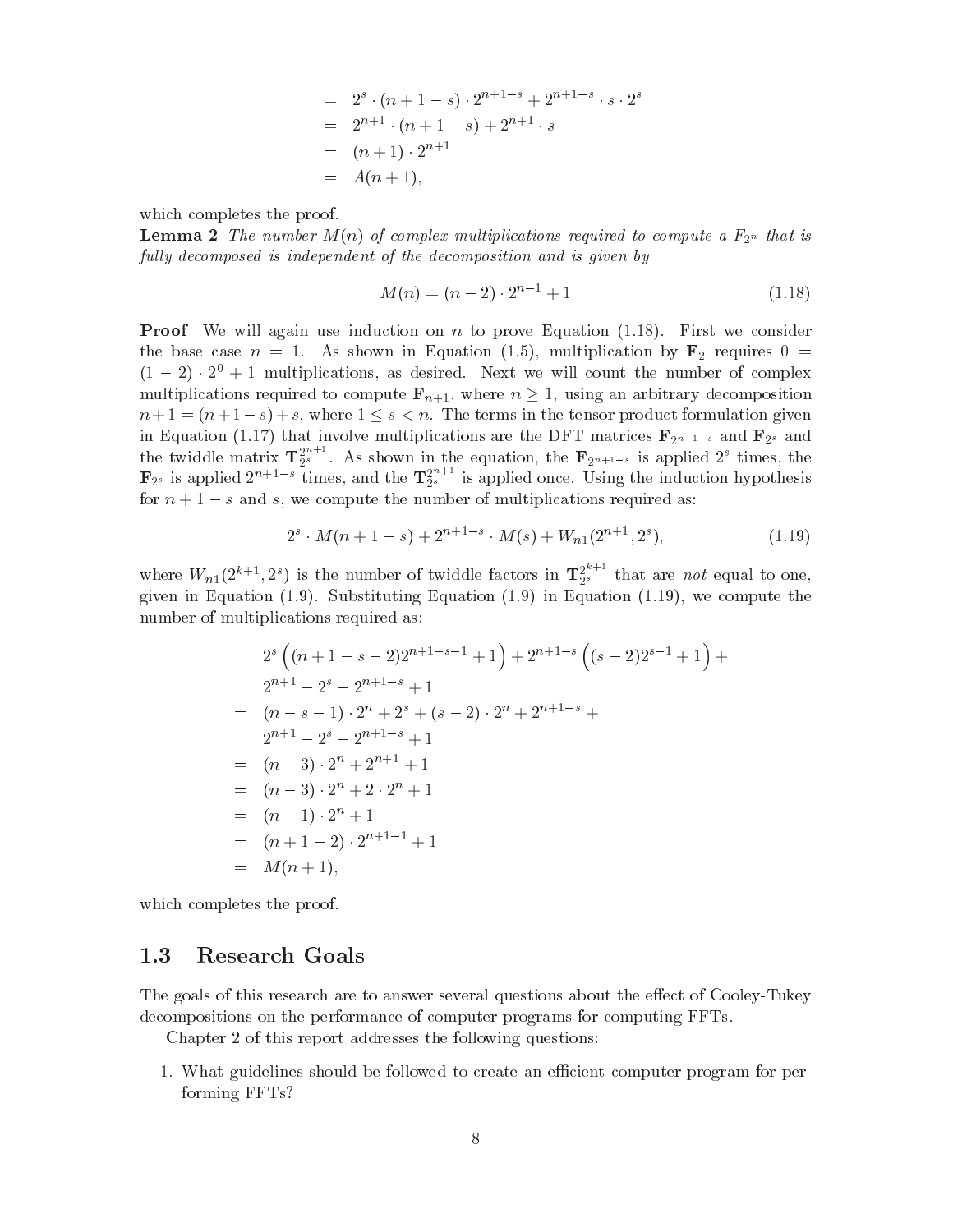- How does the run time of an ecient FFT program vary over all possible CooleyTukey decompositions for a given size FFT!
- What is the best way to search the large space of CooleyTukey decompositions for efficient decompositions?
- 4. What topological features are common to the most efficient decompositions?

Chapter 3 addresses the following questions:

- 1. Why does the successful FFT program FFTW [5] consider only right-expanded decompositions!
- Can the performance of FFTW be improved by expanding the program to consider arbitrary decompositions!

Chapter 4 addresses the following questions:

- 1. How does the performance of an FFT program that computes FFTs in-place using explicit permutations compare with the performance of  $FFTW$ , which computes  $FFTs$ out-of-place and does not perform explicit permutations?
- where e-ect does transposing the CooleyTukey algorithm have on the performance on the performance on the performance of an FFT implementation!
- 3. How does the performance of an iterative implementation of the Cooley-Tukey algorithm compare with the performance of a fullyrecursive implementation of the algorithm?
- What decompositions are optimal for iterative and recursive implementations of a computer program for computing in-place FFTs?

Finally Chapter reviews the principal conclusions from Chapters through and discusses future directions for the research discussed in this report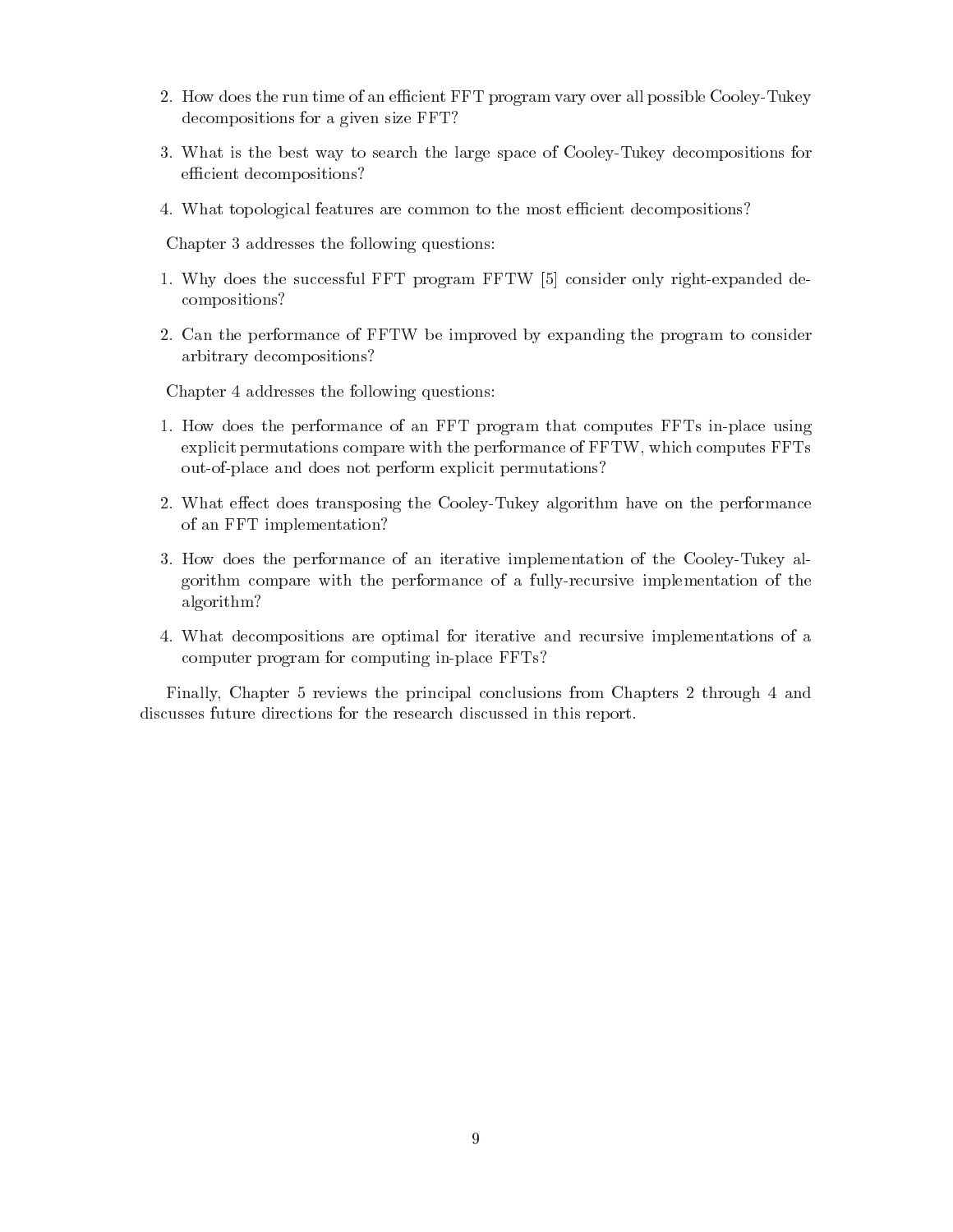## Chapter 2

# Searching for E-cient Cooley-Tukey Decompositions

#### $2.1$ Introduction

In the previous chapter the Cooley-Tukey algorithm for the FFT was introduced and briefly explained. It was noted that the number of distinct decompositions for an FFT of size  $\it z$ increases exponentially with  $k$ , and that all decompositions for a given size FFT have equivalent arithmetic complexity It was also noted that the di-erent decompositions have di-erent data access patterns and that the variation in data access patterns should translate to a variation in performance among FFTs computed using the di-erent decompositions

In this chapter the exact impact of the di-erent data access patterns on computer program runtimes is studied by writing a program to compute FFTs corresponding to arbitrary decompositions and timing the program as it computes FFTs using all of the de compositions In addition a basic dynamic programming strategy for drastically reducing the size of the search space of decompositions is applied to find efficient decompositions. The concept of dynamic programming is introduced in and an explanation of dynamic programming applied to FFTs is provided in  $\lceil 6 \rceil$ . Two more sophisticated versions of dynamic programming are introduced in this chapter and are compared to the basic dynamic programming. Finally, the features of the optimal decompositions for FFTs of size up to - are investigated

#### $\bf 2.2$ Methodology

## An Original FFT Program

In order to investigate various Cooley-Tukey decompositions for the FFT, an original FFT program was written. The program was implemented in both Fortran and  $C_{++}$ , in order to ensure that results were not tied to one particular programming language The Fortran implementation is called FFT-Fortran and the  $C++$  implementation is called FFT-C. The program borrows ideas from a successful FFT program called  $FFTW$  [5]. However, the program has an important distinction from FFTW in that itcan compute FFTs corre sponding to arbitrary decompositions while FFTW can compute FFTs corresponding to right-expanded decompositions only. The FFT program borrows the following ideas from FFTW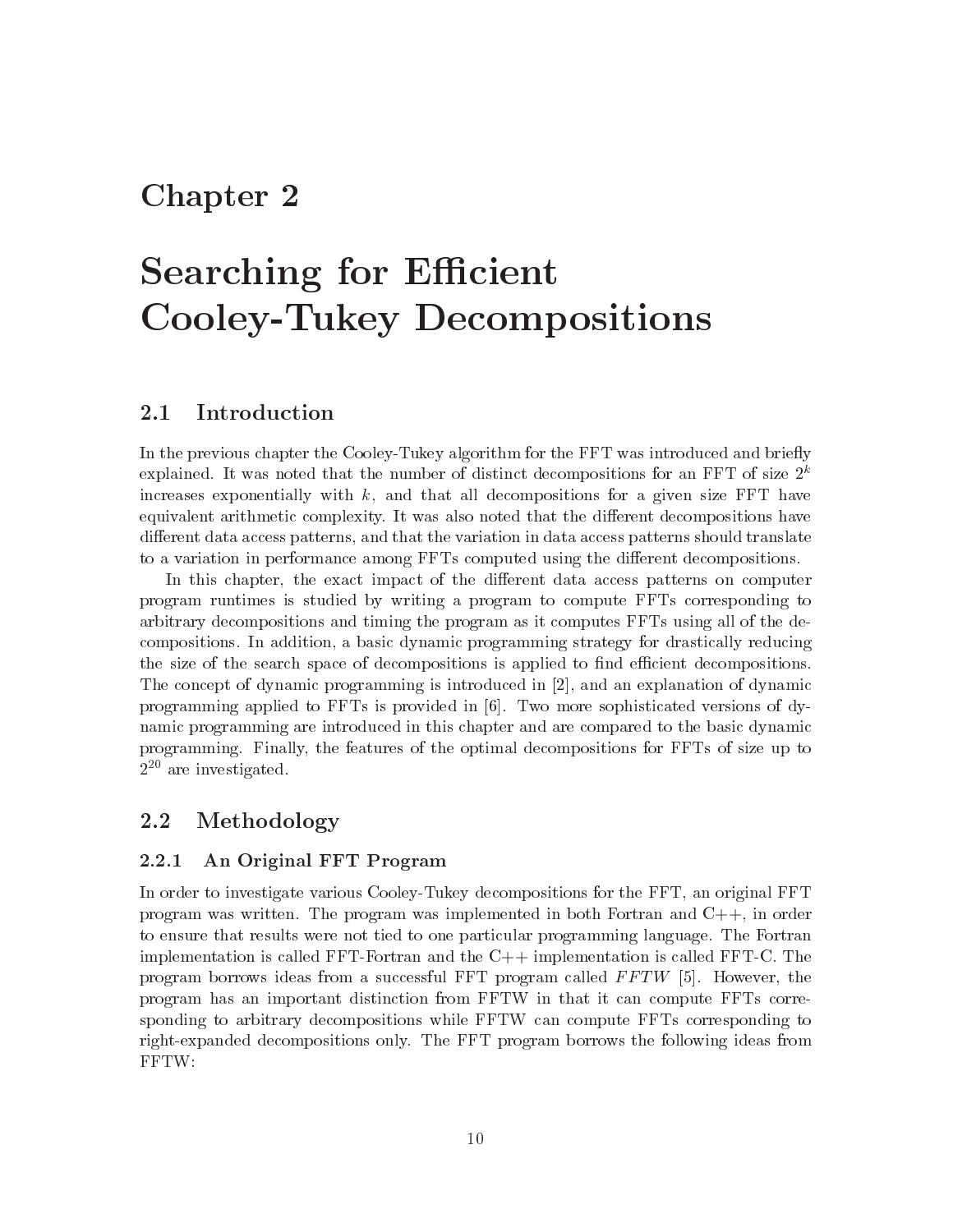- Use highly optimized code modules for the base cases of the recursion in the Cooley Tukey algorithm
- Create a plan structure that allows each decomposition to be represented by a unique plan
- 3. Precompute the twiddle factors that will be needed for a decomposition and store them with the plan
- Create an executor program that computes an FFT according to a plan without performing explicit permutations

## The Small FFT Code Modules

Highly optimized code modules were written to compute  $\texttt{rls}$  of sizes  $\texttt{2}^{\text{-}}, \texttt{2}^{\text{-}}, \texttt{2}^{\text{-}},$  and  $\mathcal{I}$  . The code modules were used for the base cases of the recursion in the Cooley-Tukey algorithm. The code modules are discussed in detail in  $[8]$  and are based on algorithms given in

### The Plan Structure

The FFT program uses a plan structure that allows each decomposition to be represented by a unique plan. A plan is simply a linked list of nodes that contains information needed for di-erent steps in an FFT computation A diagram of a single plan node is shown in  $\mathbf{F}$  for  $\mathbf{F}$  and  $\mathbf{F}$  and  $\mathbf{F}$  and  $\mathbf{F}$  are  $\mathbf{F}$  and  $\mathbf{F}$  and  $\mathbf{F}$  are  $\mathbf{F}$  and  $\mathbf{F}$  and  $\mathbf{F}$  are  $\mathbf{F}$  and  $\mathbf{F}$  and  $\mathbf{F}$  are  $\mathbf{F}$  and  $\mathbf{F}$  and  $\mathbf{F}$  are



Figure 2.1: A single Flan Node for an FFT of size 2<sup>21</sup>

As shown in Figure each plan node contains the size of the FFT at a particular step in the decomposition and four pointers. The first pointer points to an array of twiddle factors that are the elements from the diagonal of the twiddle matrix  $\mathbf{T}_{2^s}^s$ . The twiddle factors are computed as a plan is being created and are stored with the plan, so that they do not have to be computed when an FFT is being computed. The second pointer in a plan node points to an array that is used to store intermediate results in an FFT computation This array is necessary because at certain steps in the FFT computation FFTs must be computed at an input stride that is di-erent from the output stride The third and fourth pointers in a plan node point to other plan nodes These plan nodes specify how the children of the current as decomposed for a decomposed Figure . The shows at decomposition for an FFT of size  $\sim$  $\mathcal{Z}$  , and Figure  $\mathcal{Z}.\mathfrak{z}$  shows the plan that would be created to represent that decomposition. as shown in Figure . The point to point the point to the point the leaf nodes  $\mu$  all  $\mu$  and  $\mu$  and  $\mu$ reason the pointers do not point to anything is that the only information that is needed at the base cases of the recursion is the size of the FFT that is to be computed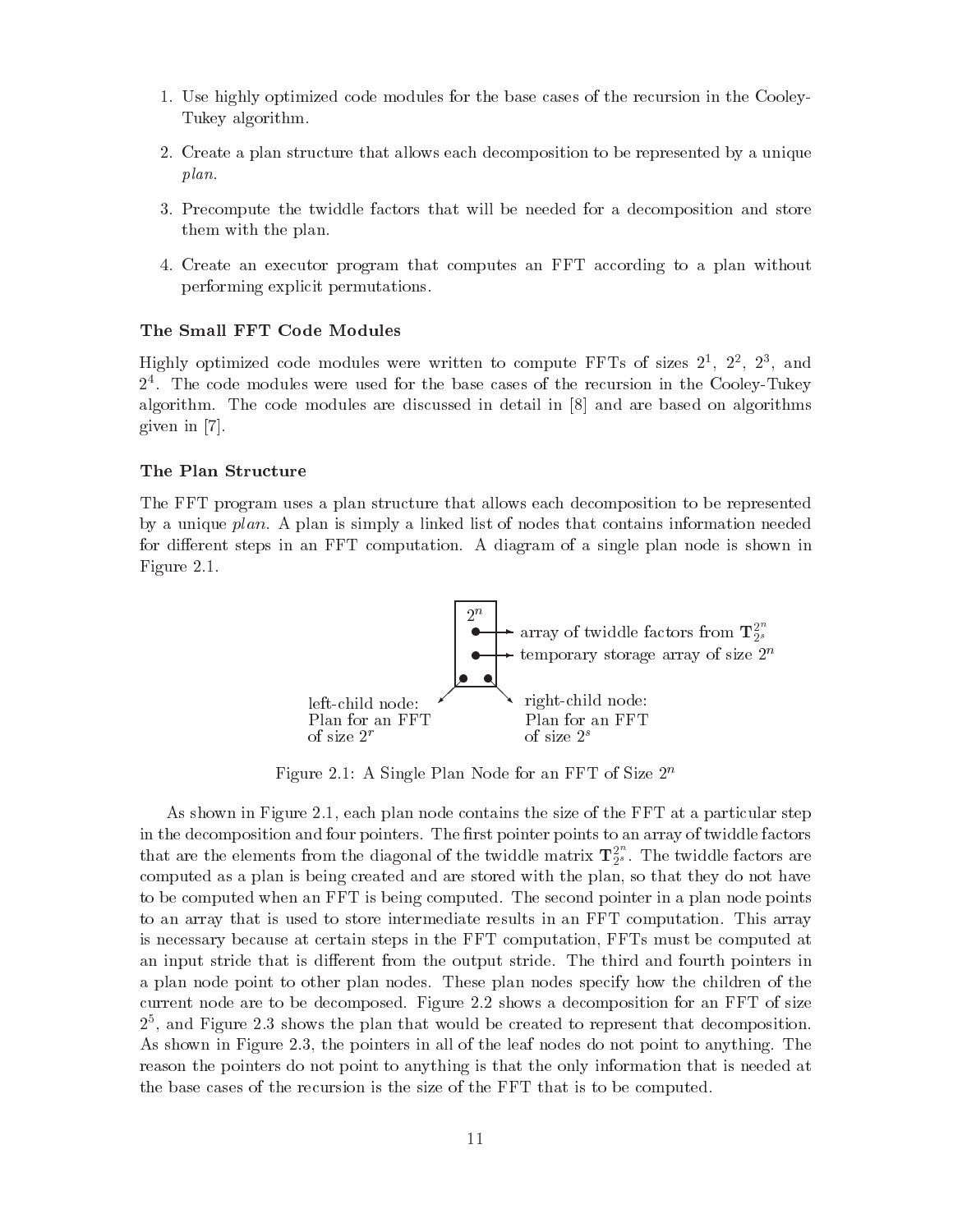

Figure A Simple Decomposition



Figure Plan Corresponding to the Decomposition in Figure

#### The Executor Subroutine

The FFT program uses a subroutine called the *executor* to compute an FFT corresponding to a plan. An important feature of the executor subroutine that is borrowed from FFTW is that the stride permutations in the FFT computation are not performed explicitly. Instead, the stride permutations are implemented by computing the FFTs for the subproblems at various input and output strides. That is, to compute

$$
\mathbf{y} \leftarrow (\mathbf{I}_R \otimes \mathbf{F}_S) \mathbf{L}_R^{RS} \mathbf{x},\tag{2.1}
$$

the elements in vector **x** are not first completely permuted by  $L_R^{\infty}$  before the **F**S s are applied Instead the entire operation in Equation is performed by computing m FSs in which the input is the elements of  $x$  taken at stride R and the output is stored in y at stride 1.

The executor computes an FFT by evaluating each of the nodes in a plan and making computations based on information contained in the nodes The executor begins by evalu ating the root node, and recursively visits all of the nodes in the plan. When the executor encounters an *internal* node, that is, a node that is not a leaf, the executor computes

$$
\mathbf{t} \quad \leftarrow \quad \mathbf{T}_{S}^{RS}(\mathbf{I}_{R} \otimes \mathbf{F}_{S})\mathbf{L}_{R}^{RS}\mathbf{x} \tag{2.2}
$$

$$
\mathbf{y} \quad \leftarrow \quad (\mathbf{F}_R \otimes \mathbf{I}_S)\mathbf{t},\tag{2.3}
$$

where  $x$  is the array containing the input for the transform,  $y$  is the array for the output of the transform, and  $t$  is the temporary storage array associated with the current node. When the executor routine encounters a leaf node, it simply makes a call to the small FFT code module that computes an FFT of the size indicated by the node

#### 2.2.2 Exhaustive Search

In order to compute FFTs using all possible decompositions, it is necessary to first generate the decompositions and save them to a file. The decompositions are generated using the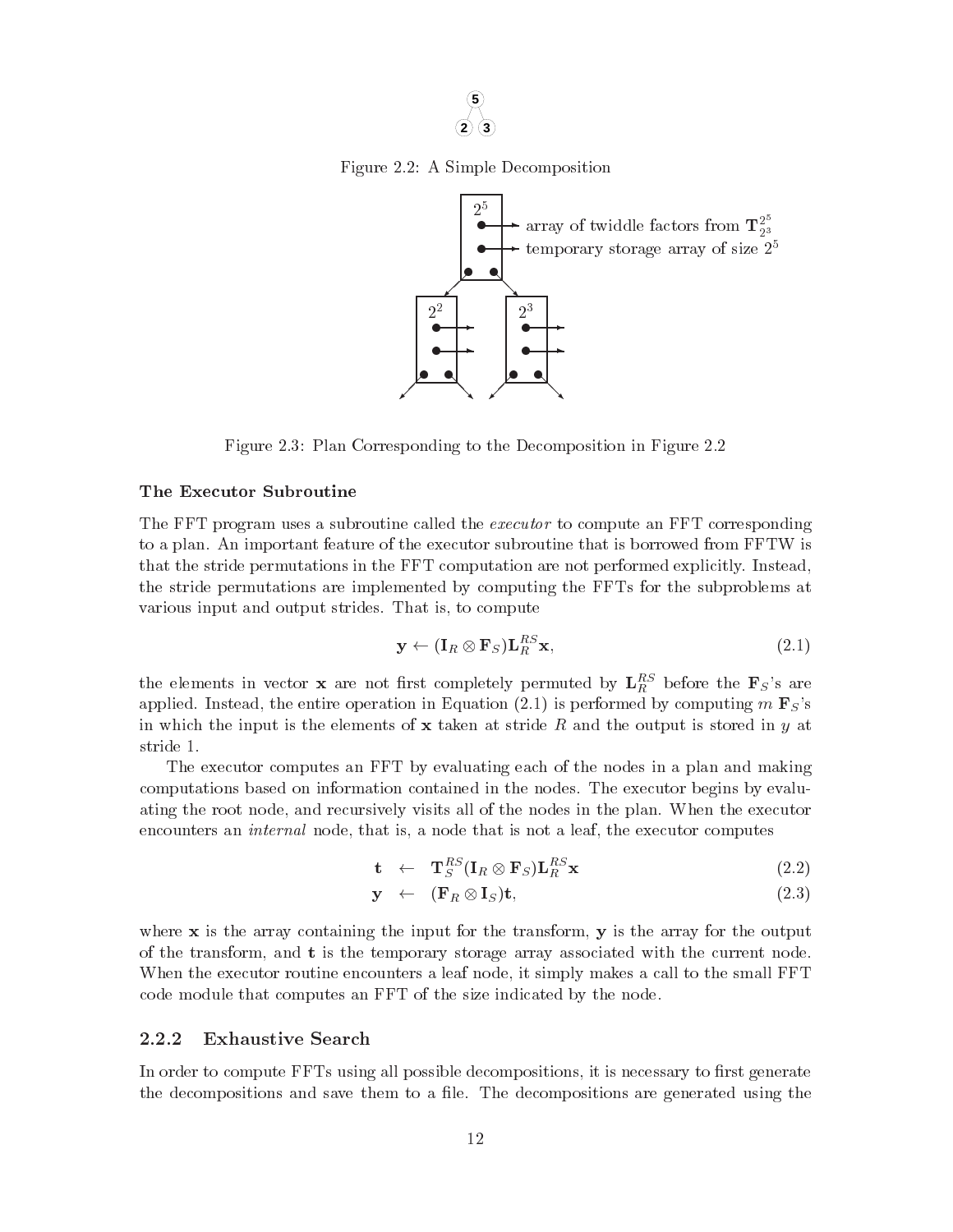following algorithm. To generate all decompositions for an FFT of size  $2^{\circ}$ , it is necessary to first generate all possible decompositions for FFTs of size  $2^+$  through  $2^+$   $\,$   $\,$  . For an FFT of size  $\mathfrak{z}$  , there is only one "decomposition", since the problem cannot be further decomposed. For an FFT of size  $\mathcal{L}^+, n \geq 1$ , a decomposition tree is generated for every possible combination of one of the decomposition trees for an FFT of size  $\angle$  with one of the decomposition trees for an FFT of size  $2^{n}$ ,  $r = 1, \ldots, n - 1$ , as shown in Figure 2.4. A parameter  $n_{L}$ 



rigure 2.4: Algorithm for Generating All Decompositions for an FFT of Size 2,  $n > n_L$ 

must be used to specify the largest allowable size for a leaf in any decomposition tree.  $n<sub>L</sub>$  is always set to equal the size of the largest FFT for which a small code module is available when the decompositions for an  $\texttt{r}_1$  of size  $\texttt{z}^\ldots$  are being generated, an extra decomposition must be generated if  $n \leq n_L$ . This decomposition corresponds to the case where the problem is not further decomposed and contains only one node—the root node.

## Dynamic Programming Search

The dynamic programming search is performed by filling a list of length  $n_{max}$  with the optimal top-level decompositions for FFTs of sizes  $2^+$  through  $2^{n_{max}}$ . After the DP search is complete, the *n*-th entry in the list contains the optimal top-level decomposition for an FFT of size 2n. By necessity, the list is filled from smallest FFT sizes to largest. To determine the optimal top-level decomposition for an FFT of size  $2^{\circ}$ , all possible top-level decompositions for that size FFT are timed. If no small DFT code module exists for an  ${\rm r\,r\,}$  then there are  $n-1$  decompositions to time in order to nnd the optimal top-level decomposition for that size  $FFT$ ; otherwise there are n decompositions to time.

## N-Best Dynamic Programming Search

The n-best DP search is performed by filling a  $n_{max} \times b_{max}$  table with the b best top-level decompositions for FFTs of sizes  $2^{\ast}$  through  $2^{nmax}$ . When the n-best DP search is complete, the entry at row n, column b of the table contains the b-th best top-level decomposition for an FFT of size  $2^{\circ}$ . The table is fifted one row at a time, from the smallest size FFT to the largest. To determine the  $\overline{v}$  pest top-level decompositions for an FFT of size  $\overline{z}$  , all top-level decompositions must be timed.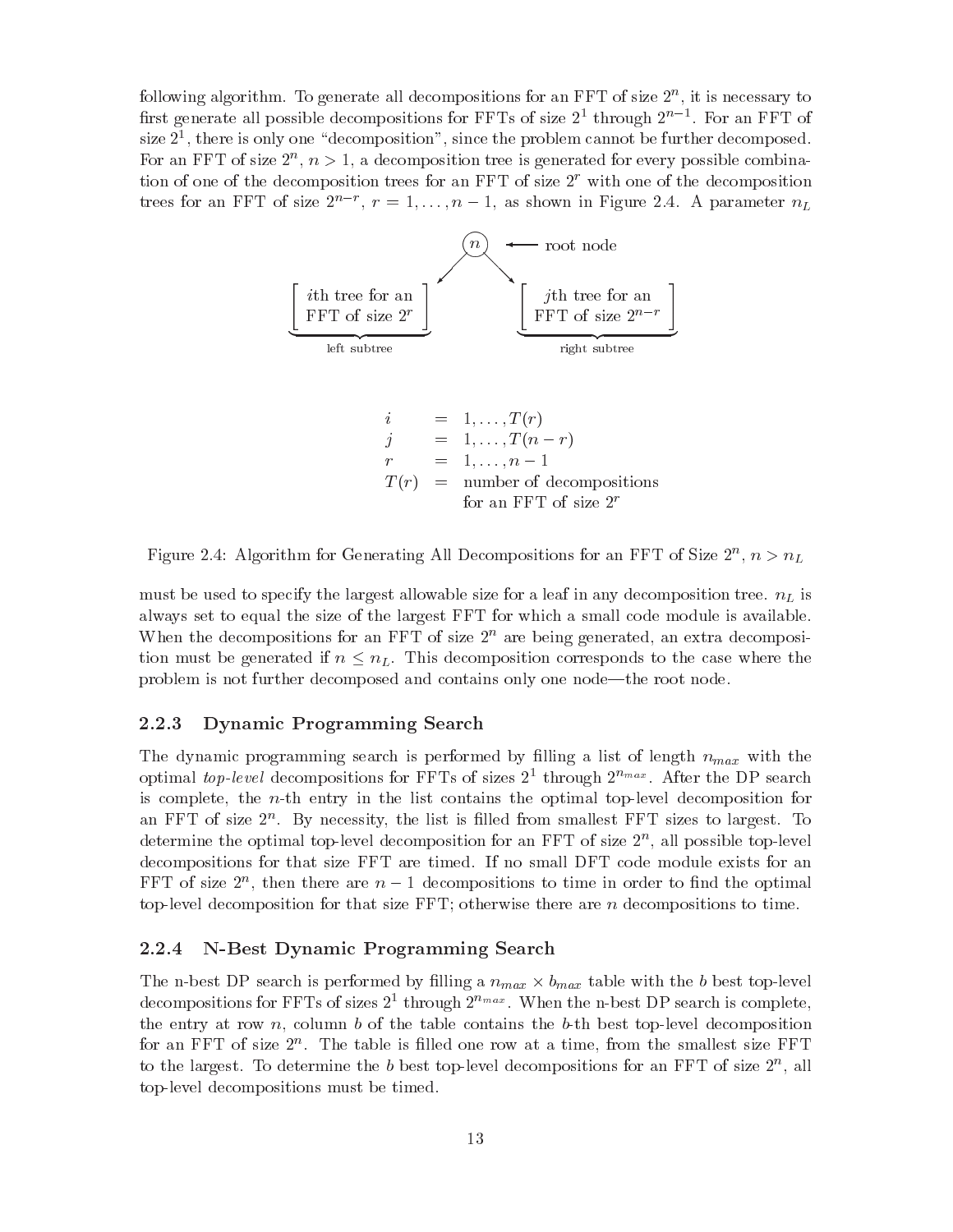## Stride Sensitive Dynamic Programming Search

The stride sensitive DP search is performed by filling  $n_{max}$  tables of size  $n_{max} \times n_{max}$  with the best top-level decompositions for FFTs of sizes  $2^*$  through  $2^{n_{max}}$  performed at input strides of  $Z^*$  through  $Z^{*max}$  – and output strides of  $Z^*$  through  $Z^{*max}$  –. When the stride sensitive DP search is complete, the entry at row i, column j of the n-th table contains the optimal decomposition for an FFT of size  $2^{\circ}$  performed at input stride  $2^{\circ}$  and output stride  $2^j$ .

Once the tables have been lled completely one has all of the information needed to perform the optimal decompositions at various input and output strides. However, in order to use this information, it is necessary to know the correct input and output strides for each subproblem in a decomposition. In order to see how the input and output strides for each subproblem in a decompsition are computed, consider the simple decomposition shown in Figure This decomposition could be a subproblem in a larger decomposition Assume



Figure A Single Decomposition

that for the FFT corresponding to node  $N$ , the input stride is  $P_{in}$  and the output stride is Pout The input and output strides for the child nodes in Figure are listed in Table

|                | right-child node   left-child node |  |
|----------------|------------------------------------|--|
| input stride:  |                                    |  |
| output stride: |                                    |  |

Table Input and Output Strides for the Child Nodes in Figure

As shown in the table, the input stride accumulates mulitplicatively with each deeper right-child in the recursion, while the output stride accumulates multiplicatively with each deeper left-child in the recursion. The table also shows that there is no accumulation of strides for the output of the right-child computation, since the output of this computation is stored in the temporary storage array that is dedicated for node  $n$ .

#### Measuring Runtimes

All runtimes are measured using a software timer explained in  $[8]$ . The timer uses the  $clock()$ function in the C library to make the timings. The timer repeats each routine it measures until at least one second has expired before making a single timing The reason for making the minimum experiment duration one second is that the precision of the  $clock()$  function is 0.01 second, and a reasonably acceptable value for the maximum relative error in each timing is 1%. Each time the timing routine is called, it makes several timings of a routine to be measured, and returns the average of all the timings that were left after any outlying times were removed. The standard deviation of timing estimates was typically about 5%.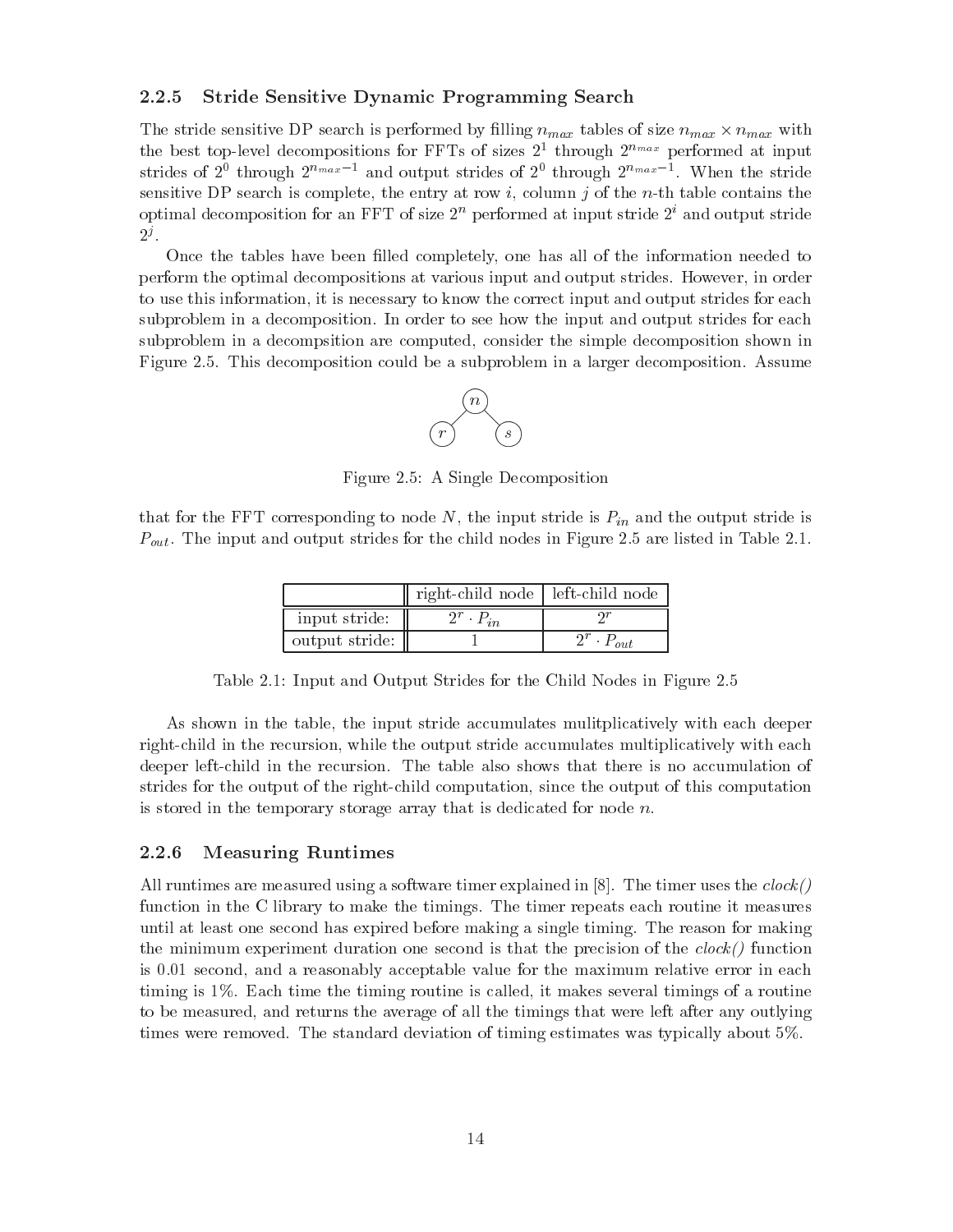#### $2.3\,$ Results

Figures and show the runtimes for all decompositions using FFTFortran and FFT U for FFT sizes of  $\varDelta^-$  through  $\varDelta^{++}$ . The runtimes are sorted from shortest to longest. As shown in the figures, the runtimes for FFT-Fortran are fairly evenly distributed between the minimum and maximum, while for FFT-C the runtimes are slightly more concentrated near the maximum



Figure Sorted Runtimes for All Decompositions Using FFTFortran



Figure Sorted Runtimes for All Decompositions Using FFTC

These ndings are underscored in Figures and which contain histograms for all of the runtimes  $\mathcal{L}$  the shown in Figure , the runtimes of  $\mathcal{L}$ contain a large spike that is located near the maximum runtime In contrast Figure shows that the histograms for the runtimes of FFT-Fortran contain multiple spikes, and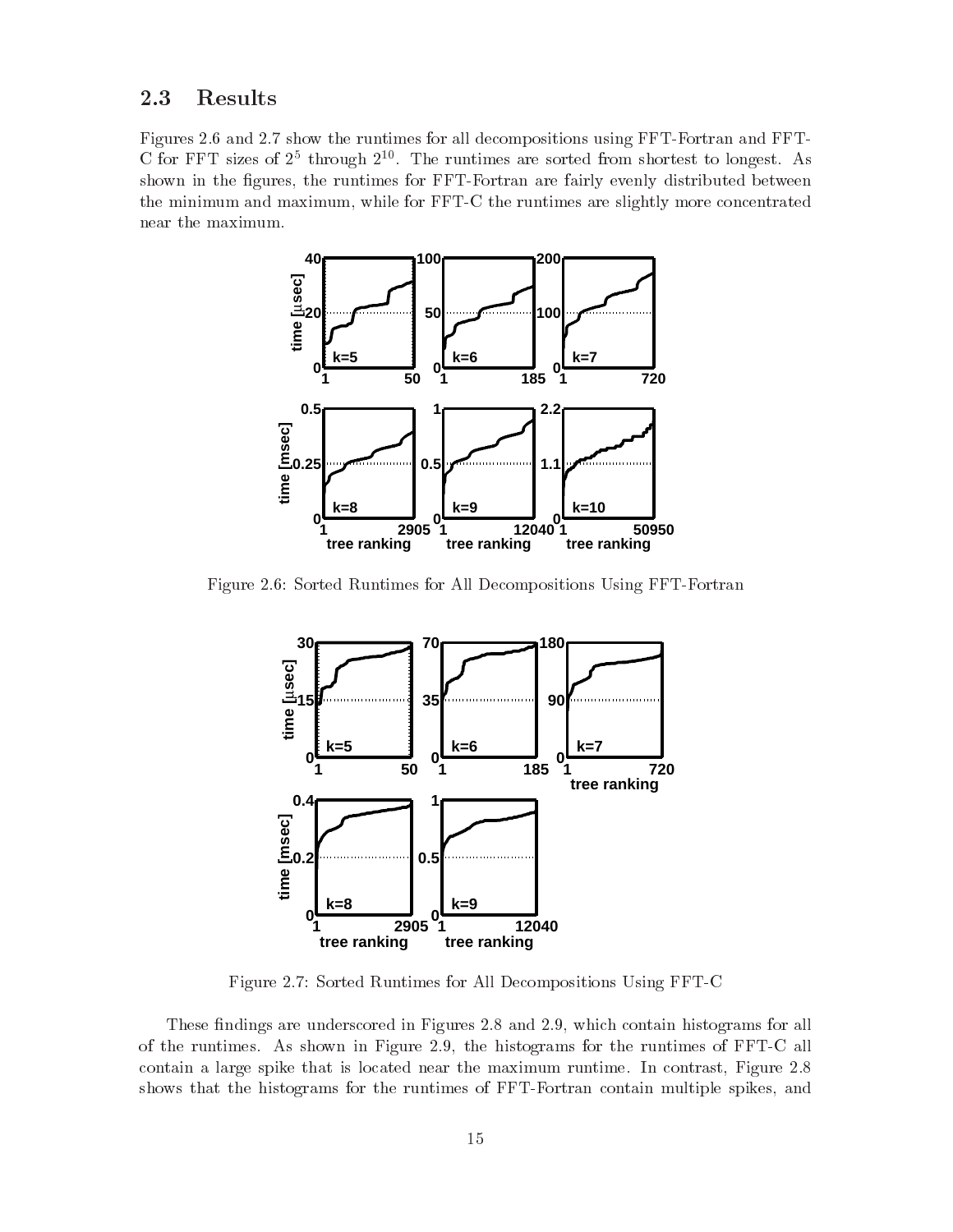the spikes are not all concentrated close to the maximum runtime



Figure  $\mathbf H$  and  $\mathbf H$  are  $\mathbf H$  and  $\mathbf H$  are All Decompositions Using Figure Figure Figure Figure Figure Figure Figure Figure Figure Figure Figure Figure Figure Figure Figure Figure Figure Figure Figure Figure Figur



Figure Histogram of the Runtimes for All Decompositions Using FFTC

Figure shows the ratios of the mean median and maximum runtimes to the min imum runtime for the experiments done with FFT-Fortran and FFT-C. This figure shows the average performance advantage of the optimal decomposition over a random decom position. As shown in the right plot in the figure, all of the mean and median runtimes found using FFT-C lie close to the maximum runtime, a point that was emphasized by the histograms of Figure This means that on average a random decomposition gives close to the worst possible performance for FFTC Another important point about the right place and all of the median and means and mean runtimes like the mean runtimes like the mean runtimes and all o the minimum runtime. This means that  $FFI-C$  can compute an  $FFI$  of size  $Z^+$  to  $Z^{++}$  on average twice as fast with the optimal decomposition as with a random decompositon.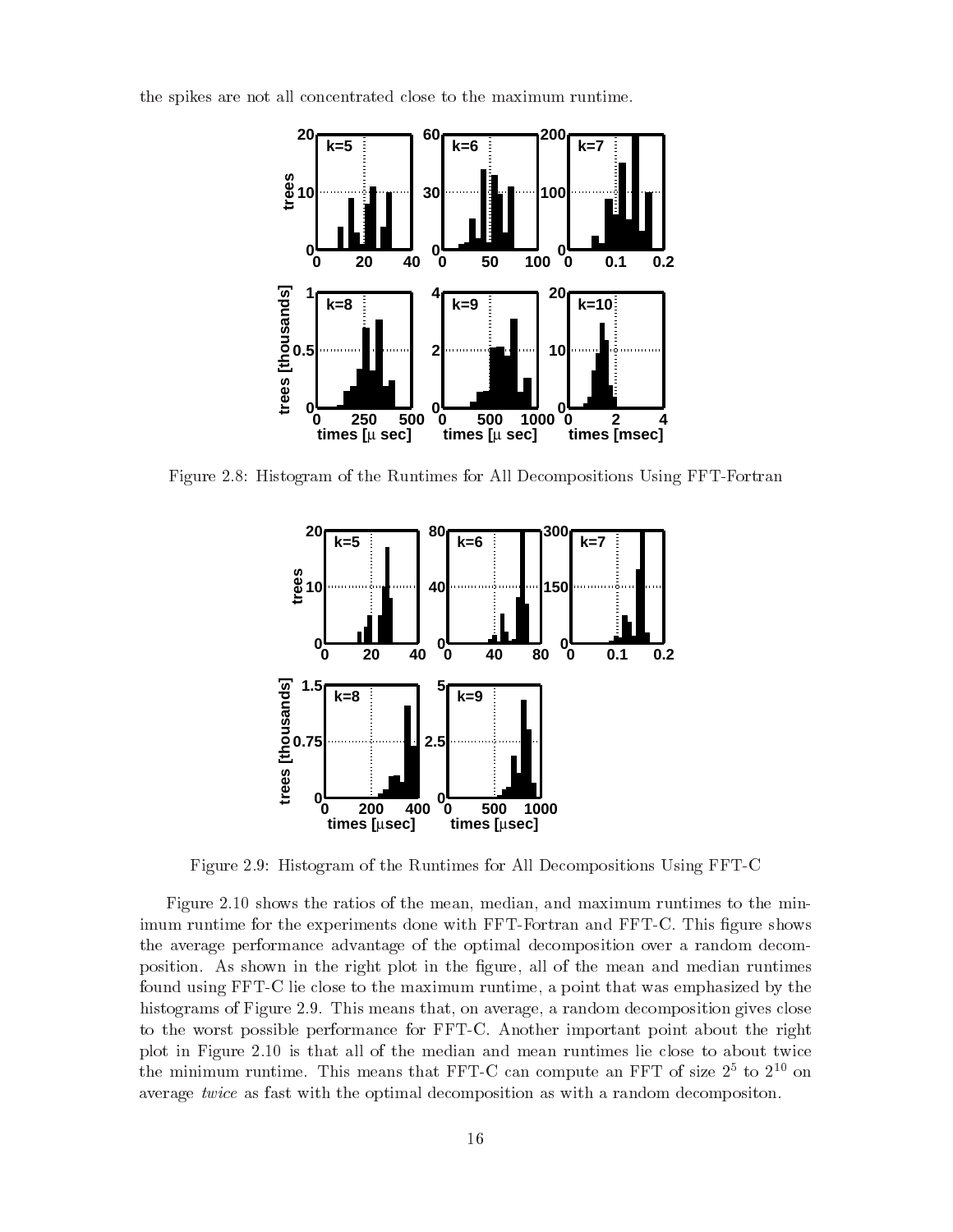The ratio of mean runtime to minimum runtime is even greater for FFT-Fortran, as shown in the left plot in Figurr In this plot the mean and median runtimes are about three times the minimum runtime. This means that FFT-Fortran can compute an FFT of size  $2^+$  to  $2^{++}$  on average *three times* as fast with the optimal decomposition as with a random decomposition The ndings presented in Figure 1.1 (2001) putting into the state of  $\sim$ finding efficient decompositions, especially since these findings are for relatively small size FFTs in which data access patterns and cache misses are not as much of an issue



Figure Mean Median and Maximum Runtime Relative to the Minimum Runtime

Figure compares the runtimes of the optimal decompositions found using both an exhaustive search and a dynamic programming  $(DP)$  search. As shown in the figure, within the precision of the timer, which is about  $5\%$ , the performance of the two search strategies is equivalent for  ${\tt Fr}$  is of size  ${\tt Z}^-$  through  ${\tt Z}^-$ .



 $\mathcal{L}$  , and  $\mathcal{L}$  are  $\mathcal{L}$  and  $\mathcal{L}$  . The search value  $\mathcal{L}$  is the search value of  $\mathcal{L}$  . The search value of  $\mathcal{L}$ 

Figure compares the performance of basic DP with nbest DP and stride sensitive DP. As shown in the figure, n-best DP and stride sensitive DP provide only slightly better performance than basic DP

Figures and show the DP optimal decompositions found using FFTFortran and  ${\tt r}$  r  ${\tt l}$  -  ${\tt U}$ , respectively. As shown in the ngures, for  ${\tt r}$  r is larger than  ${\tt l}$  -  ${\tt r}$ , the trees are mostly balanced. For smaller FFTs however, there is no clear preference for left-expanded decompositions or rightexpanded decompositions Another trend in Figures and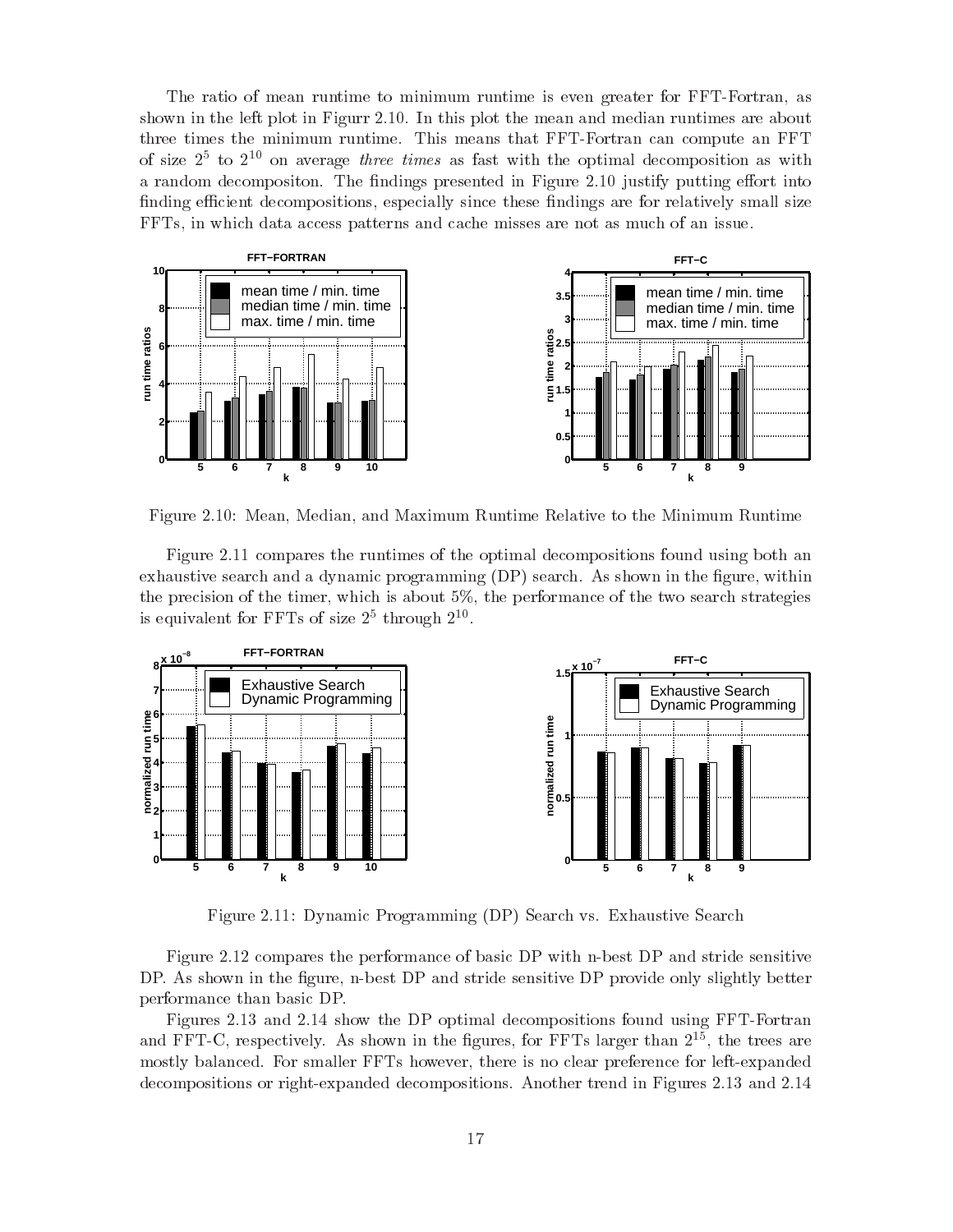

Figure DP Search Strategy Comparisons

is that the leaf nodes consist mostly of DFTs of size  $\mathcal{Z}^*$ , with a few DFTs of size  $\mathcal{Z}^*$  and almost zero Dr 1s of size 2- or 2-



 $\mathcal{L}$  , and  $\mathcal{L}$  are compositions using FFTF or  $\mathcal{L}$  and  $\mathcal{L}$  are compositions using  $\mathcal{L}$ 



Figure DP Optimal Decompositions Using FFTC

Figures 2.15 and 2.10 snow the five best decompositions for FFTs of size 2+ through 2++ The decompositions are found using the n-best dynamic programming search. The very best decomposition is shown on the left side of each figure, and the fifth-best decomposition is shown on the right side of the mass  $\mathbf{f}$  as shown in Figure As shown in Figure As shown in Figure . decompositions using FFTFortran are rightexpanded However as shown in Figure the best decompositions using FFT-C are almost equally divided between right-expanded and left-expanded decompositions.

Figures 2.17 and 2.18 show the five best decompositions for FFTs of size 2<sup>--</sup> through As shown in the gures more of the best decompositions are somewhat balanced for these FFT sizes than for the smaller size FFTs in Figures and

Figure 2.19 and 2.20 show the best five decompositions for FFTs of size 2<sup>--</sup> through 2<sup>--</sup> As shown in the figures, most of the best decompositions for these size FFTs are somewhat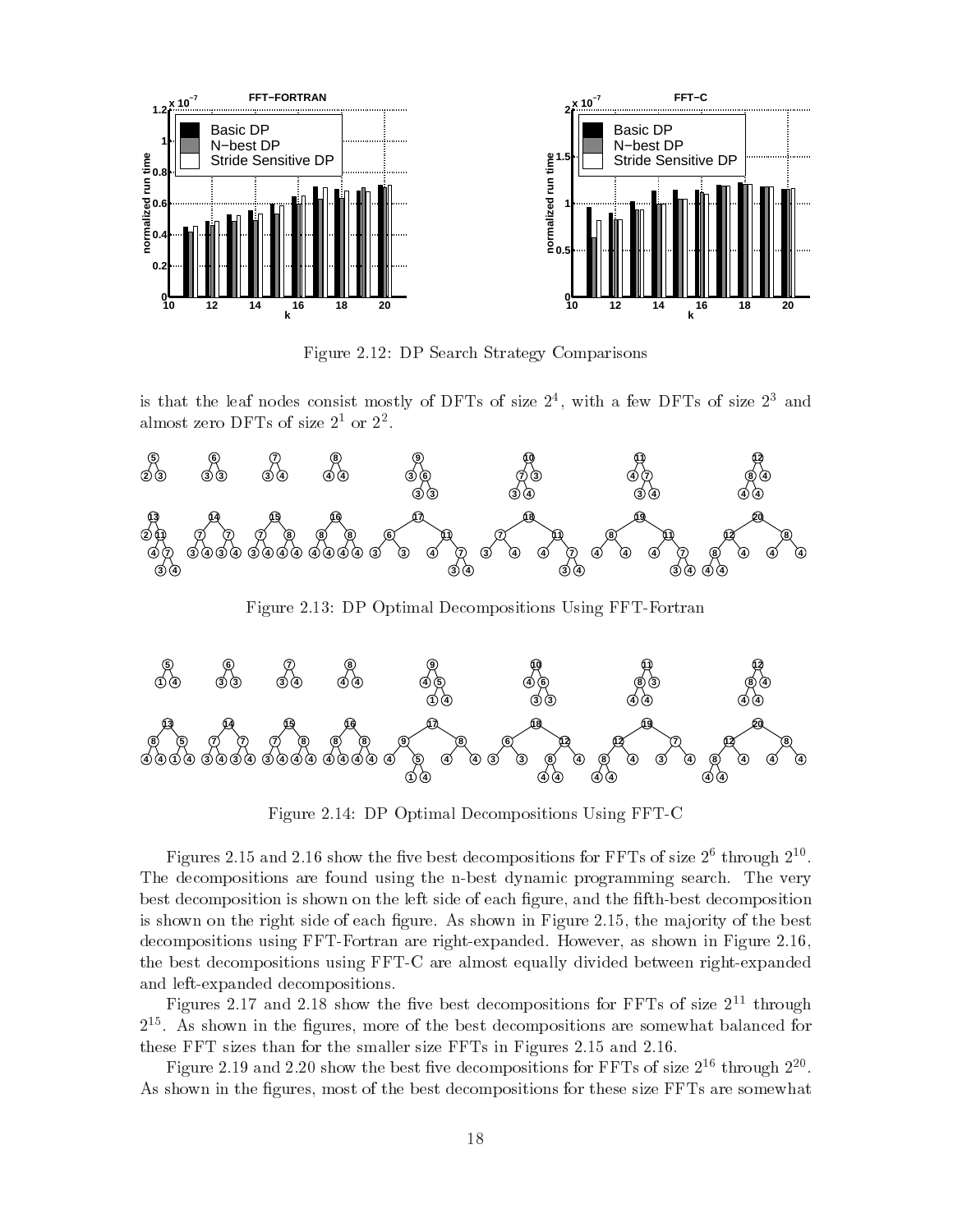

Figure Five Best Decompositions Using FFTFortran n --

balanced

Figure compares the runtimes of the DP optimal decompositions for FFTFortran and FFT-C. As shown in the figure, FFT-Fortran is often almost  $50\%$  faster than FFT-C. Since both programs use the same algorithm the reason for the di-erence in performance may be that, for this type of program, the Fortran compiler, DIGITAL Visual Fortran 6.0, produces more optimized assembly code than the  $C++$  compiler, Microsoft Visual  $C++$  $6.0.$ 

#### $2.4$ **Conclusions**

In this chapter the following findings were presented:

- The median and mean runtimes of all decompositions are about twice the minimum runtime for FFT-C and about three times the minimum runtime for FFT-Fortran.
- The dynamic programming search performs as well as  $\mu$ emcient decompositions for  ${\tt r}$   ${\tt r}$  is of size  ${\tt z}$  -through  ${\tt z}$  .
- 3. Two more sophisticated versions of dynamic programming, n-best DP and stride sensitive DP, were introduced, but neither performs significantly better than basic DP at finding fast decompositions.
- 4. The DP optimal decompositions for FFTs of sizes larger than 2<sup>--</sup> are mostly balanced. For FFTs of smaller sizes the optimal decompositions are balanced, left-expanded, or right-expanded about equally as often.
- $\rm{_{0}}$ . Most of the leaf nodes of the optimal decompositions consist of DFTs of size  $\rm{_{2}}$  , while a smaller amount consist of DFTs of size  $\varDelta$  , and almost zero consist of DFTs of size  $2^{\circ}$  or  $2^{\circ}$
- For the faster than  $\mathbf{F}_{\mathbf{v}}$  faster than  $\mathbf{F}_{\mathbf{v}}$  the dithat the Fortran compiler produces more optimized assembly code than the  $C++$ compiler for this type of program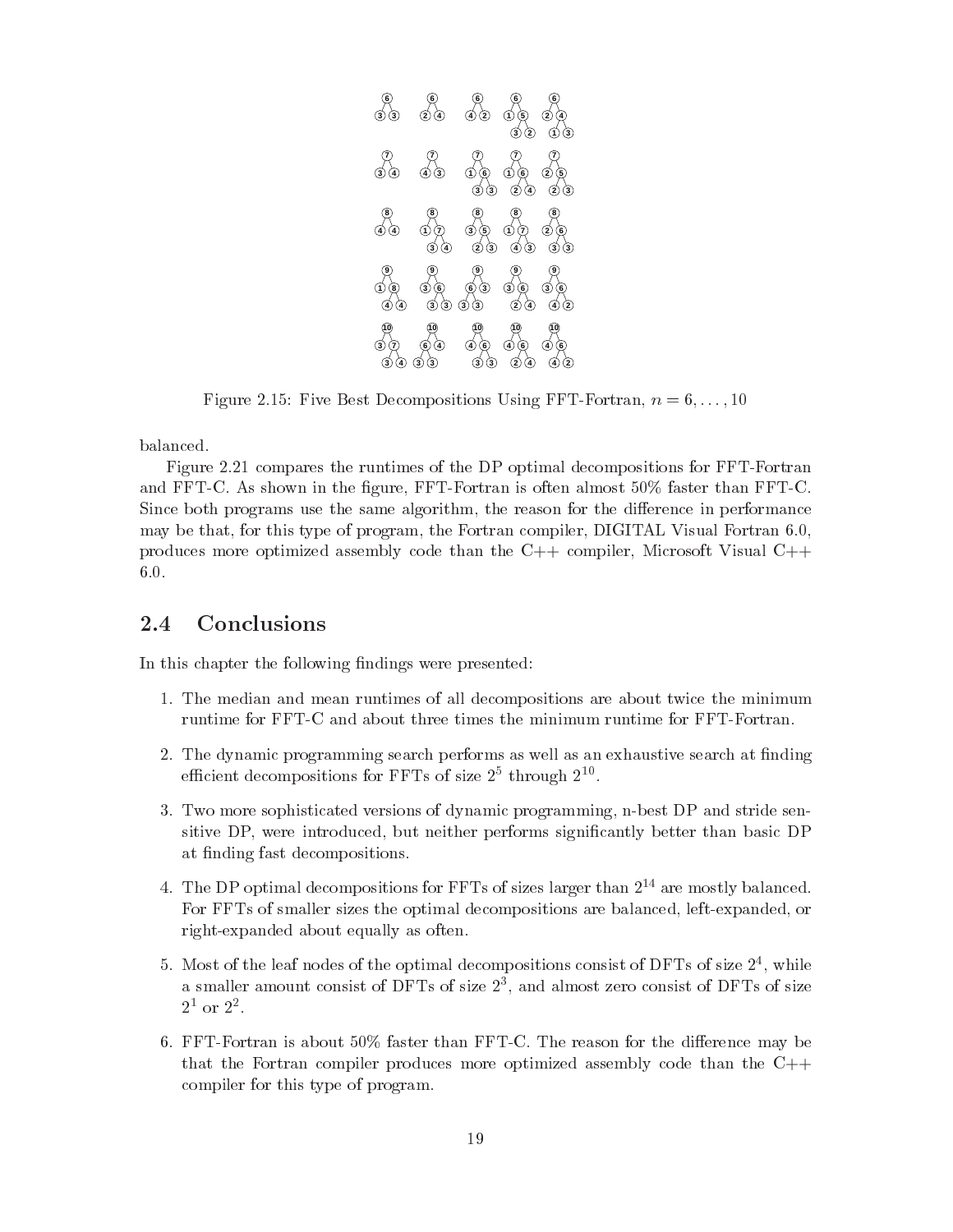

Figure Five Best Decompositions Using FFTC n --

In the next chapter a successful FFT program called FFTW is usedas a tool to con duct further experiments Although the results from this chapter suggest that the optimal decompositions for larger size FFTs are balanced, FFTW was designed to compute FFTs using right-expanded decompositions only. Therefore, modifications were made to FFTW to allow it to compute FFTs using arbitrary decompositions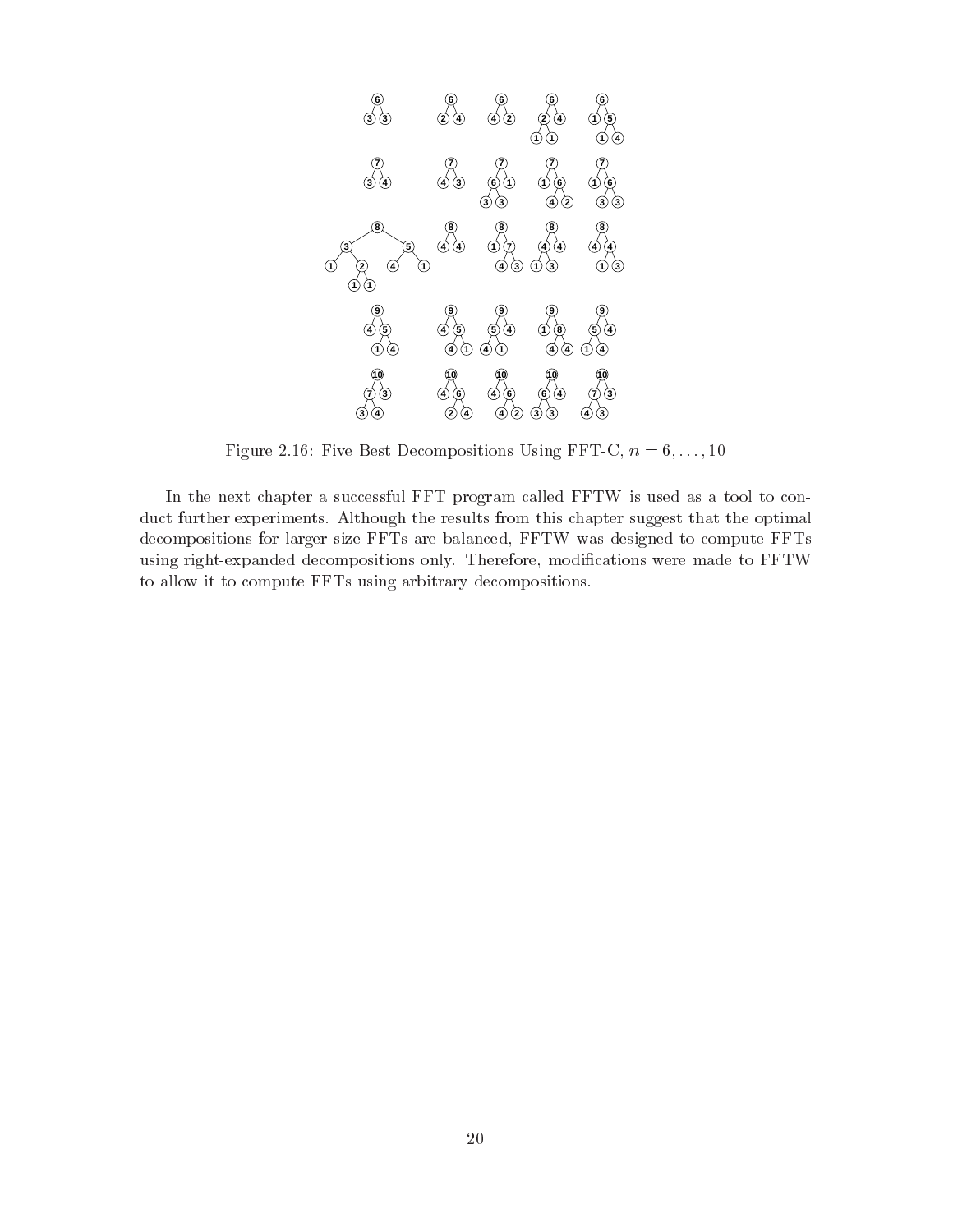

Figure Five Best Decompositions Using FFTFortran n 

--



Figure Five Best Decompositions Using FFTC n 

--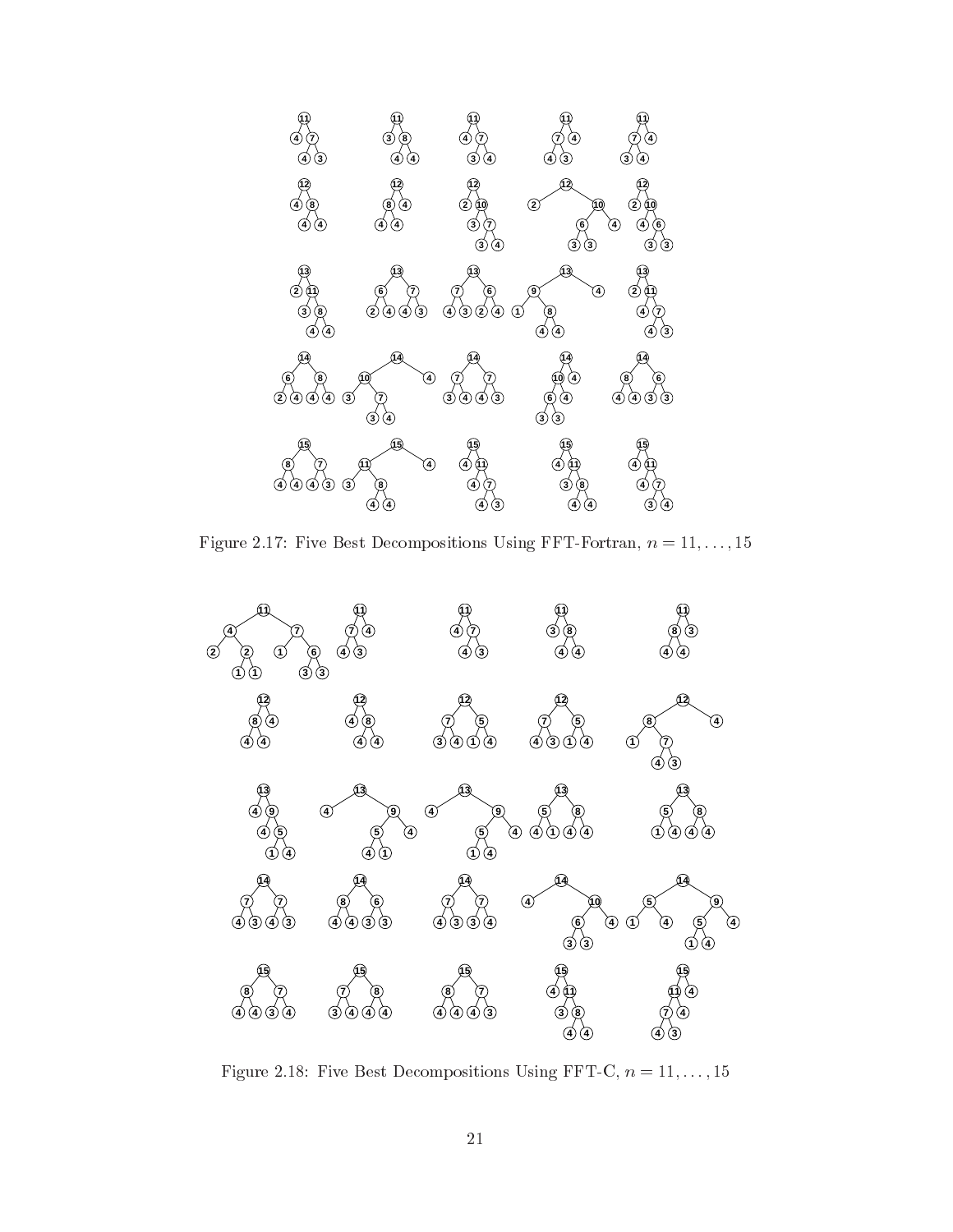

Figure Five Best Decompositions Using FFTFortran n 
--



Figure Five Best Decompositions Using FFTC n 
--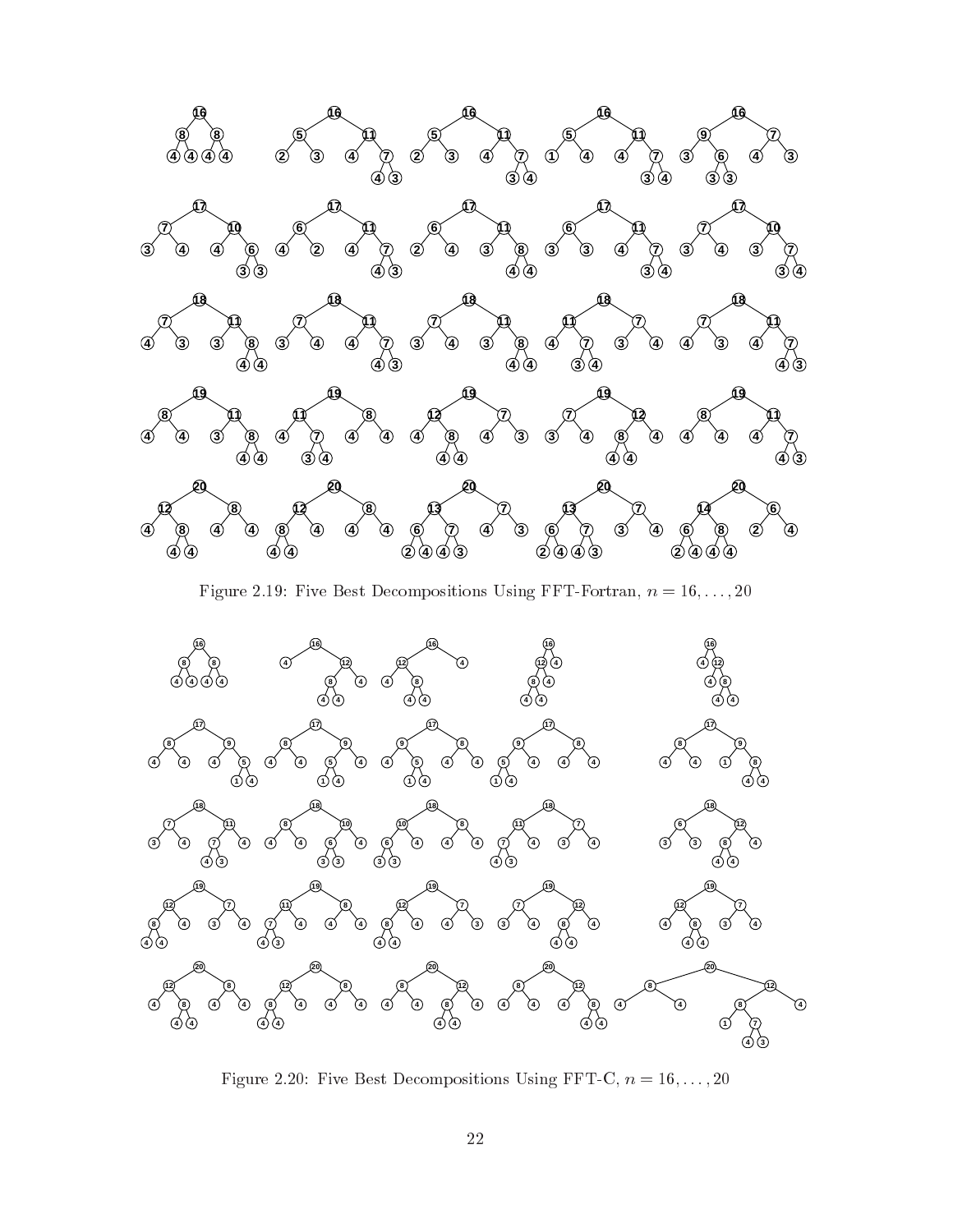

Figure FFTFortran vs FFTC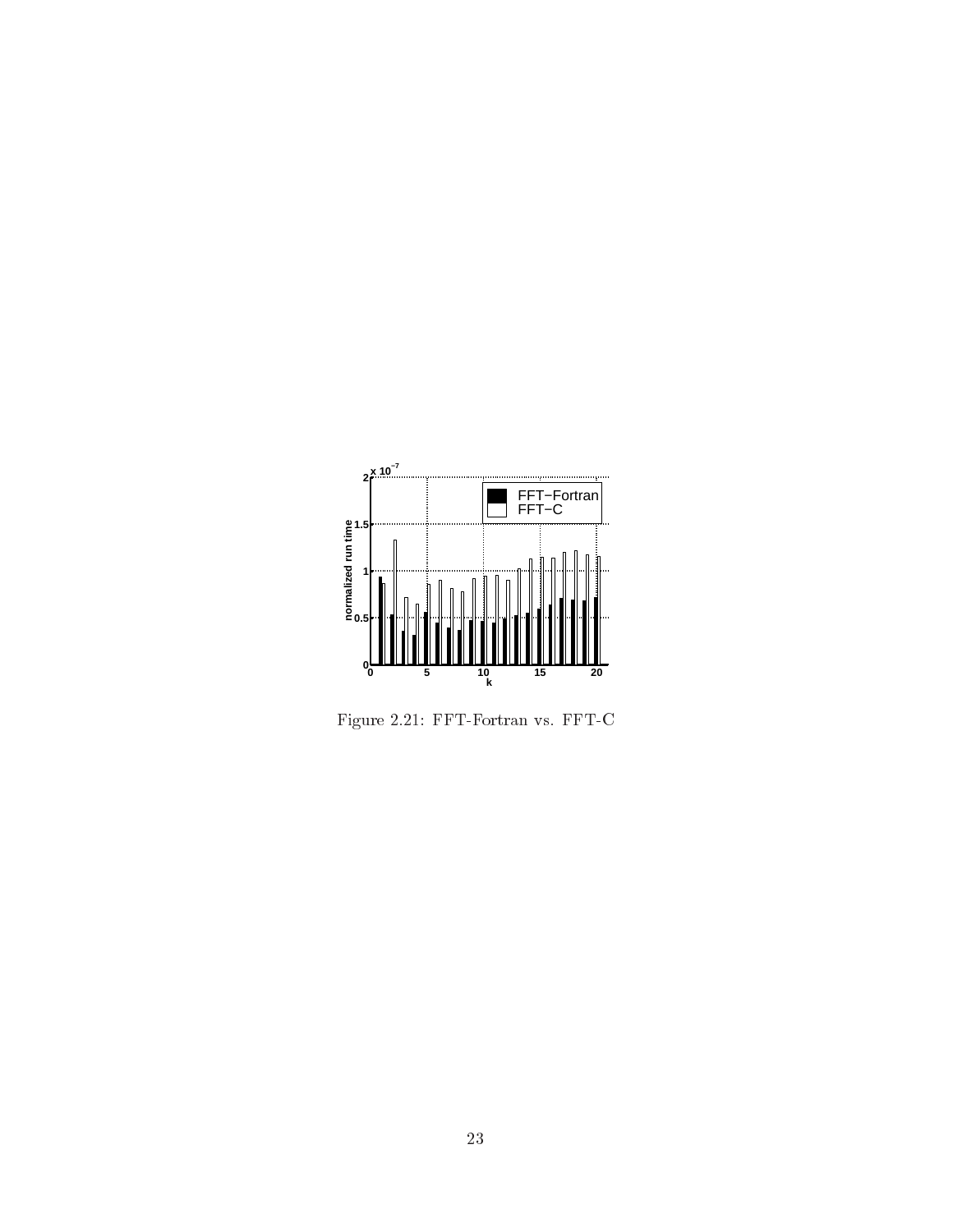## Chapter 3

## Experiments with FFTW

#### $3.1$ Introduction

#### Motivation and Goals

In Chapter computer programs for computing FFTs using an algorithm similar to the one used by FFTW were introduced Although the programs were designed to be as fast as possible, they are still slower than FFTW, as shown in Figure 3.1. There are two reasons why first than the control than the programs interaction in Chapter 2014 in Chapter in Chapter in Chapter 2014 FFTW has more optimized code for the base cases of the recursion as will be explained later in this chapter. The second reason is that FFTW does not use any arrays for temporary storage other than a single input and output array when it computes an FFT

Given that FFTW is clearly faster than the programs discussed in Chapter a surprising feature of FFTW is that it computes FFTs using right-expanded decompositions only. This feature is surprising in light of the experiments in Chapter which suggest that the optimal decompositions tend to be balanced for FFTs larger than Therefore in order to determine if the performance of FFTW is inhibited by the fact that it computes FFTs using right-expanded decompositions only, we modified FFTW to allow it to compute FFTs corresponding to arbitrary decompositions



Figure 3.1: Left: FFTW vs. FFT-C, Right: FFTW vs. FFT-Fortran

The goals of the experiments discussed in this chapter are the following

 Determine ifthe performance of FFTW can be improved if it is expanded so that it can compute FFTs using arbitrary decompositions instead of only rightexpanded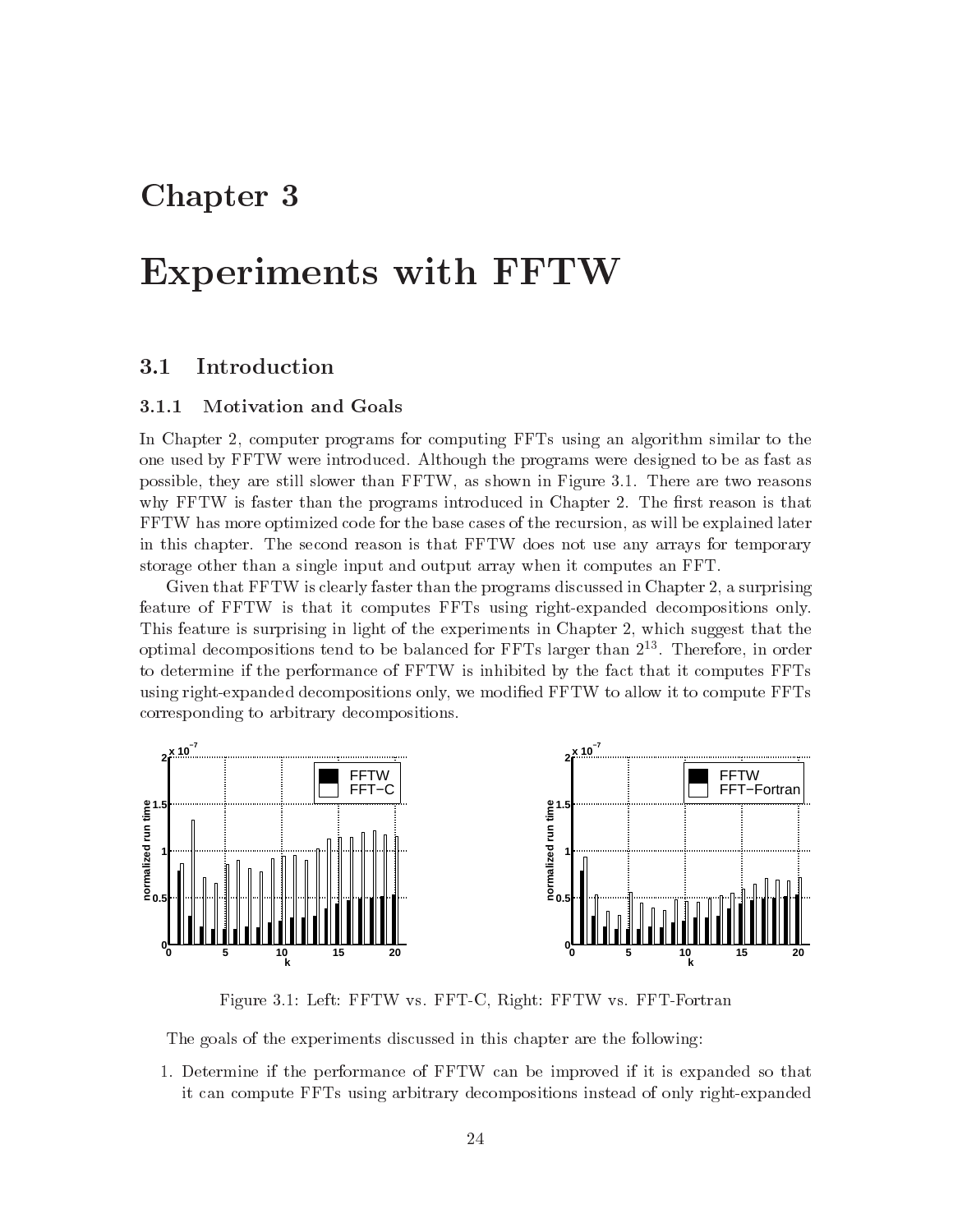decompositions

- Determine ifthe stride sensitive or nbest dynamic programming searches are more e-ective than basic DP at nding fast decompositions for FFTW
- 3. If FFTW is not faster for balanced trees than right-expanded trees, determine why not

#### 3.1.2 Introduction to FFTW

FFTW is an FFT program that is generally faster than all other publicly available DFT software and is at least competitive with most proprietary codes [5]. Three key features of FFTW that will be explained next are the *codelets*, the plan structure, and the executor.

#### Codelets

The most powerful feature of FFTW is the *codelets*, which are machine-generated blocks of C code that compute FFTs of various sizes The codelets are generated by a Meta Language (ML) program that is explained in  $[4]$ . Each codelet computes an FFT of a specific size. For convenience, a codelet that computes an FFT of size  $N$  is referred to as a "size  $N$ codelet" in this report. The largest codelets that are distributed with  $FFTW$  are of size 64. Larger size codelets can be generated with the FFTW codelet generator FFTW, but they are inefficient because the code is very large and takes up a significant amount of space in the cache

There are two types of codelets"twidd le codelets and no-twidd le codelets The twiddle codelets compute in-place FFTs while the no-twiddle codelets compute out-of-place FFTs. The twiddle codelets get their name because they also perform multiplication by twiddle factors, unlike the no-twiddle codelets.

A no-twiddle codelet of size  $N$  computes the following:

$$
\mathbf{y} \leftarrow \mathbf{F}_N \mathbf{x},\tag{3.1}
$$

where  $x$  corresponds to an input array and  $y$  corresponds to an output array. Both arrays are of length M, where  $M > N$ . An important feature of the no-twiddle codelets is that they can compute the FFT of N elements of x collected atstride P and store the result in **y** at stride  $P_2$ . That is, the no-twiddle codelets can perform FFTs with an input stride that is di-definition of the output stride  $\mathbb{P}^n$  . The output stride output stride output stride output stride output stride output stride output stride output stride output stride output stride output stride output s

A twiddle codelet of size  $R$  computes the following:

$$
\mathbf{y} \leftarrow (\mathbf{F}_R \otimes \mathbf{I}_S) \mathbf{T}_S^{RS} \mathbf{y},\tag{3.2}
$$

where  $\mathbf y$  is the array for both the input and output of the computation, which is performed in-place. The length of **y** is M, where  $M \geq KS$ . The twiddle factors for  $T_S^{\perp}$  are precomputed and stored in an array that is accessed when the computation in Equation in Equation in Equation in Equation in Equation in Equation in Equation in Equation in Equation in Equation in Equation in Equation in Equat is performed The computation in Equation (VII) is performed in S steps In step in S step in S step in S step i i 
--S the following computations are performed

- 1. Read  $R$  elements of  $y$  at stride  $S$ , starting at location  $i$ .
- Multiply those elements of y by the appropriate R twide factors of  $\mathcal{B}$  twide  $\mathcal{B}$
- 3. Store the result back in  $y$  in the same locations that the elements of  $y$  were read from.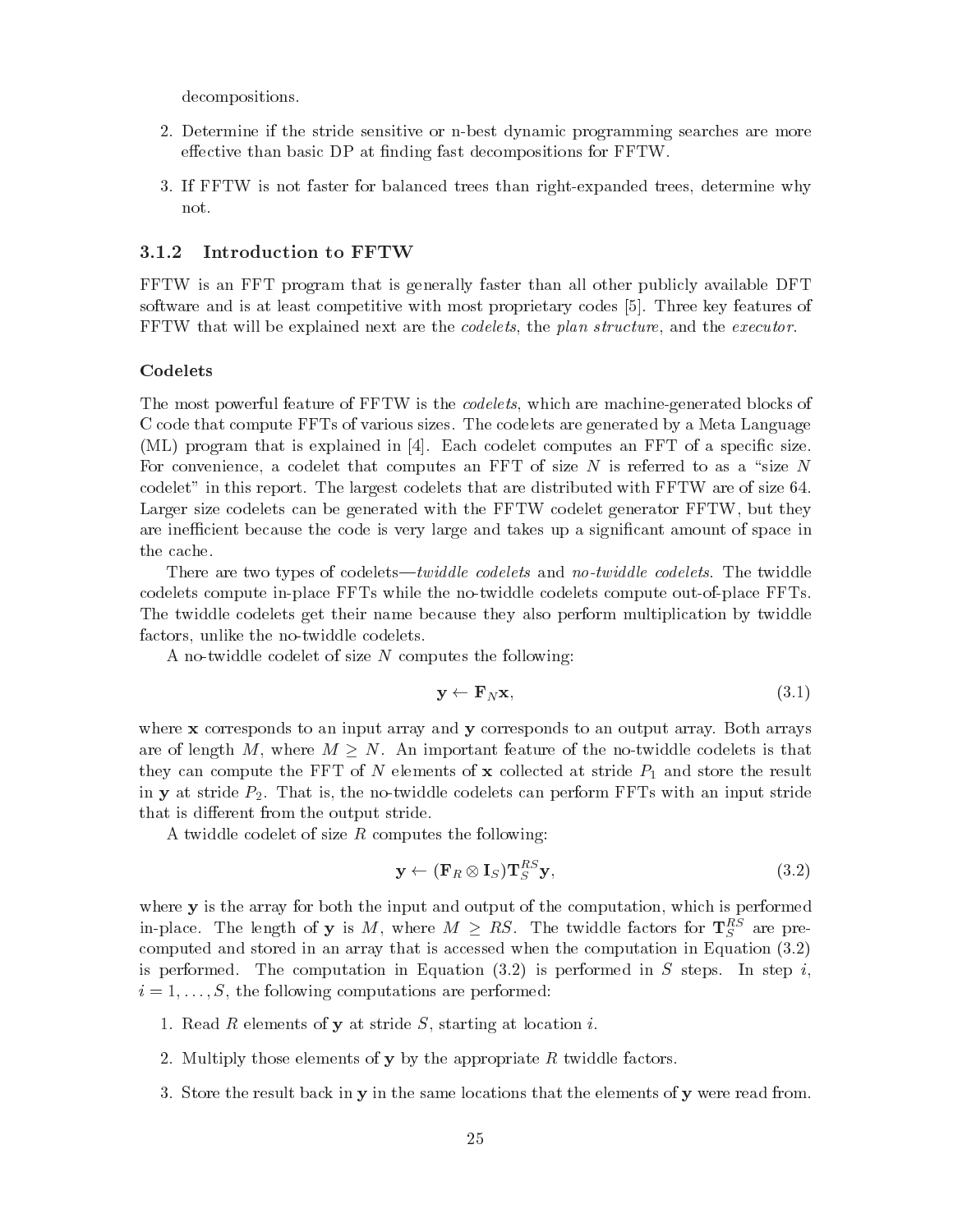4. Compute the in-place FFT of size  $R$  on those same elements of  $\mathbf{y}$ .

An important aspect of the above procedure is that the multiplication by twiddle factors is interleaved with the computation of the  $\mathbf{F}_R$ 's. This practice is more efficient than simply multiplying all of  $\bf{y}$  by the twiddle factors and then doing the  $S$  FFTs on  $\bf{y}$ , because it allows the entire computation in Equation ( ) is a performed with a single pass through  $\sim$ **y** instead of two passes. If **y** is large enough, then each time all of the elements of **y** are accessed, there could be many cache misses. Therefore, it is important to use procedures that minimize the number of passes through the data

#### The Plan Structure

FFTW represents each possible right-expanded decomposition with a plan. A plan is simply a list of nodes that contain pointers that contain pointers  $\mathbf{r}$  is two types of planners the two types of planners  $\mathbf{r}$ nodes in FFTW"twidd le no-twidd le no-twidd le no-twiddle le no-twiddle le no-twiddle le no-twiddle le no-twid node contains pointers to an array of twiddle factors, a twiddle codelet, and another plan node called the right-child node. There is no pointer to a left-child node, for two reasons. The first reason is that only right-expanded decompositions are considered by FFTW. The second reason is that a twiddle node contains all of the information needed to perform the computations associated with a parent node and a left-child node.

Each no-twiddle node contains only a pointer to a no-twiddle codelet. No-twiddle nodes do not contain pointers to other nodes, because there is only one no-twiddle node per plan, and it is always the last node in the plan



Figure The Two Types of Nodes in an FFTW Plan

An example of complete plan is shown in Figure 3.3, which corresponds to the Cooley-Tukey decomposition shown in Figure 3.4. The procedure that FFTW uses to compute an FFT according to a plan is explained next

#### The Executor

The *executor* is a recursive C subroutine that computes an FFT corresponding to a plan. Like the executor program discussed in Chapter the FFTW executor computes an FFT by evaluating each of the nodes in a plan and making computations based on information contained in the nodes The executor begins the FFT computation by evaluating the root node, and recursively evaluates all of the nodes in the plan. The executor performs the computations for each node at a particular input stride and output stride That means that when the executor evaluates a node with input stride  $P_{in}$  and output stride  $s_{out}$ , the input for the computations performed for that node is accessed at stride  $s_{in}$  and the output is stored at stride  $P_{out}$ .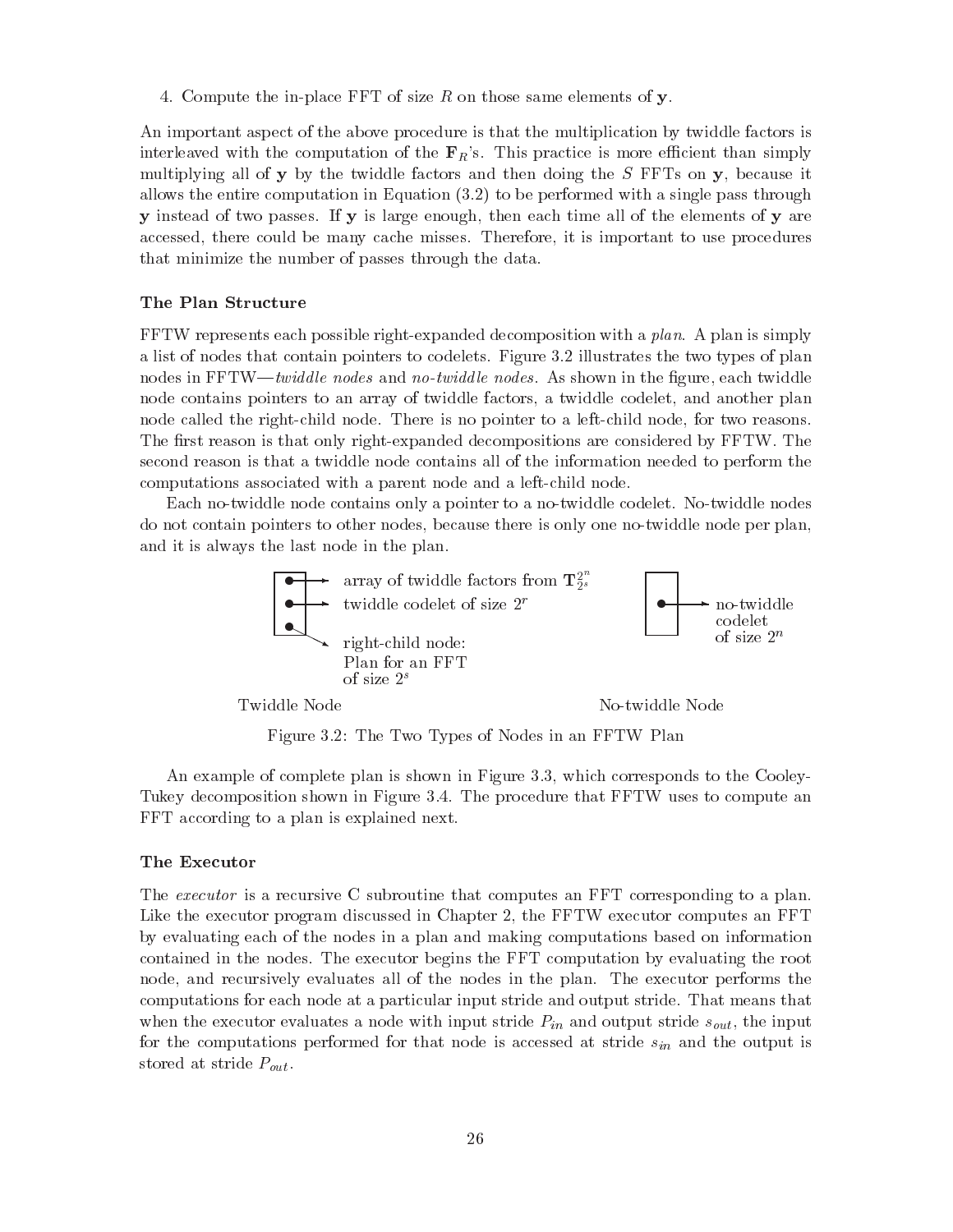

Figure 3.3: The FFTW Plan for the Decomposition in Figure 3.4



Figure 3.4: A Right-Expanded Decomposition

When the executor encounters a node of type *twiddle*, it performs the following computations

$$
\mathbf{y} \quad \leftarrow \quad (\mathbf{I}_R \otimes \mathbf{F}_S) \mathbf{L}_R^{RS} \mathbf{x} \tag{3.3}
$$

$$
\mathbf{y} \quad \leftarrow \quad (\mathbf{F}_R \otimes \mathbf{I}_S) \mathbf{T}_S^{RS} \mathbf{y}, \tag{3.4}
$$

where  $x$  is the input array and  $y$  is the output array. Like the executor discussed in Chapter the FFTW executor does not explicitly permute the elements of x to perform the computation in Equation  $(3.3)$ . Instead, the executor performs the computation in R steps donne the following tasks on the iteration of the interpretation of the interpretation of the interpreta

- 1. Read S elements from **x** at stride  $R \cdot P_{in}$ , starting at location *i*.
- Compute the Spoint FFT of those elements from x
- Store the output of the FFT in <sup>y</sup> at stride Pout starting at location i- S Pout

The executor applies the  $\mathbf{F}_S$  in Equation (3.3) by recursively calling itself with the rightchild node of the node currently being evaluated. The computation in Equation  $(3.4)$  is performed with a single call to the twiddle node associated with the current node. The twiddle factors for  $\texttt T_S^-$  are accessed from the twiddle factor array that is associated with the current node

When the executor encounters a node of type no-twidd le it performs the following computation

$$
y \leftarrow \mathbf{F}_N x,\tag{3.5}
$$

where  $x$  and  $y$  are again the input and output arrays. The FFT is performed at the appropriate input and output strides. The executor performs the computation in Equation  $(3.5)$ with a single call to the no-twiddle codelet that is associated with the current node.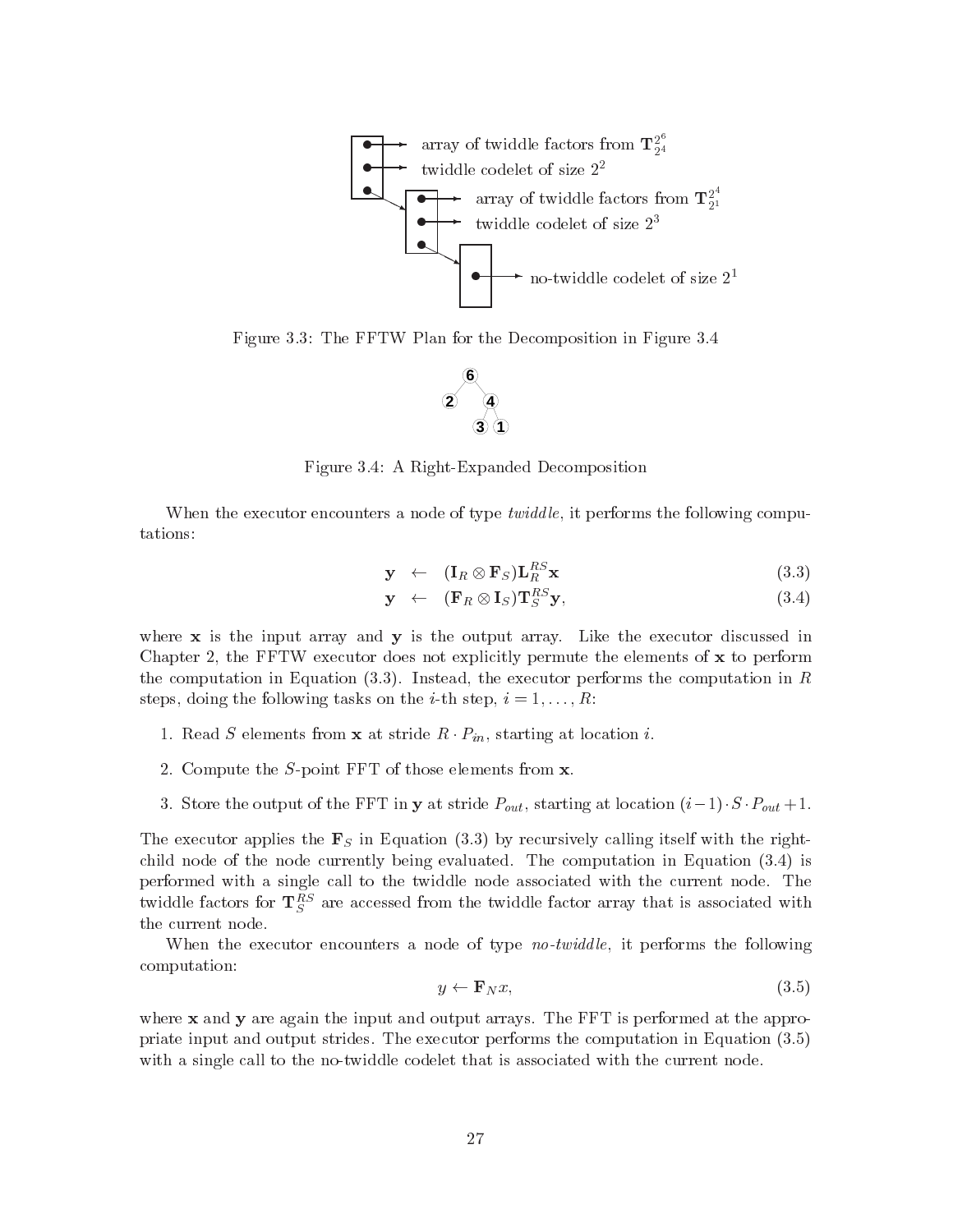#### 3.2 Methodology

### New Node Type

In order to allow FFTW to compute FFTs using arbitrary decompositions instead of only right-expanded decompositions, a new type of plan node was added to the plan structure. The name for the new node is "left-child-is-not-leaf"—abbreviated LCINL—since the left child of the node is never a leaf node; that is, the left child is always further decomposed. An LCINL node is illustrated in Figure 3.5. As shown in the figure, an LCINL node contains pointers to an array of twiddle factors, an array for temporary storage, a left-child node, and a right-child node. The temporary storage array is used to hold intermediate results in the FFT computation An example of a complete plan that contains an LCINL node is shown in Figure 3.6.



Figure 3.6: The Plan for the Decomposition in Figure 3.7



Figure 3.7: A Balanced Decomposition

#### Modification to the Executor

The executor was modified so that it would be able to evaluate nodes of type LCINL. This modication does not a-ect the way the executor evaluates nodes of type twiddle or no-twiddle.

When the modified executor encounters a node of type LCINL with input stride  $P_{in}$ and output stride  $P_{out}$ , it computes the following:

$$
\mathbf{t} \quad \leftarrow \quad \mathbf{T}_{S}^{RS}(\mathbf{I}_{R} \otimes \mathbf{F}_{S})\mathbf{L}_{R}^{RS}\mathbf{x} \tag{3.6}
$$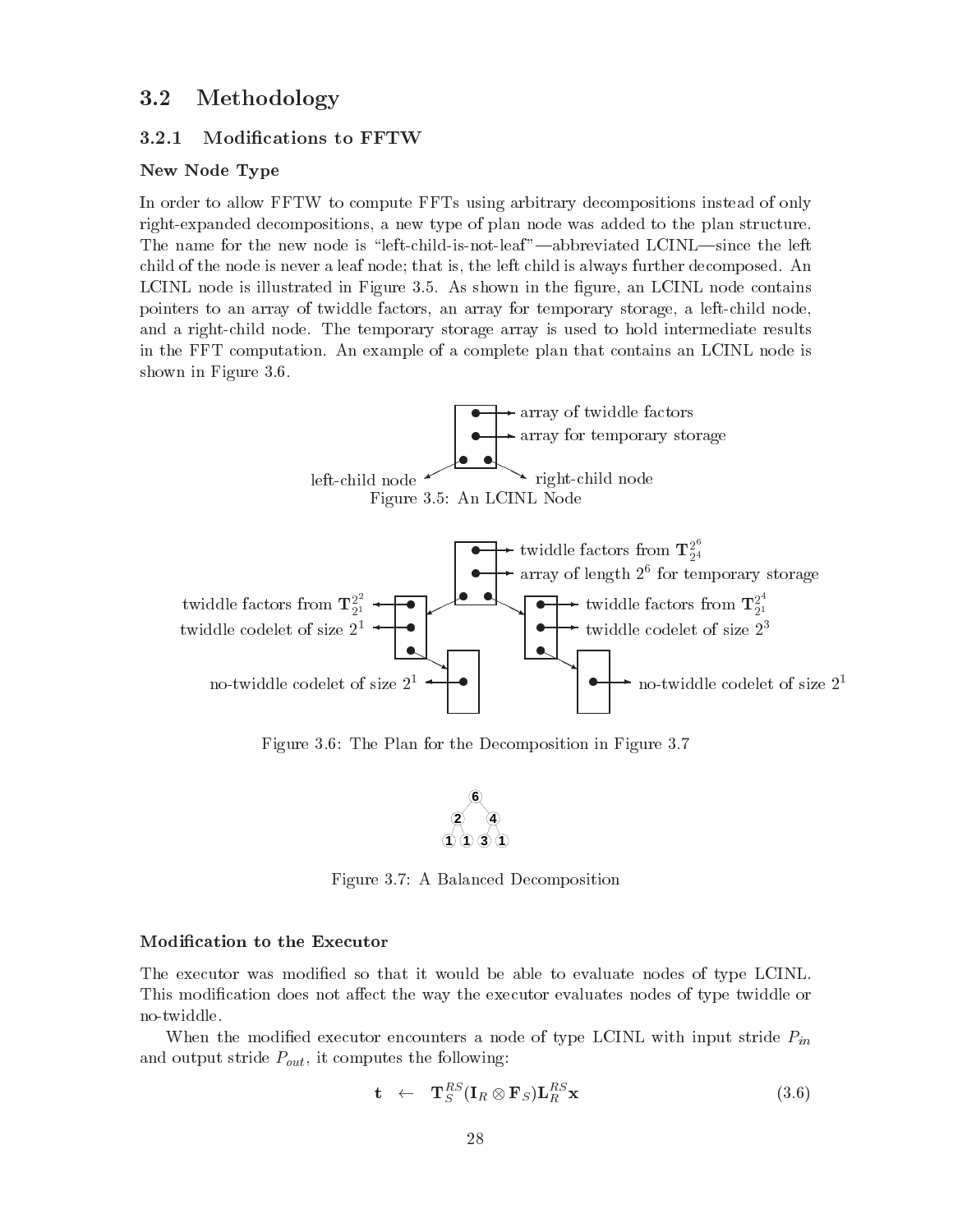$$
\mathbf{y} \leftarrow (\mathbf{F}_R \otimes \mathbf{I}_S)\mathbf{t},\tag{3.7}
$$

where  $x$  and  $y$  are input and output arrays, and  $t$  is the temporary storage array associated with the node currently being evaluated. The computation in Equation  $(3.6)$  is performed in R iterations On the ith iteration i 
--R the following tasks are performed

- $\mathbb{R}^n$  is strident from at stride R  $\mathbb{R}^n$   $\{ \mathbb{R}^n \mid \mathbb{R}^n \leq \mathbb{R}^n \}$  ,  $\mathbb{R}^n$  ,  $\mathbb{R}^n$  ,  $\mathbb{R}^n$  ,  $\mathbb{R}^n$
- Compute the FFT of those elements of x
- 3. Multiply the result of the FFT by the appropriate  $S$  twiddle factors from the twiddle factor array associated with the current node
- 4. Store the result of the twiddle factor multiplications in  $t$  at stride 1, starting at location  $i \cdot S$ .

The executor subroutine applies the  $\mathbf{F}_S$  in Equation (3.6) by recursively calling itself to evaluate the right-child node of the current node. The right-child node is evaluated at input stride  $R \cdot P_{in}$  and output stride 1.

The computation in Equation  $(3.7)$  is performed in n iterations. On the *i*-th iteration, i the following tasks are performed that the following the following the following the following the following the second term of the following the second term of the following the second term of the following term of the

- 1. Read R elements from **t** at stride  $S$ , starting at location *i*.
- Compute the FFT of those R elements from t
- Store the output of the FFT in y at string  $S$  in  $\mu$  and the  $\alpha$  in the  $\alpha$

The executor routine applies the  $\mathbf{F}_R$  in Equation (3.7) by recursively calling itself to evaluate the left-child node of the current node. The left-child node is evaluated at input stride  $S$ and output stride  $S \cdot P_{out}$ .

#### Modification to the Stride Sensitive DP Search Strategy

The stride sensitive approach used with FFTW is slightly di-erent than the stride sensitive search discussed in Chapter I: the idea of the stride sensitive sensitive sensitive of the stride sensitive DP determine the optimal decomposition for a particular size FFT at a given input stride and output stride. The complication that arises in the case of the modified version of FFTW is that the input and output strides of the left and right children of a node depend on whether the node is of type twiddle or LCINL. This is due to the fact that the executor erent computations for a twide the twister of the twide than it does for an LCIN node than it does for an LCIN



Figure 3.8: A Single Decomposition

Consider the simple decomposition shown in Figure 3.8. This decomposition could appear anywhere in a larger decomposition. Assume that the input stride for node n is  $P_{in}$ and the input stride is  $P_{out}$ . Table 3.1 lists the input and output strides for the child nodes of node n when the node is of type twiddle Similarly Table lists the input and output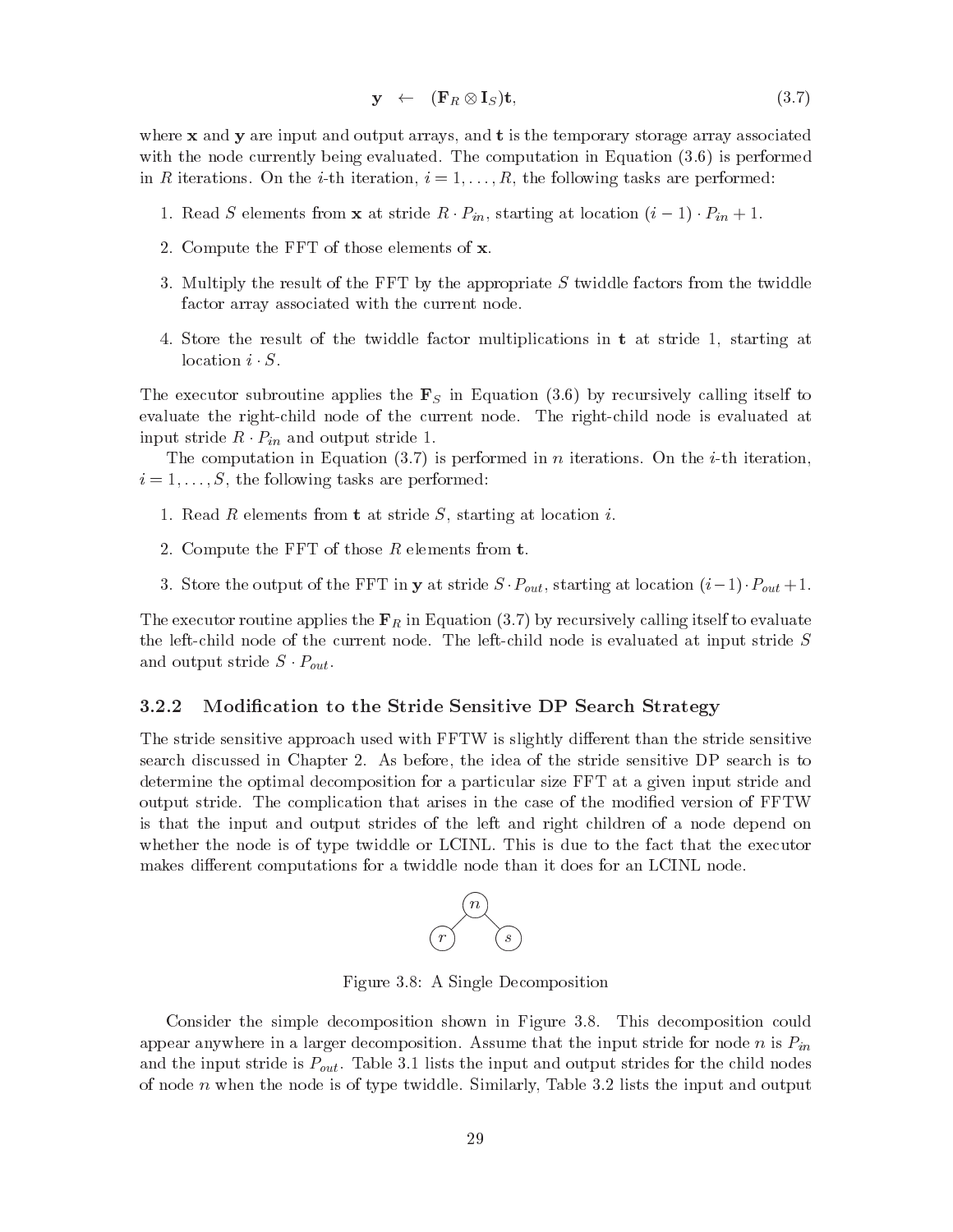|                | right-child node   left-child node |                     |
|----------------|------------------------------------|---------------------|
| input stride:  | $2^r \cdot P_{in}$                 | $2^s \cdot P_{out}$ |
| output stride: | $F_{out}$                          | $2^s \cdot P_{out}$ |

Table 3.1: Input and Output Strides for the Child Nodes of a Twiddle Node

|                | right-child node   left-child node |         |
|----------------|------------------------------------|---------|
| input stride:  |                                    |         |
| output stride: |                                    | $2^s$ . |

Table Input and Output Strides for the Child Nodes of a LCINL Node

strides for the child nodes of node  $n$  when the node is of type LCINL. Comparing the two tables one sees that twiddle nodes and LCINL nodes di-er in the output stride for the rightchild node and the input stride for the input stride for the reason for the reason for the reason for the output strides for right-child nodes is that the output of the right-child node computation is stored in the output array y for twiddle nodes and in the temporary storage array t for LCINL nodes Similarly the reason for the di-erence in input strides for leftchild nodes is that the input for the left-child node computation is the output array y for twiddle nodes, and the temporary storage array  $t$  for LCINL nodes.

## Adding a Penalty for Twiddle Nodes

In order to compensate for the fact that the executor normally has to access three arrays when evaluating an LCINL node and only two when evaluating a twiddle node, a modification was made that forces the executor to access a third array when evaluating twiddle nodes. The modification was made in two steps. The first step was to add pointers to temporary storage arrays in the twiddle nodes The second step was to modify the executor so that it reads and writes data to a temporary storage array when it evaluates a twiddle node Specifically, when the modified executor encounters a node of type twiddle, it performs the following computations

$$
\mathbf{t} \quad \leftarrow \quad (\mathbf{I}_R \otimes \mathbf{F}_S) \mathbf{L}_R^{RS} \mathbf{x} \tag{3.8}
$$

$$
\mathbf{y} \quad \leftarrow \quad (\mathbf{F}_R \otimes \mathbf{I}_S) \mathbf{T}_S^{RS} \mathbf{t}, \tag{3.9}
$$

where  $x$  and  $y$  are the input and output arrays, and  $t$  is the temporary storage array associated with the current node. Essentially, this modification forces the executor to store the output of the computation in Equation  $(3.8)$  in t instead of directly in y.

#### 3.2.4 Removing a Penalty for LCINL Nodes

In another attempt to compensate for the fact that the executor normally accesses three arrays when evaluating an LCINL node and only two when evaluating a twiddle node, a modification was made that allows the executor to access only two arrays when evaluating LCINL nodes. This modification was made independently of the previous modification, in which a penalty was added to the executor for twiddle nodes. This modification causes FFTW to no longer compute FFTs correctly so it was added only to see how the runtimes would be a-rounded This modication was made in the step was to remove the removement was to remove to remove t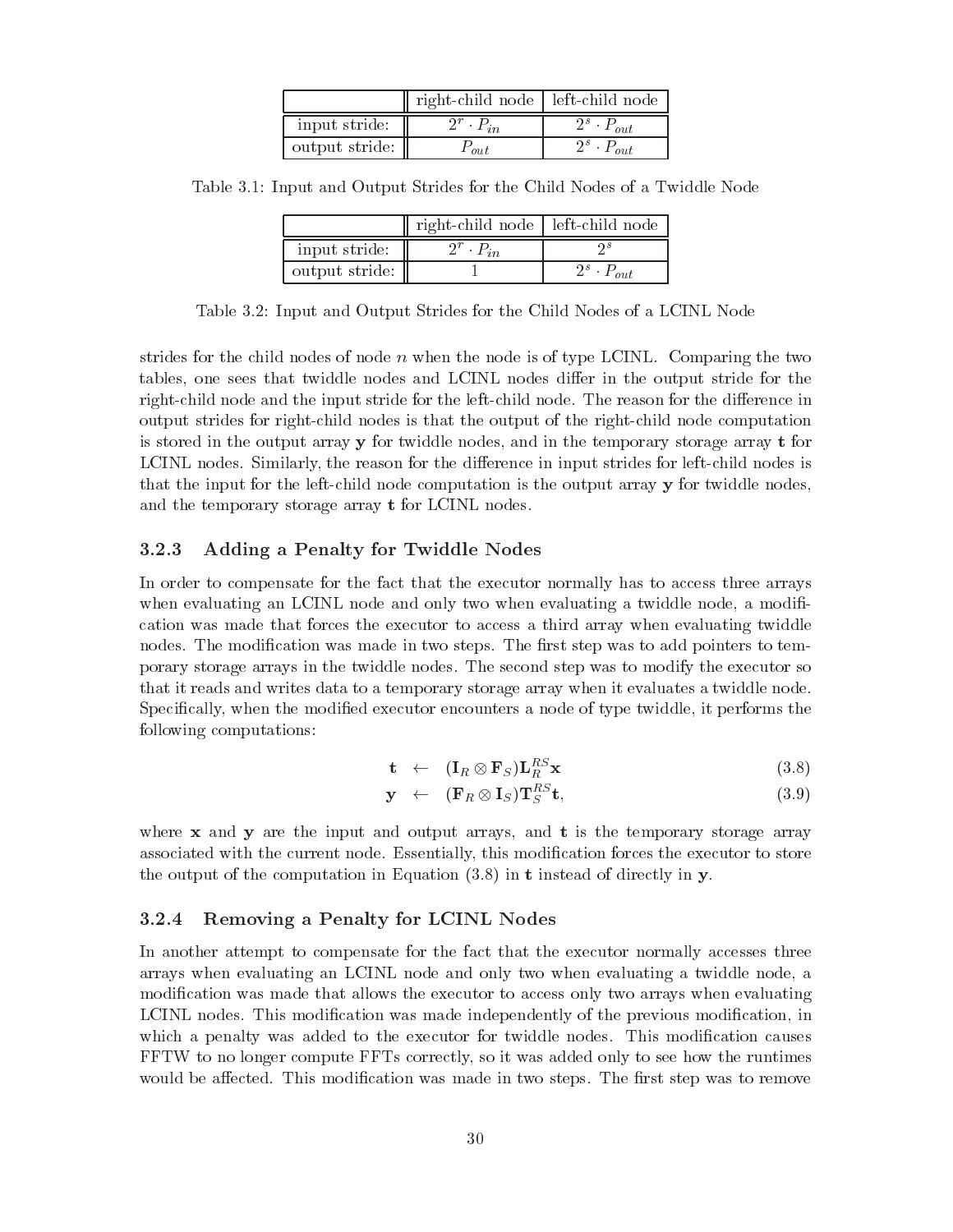the pointers to temporary storage arrays from the LCINL nodes The second step was to modify the executor so that when it encounters a node of type LCINL it computes

$$
\mathbf{x} \quad \leftarrow \quad \mathbf{T}_{S}^{RS}(\mathbf{I}_{R} \otimes \mathbf{F}_{S})\mathbf{L}_{R}^{RS}\mathbf{x} \tag{3.10}
$$

$$
\mathbf{y} \quad \leftarrow \quad (\mathbf{F}_R \otimes \mathbf{I}_S) \mathbf{x}, \tag{3.11}
$$

where  $x$  and  $y$  are the input and output arrays. Essentially, this modification allows the executor to store the result of the computation in Equation  $(3.10)$  back in x instead of in a third array

#### Removing All Twiddle Factor Multiplications 3.2.5

In order to compensate for the fact that the executor performs twiddle factor multiplica tions outside of a codelet when evaluating a LCINL node, and inside of a codelet when evaluating a twiddle node, the following modification was made: The expanded version of FFTW was modied so that none of the twiddle factor multiplications are performed when an FFT is computed. The modification was added independently of the previous two modifications—the addition of a penalty for twiddle nodes and the removal of a penalty for LCINL nodes. Like the previous modification, this modification causes FFTW to compute  $F_{\rm eff}$  is the runtimes would be added only to see how the runtimes would be amodification was implemented by replacing the twiddle codelets with modified versions of the no-twiddle codelets. The modified no-twiddle codelets compute:

$$
\mathbf{y} \leftarrow (\mathbf{F}_R \otimes \mathbf{I}_S)\mathbf{y} \tag{3.12}
$$

in contrast to the regular twiddle codelets, which compute

$$
\mathbf{y} \leftarrow (\mathbf{F}_R \otimes \mathbf{I}_S) \mathbf{T}_S^{RS} \mathbf{y}.\tag{3.13}
$$

The modification allows these no-twiddle codelets to perform the same computations as twiddle codelets, with the exception that the no-twiddle codelets do not perform the twiddle factor multiplications

In addition to replacing the twiddle codelets, the executor was also modified so that when it encounters a node of type LCINL, it computes:

$$
\mathbf{t} \quad \leftarrow \quad (\mathbf{I}_R \otimes \mathbf{F}_S) \mathbf{L}_R^{RS} \mathbf{x} \tag{3.14}
$$

$$
\mathbf{y} \quad \leftarrow \quad \mathbf{L}_{R}^{RS}(\mathbf{I}_{S} \otimes \mathbf{F}_{R})\mathbf{L}_{S}^{RS}\mathbf{t},\tag{3.15}
$$

instead of

$$
\mathbf{t} \quad \leftarrow \quad \mathbf{T}_{S}^{RS}(\mathbf{I}_{R} \otimes \mathbf{F}_{S})\mathbf{L}_{R}^{RS}\mathbf{x} \tag{3.16}
$$

$$
\mathbf{y} \quad \leftarrow \quad \mathbf{L}_{R}^{RS}(\mathbf{I}_{S} \otimes \mathbf{F}_{R})\mathbf{L}_{S}^{RS}\mathbf{t}.\tag{3.17}
$$

As can be seen by comparing Equations  $(3.16)$  and  $(3.14)$ , the twiddle factor multiplications that are normally performed when LCINL nodes are evaluated are no longer performed

## Results

Figure 3.9 shows the dynamic programming  $(DP)$  optimal decompositions found using the modified version of FFTW that can compute FFTs using arbitrary decompositions. As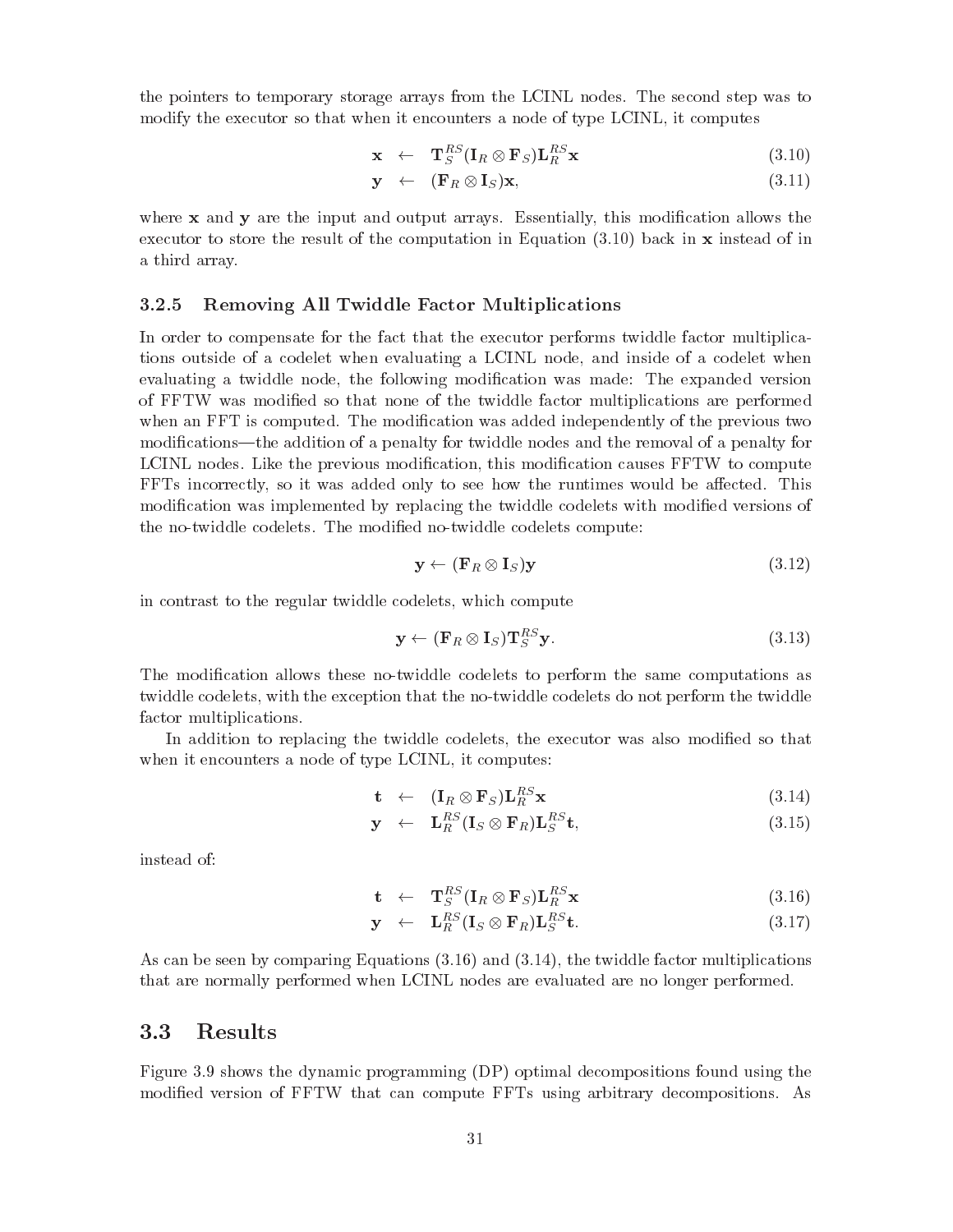

Figure 3.9: DP Optimal Decompositions for the Expanded Version of FFTW

shown in the figure, the optimal decompositions that were found are all right-expanded. This result means that none of the optimal plans contain an LCINL node

 $\bf r$  igures 5.10 through 5.12 show the live best decompositions for  $\bf r$   $\bf r$  is of size  $\bf z^*$  through 2<sup>--</sup>. The very best decompositions are shown on the left of each figure, and the filth-best decompositions are shown on the right of each figure. As shown in the figures, the best five trees are all right-expanded for  ${\tt Fr}$  is sizes of  $2^+$  through  $2^{--}$ .



Figure 5.10: Best Five Decompositions for FFTs of Size  $2^-$  through  $2^{++}$ 

Figure 3.13 compares the runtimes of the optimal decompositions found using three types of dynamic programming—basic, n-best, and stride sensitive. As shown in the figure, within the precision of the timer, which is about  $5\%$ , the three search strategies perform equally well

Figure 3.14 shows the DP optimal decompositions found when a penalty is added to the executor for evaluating twiddle nodes. As shown in the figure, with the penalty added, the optimal decompositions for  ${\tt r}$ r is of size of  ${\tt Z}^+$  and  ${\tt Z}^+$  are not right-expanded, although the optimal decompositions for all smaller size FFTs are right-expanded. Figure 3.15 shows the surprising result that adding the penalty for twiddle nodes to the executor does not significantly increase the runtimes of the optimal decompositions. This result suggests that accessing the extra temporary storage arrays may not be very costly

Figure 3.16 shows the DP optimal decompositions found when the penalty paid by the executor for evaluating LCINL nodes is removed. As shown in the figure, right-expanded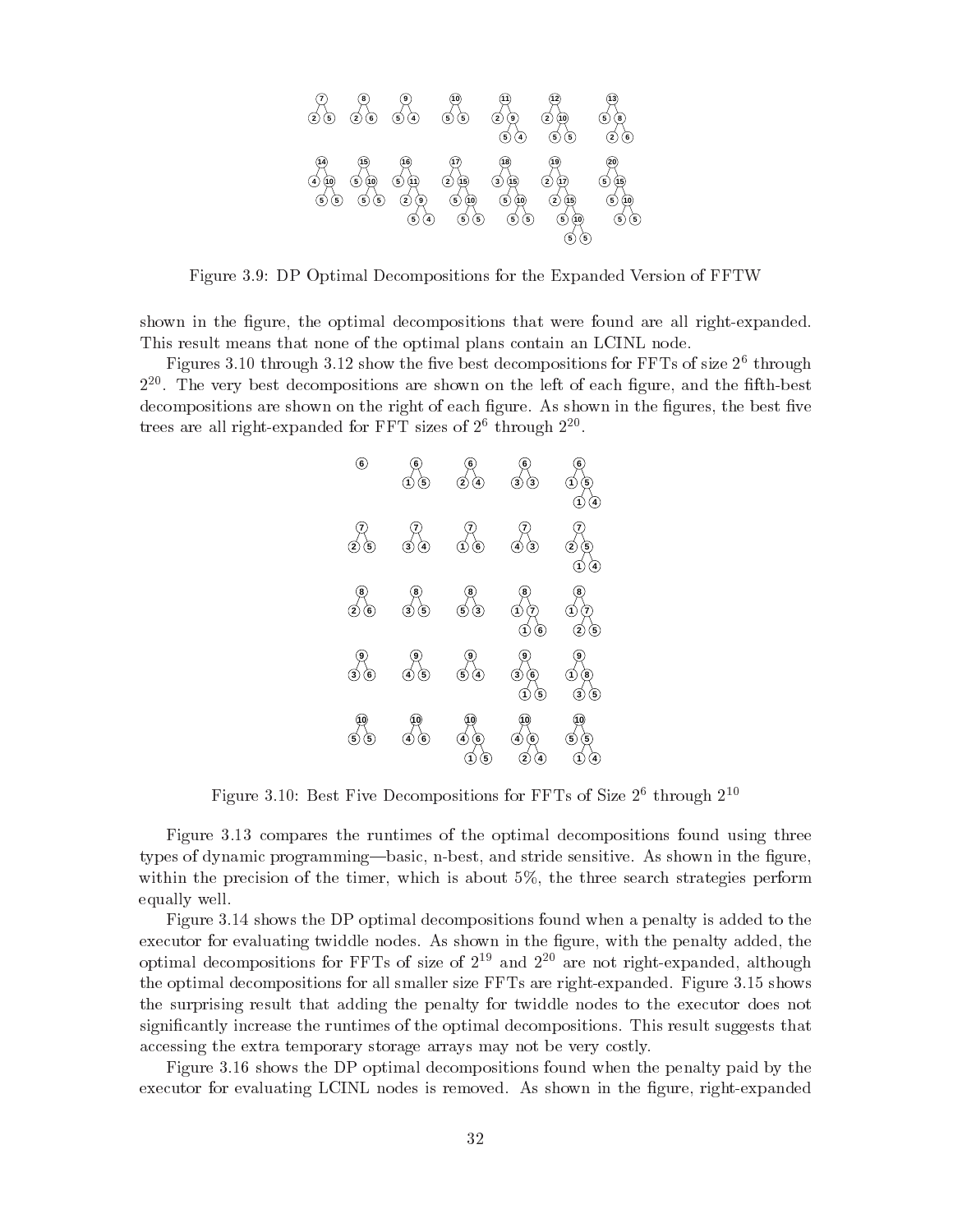

Figure 5.11: Best Five Decompositions for FFTs of Size 2<sup>++</sup> through 2<sup>+\*</sup>

decompositions are still optimal without the penalty. This result suggests that the reason decompositions with LCINL nodes lose to right-expanded decompositions is not because the executor must access a temporary storage array when evaluating a LCINL node

Figure 3.17 shows the DP optimal decompositions when all twiddle factor multiplications are removed from the FFT computation. Under these conditions, the optimal decompositions are still right-expanded. This result suggests that the fact that twiddle factor multiplications must be performed outside of a codelet when the executor evaluates an LCINL node is not the reason why decompositions with LCINL nodes lose to right-expanded decompositions

Figure 3.18 shows the DP optimal decompositions when the data access penalty is added for twiddle nodes and all twiddle factor multiplications are removed. As shown in the figure, under these conditions many of the decompositions are somewhat balanced. and only one is right-expanded. This result suggests that balanced decompositions are inferior to right-expanded decompositions due to a *combination* of two factors: twiddle factors multiplications that are performed outside of codelets for LCINL nodes and the cost associated with accessing extra arrays for LCINL nodes

#### 3.4 **Conclusions**

The following conclusions can be drawn from the results presented in this chapter

1. Even if FFTW is modified so that it can compute FFTs according to arbitrary decompositions instead of only right-expanded decompositions, the right-expanded decompositions are still optimal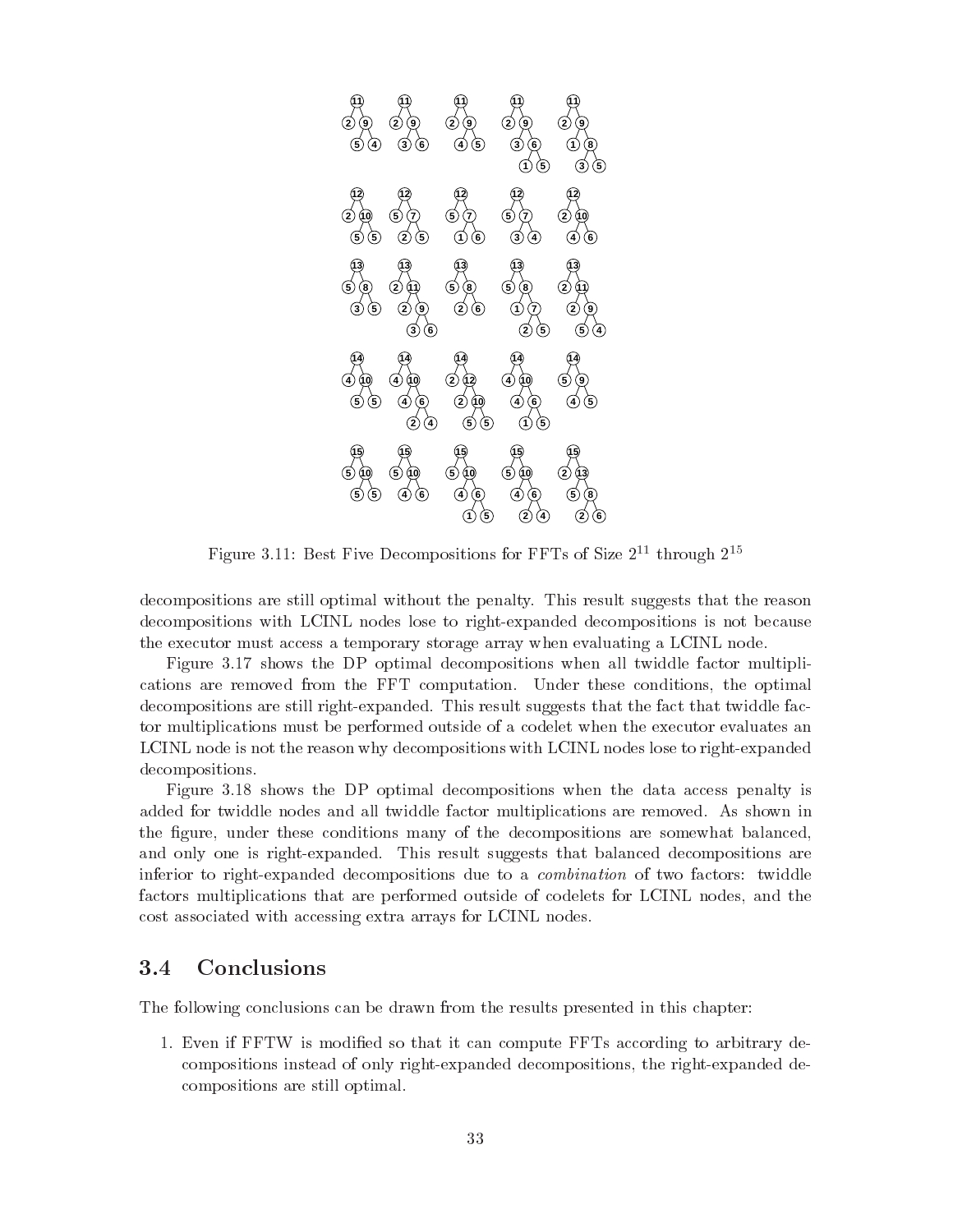

Figure 5.12: Best Five Decompositions for FFTs of Size  $2^{**}$  through  $2^{**}$ 

- Nbest DP and stride sensitive DP do not o-er an advantage over basic DP when searching for a fast decomposition for FFTW
- 3. Neither the cost of accessing extra arrays for LCINL nodes nor the cost of performing twiddle factor multiplications outside of codelets by itself is the reason that the right-expanded trees are optimal. Instead, it is a combination of these two factors that causes non-right-expanded decompositions to be inferior to right-expanded decompositions

In the previous chapter it was shown that the optimal Cooley-Tukey decompositions for FFTs larger than tend to be somewhat balanced In this chapter it was shown that the optimal decompositions are right-expanded, but the exact reason why is not clear. It was concluded that the reason was due at least in part to the fact that non-right-expanded decompositions require extra arrays to be accessed and twiddle factor multiplications to be performed outside of codelets. However, it is not clear whether or not there is some other reason why right-expanded decompositions are the fastest. Therefore, in the next chapter, a powerful FFT program that does not access extra arrays for non-right-expanded decompositions or use codelets to perform twiddle factor multiplications is investigated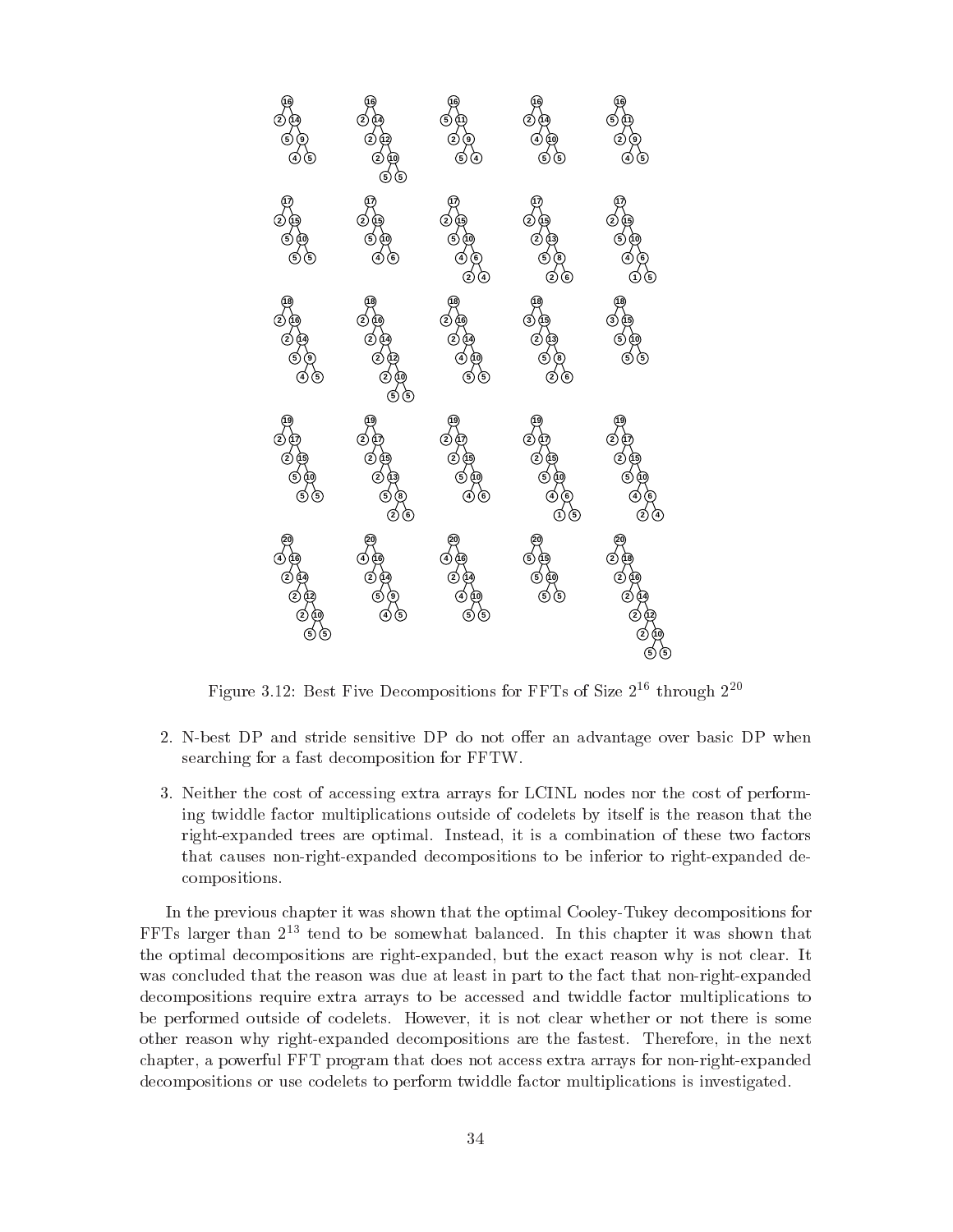

Figure Comparison of Dynamic Programming Search Strategies



Figure 3.14: DP Optimal Decompositions with Penalty Added for Twiddle Nodes



Figure 3.15: Best Runtimes With and Without the Twiddle Node Penalty



Figure 3.16: DP Optimal Decompositions with Penalty for LCINL Nodes Removed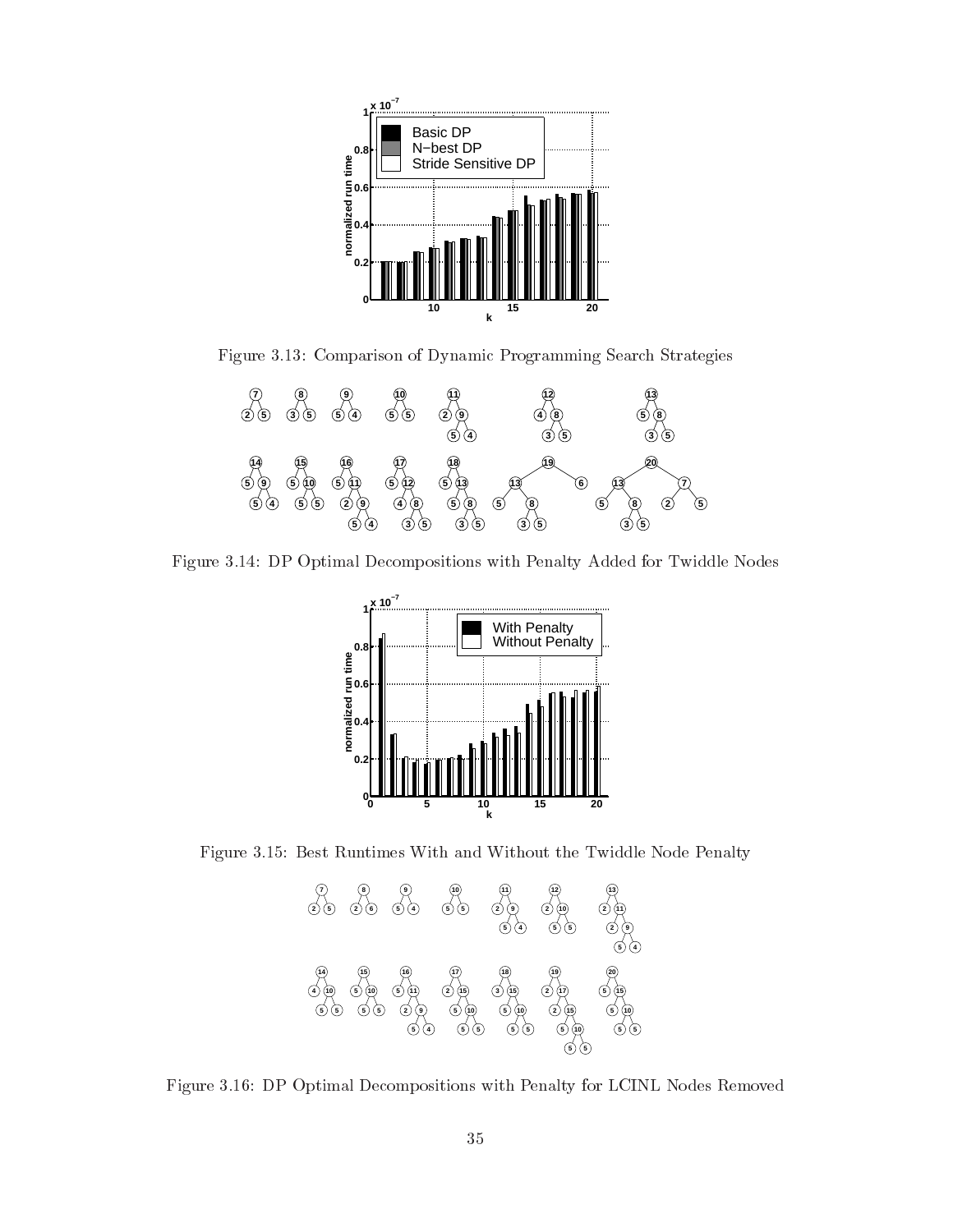

Figure 3.17: DP Optimal Decompositions with All Twiddle Factor Multiplications Removed



Figure 3.18: Penalty for Twiddle Nodes and All Twiddle Factor Multiplications Removed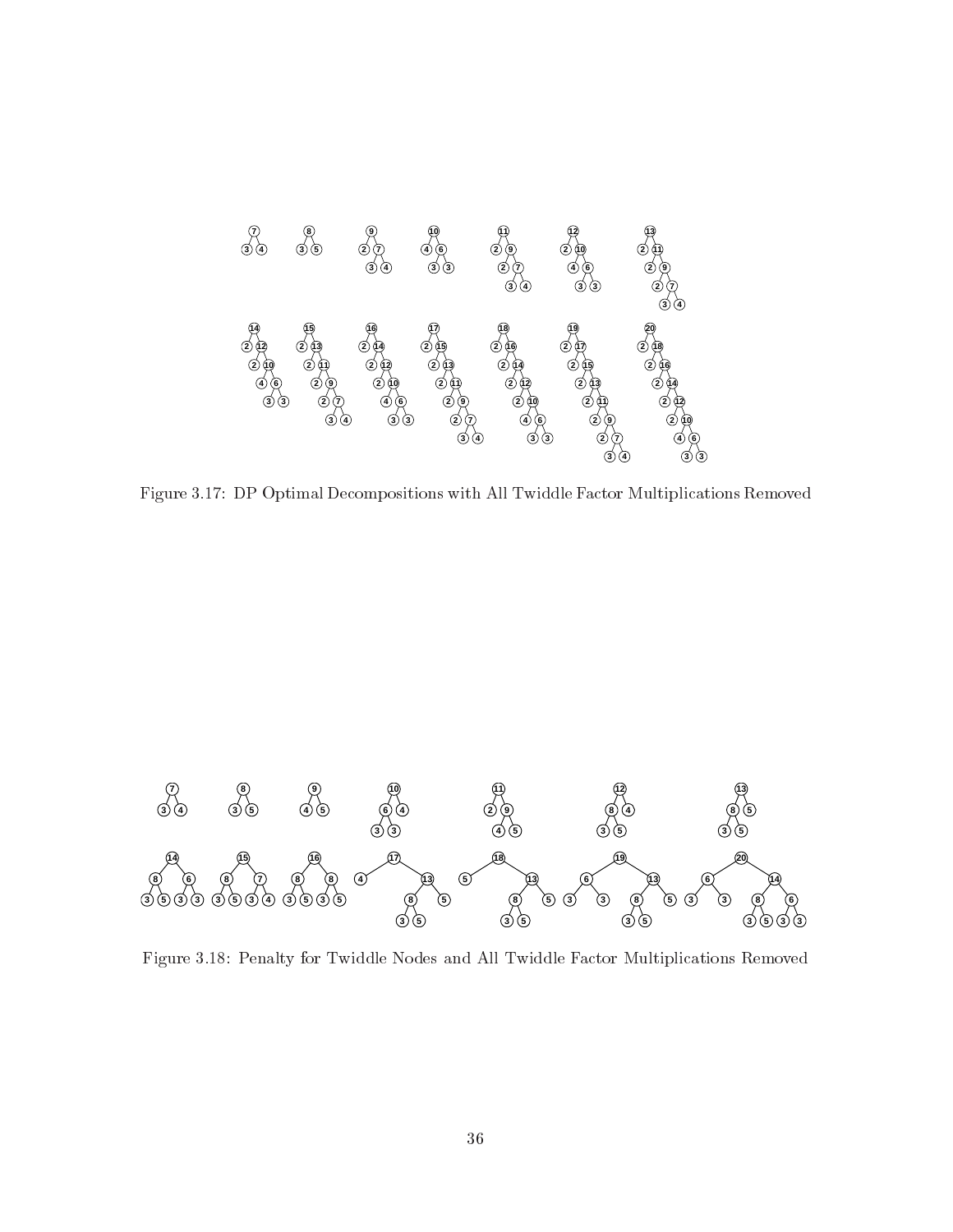## Chapter 4

# Experiments with Egner's FFT Program

#### 4.1 Introduction

## Motivation and Goals

The results of experiments conducted with a modified version of FFTW in Chapter 3 suggest that right-expanded decompositions are optimal, in contradiction to results presented in Chapter that suggest that balanced decompositions are optimal However since it was determined that the FFTW tool su-ers a penalty for nonrightexpanded decompositions it was decided that another program would be needed to investigate the decompositions without bias A program developed by Sebastian Egner and investigated in this chapter is highly appropriate for the task since it su-ers no penalty for nonrightexpanded decom positions. However, as shown in Figure 4.1, Egner's program is significantly slower than FFTW, which benefits from highly-optimized, machine-generated code for the base cases of the recursion and the fact that it computes FFTs without performing explicit permuta tions. Therefore, it was decided that Egner's program would first have to be significantly optimized so that it would be competitive with FFTW before it could be used as a reliable tool for finding fast decompositions.



Figure 4.1: FFTW vs. Egner's FFT Program

The goals of the research discussed in this chapter are the following

1. Implement various modifications to Egner's program to make it more competitive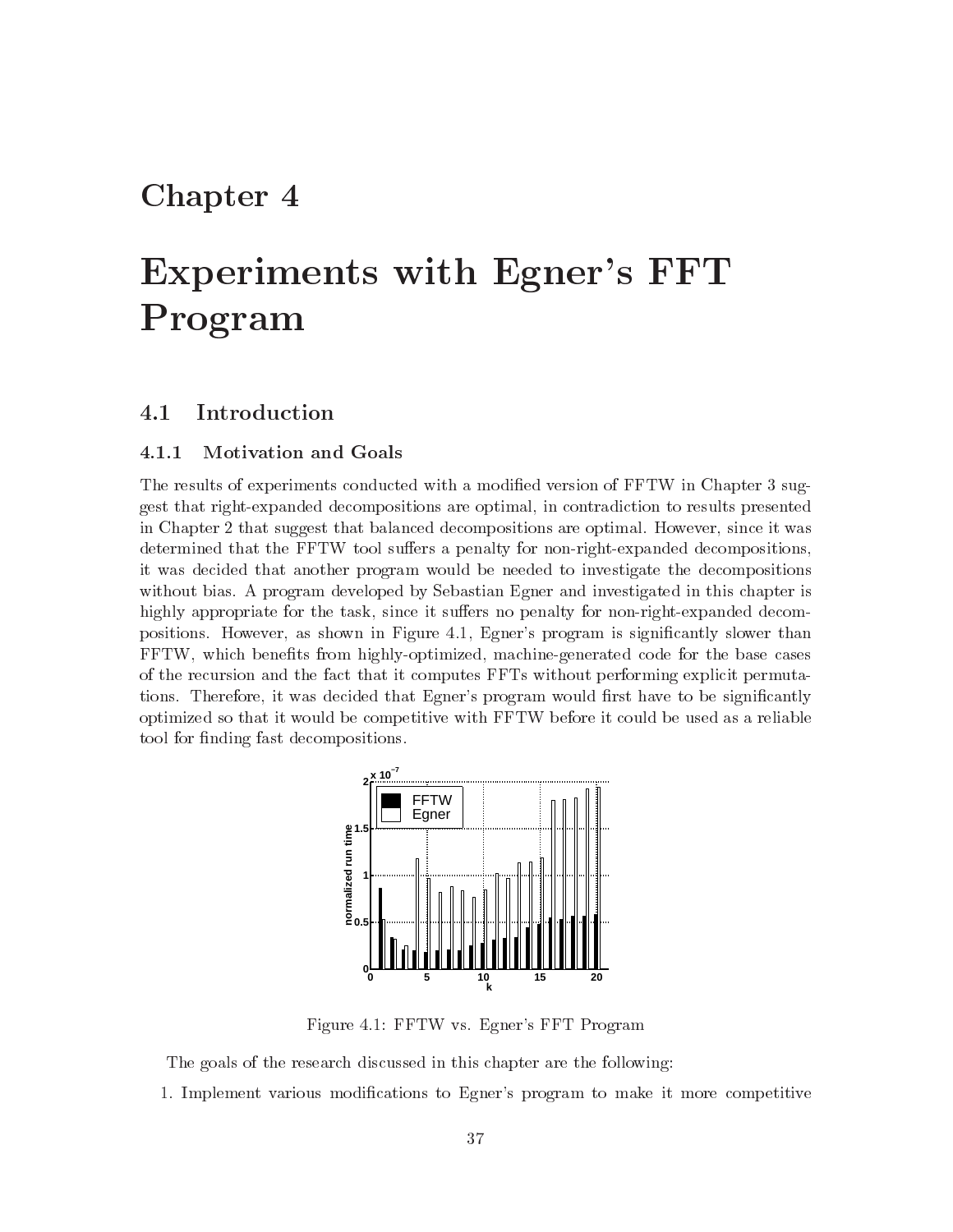with FFTW

- Investigate the topology of the optimal decompositions using improved versions of Egner's program.
- 3. Determine which aspects of Egner's program and FFTW are most important for creating an efficient FFT implementation.

#### Introduction to Egner s Program

Egner's program has many features that make it exceptionally powerful. The main features are:

- 1. Generic arithmetics over an arbitrary base field.
- $V$ arious algorithms for computing the FFT other than  $C$  other than  $C$  including  $R$ Good-Thomas, Bluestein, and Q-power.
- 3. Efficient methods for non-power-of-two FFT sizes
- 4. Efficient methods for large prime FFT sizes.
- A syntactical interface that makes experiments easy The interface allows decompo sitions to be expressed in words so that they are highly readable
- 6. Reentrant design that allows several applications to use the package at a single time.

Five important elements of Egner's program that are discussed next are the small-FFT code modules, the plan structure, the iterative nature, the permutation arrays, and the executor subroutine

#### SmallFFT Code Modules

Like FFTW, Egner's program used highly optimized code modules to compute the small FFTs at the base cases of the recursion in the CooleyTukey algorithm Egners program includes code modules for computing  ${\tt r}$  is of size  $z^{\ast}$  through  $z^{\ast}$ . The algorithms for the code modules were adapted from the Nussbaumer text [7]. Each small-FFT code module computes

$$
\mathbf{x} \leftarrow (\mathbf{I}_C \otimes \mathbf{F}_N \otimes \mathbf{I}_D) \mathbf{x},\tag{4.1}
$$

where  $x$  is the array containing the data to be transformed, and  $C$  and  $D$  are integer arguments to the code module. The purpose of the arguments  $C$  and  $D$  is explained below.

#### The Plan Structure

Like FFTW, Egner's program uses a plan structure to represent Cooley-Tukey decompositions There are two types of nodes in Egners plan structure"Cooley-Tukey nodes and smal l-FFT nodesThe two types of plan nodes are illustrated in Figure As shown in the figure, Cooley-Tukey nodes contain pointers to an array of twiddle factors, a permutation array, a left-child node, and a right-child node. The concept of a permutation array is explained below The smallFTT also shown in The small  $\alpha$  and shown in Figure 1 and 1 and 1 and 1 and 1 and 1 and 1 and 1 and 1 and 1 and 1 and 1 and 1 and 1 and 1 and 1 and 1 and 1 and 1 and 1 and 1 and 1 and 1 and 1 and a code module that computes a small FFT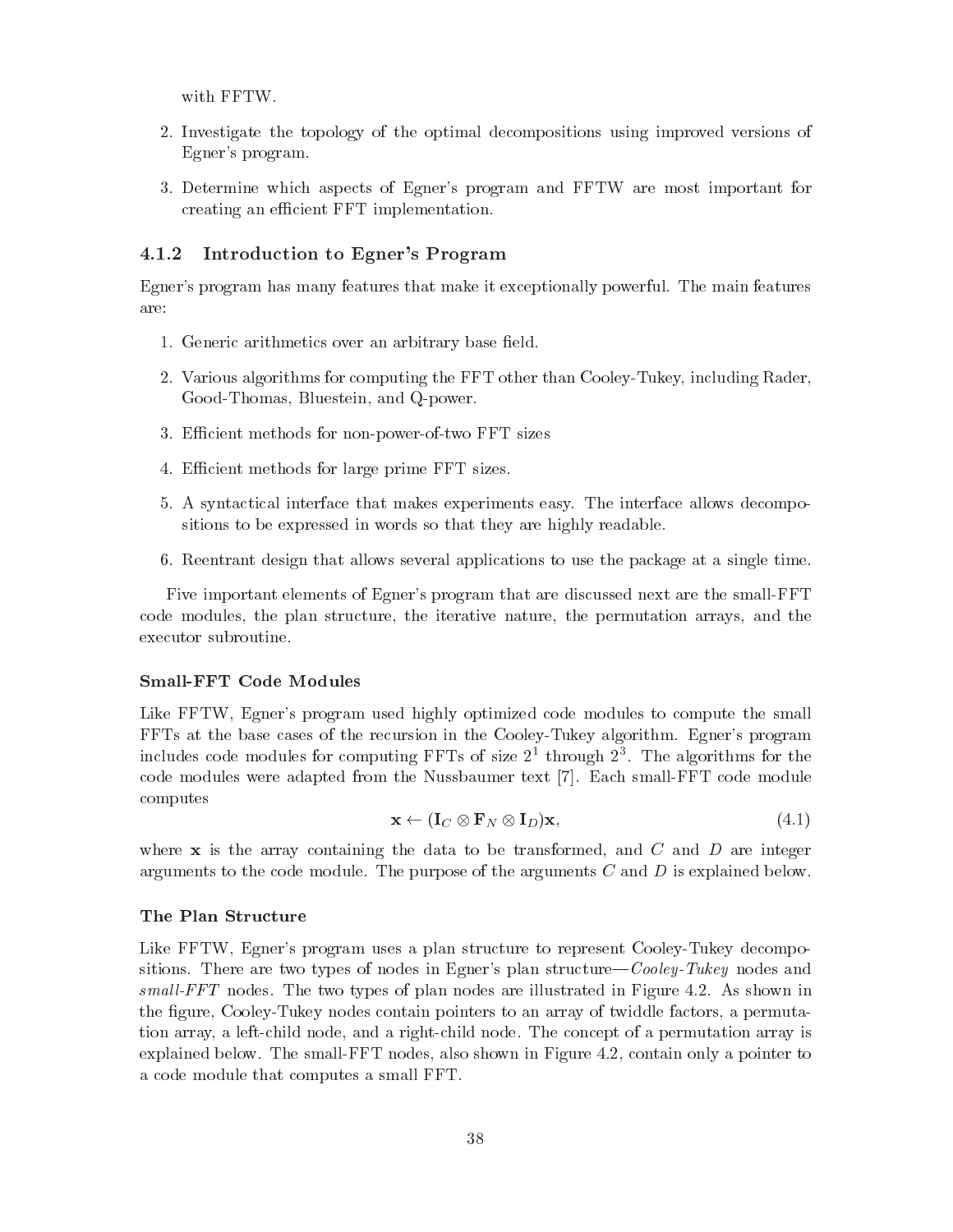

Figure  $\mathcal{F}$  . The Two Types of Plan Nodes in Eqners Program Nodes in Eqn. 2. The Types of Plan Nodes in Egners Program Nodes in Eqn. 2. The Types of Plan Nodes in Eq. 2. The Types of Plan Nodes in Eq. 2. The Types of

Unlike the FFT programs discussed in Chapters and Egners program computes  $\text{FFTs}$  using the transpose of the tensor product formulation of the Cooley-Tukey (CT) algorithm shown below

$$
\mathbf{F}_{RS} = (\mathbf{F}_R \otimes \mathbf{I}_S) \mathbf{T}_S^{RS} (\mathbf{I}_R \otimes \mathbf{F}_S) \mathbf{L}_R^{RS}.
$$
 (4.2)

The transpose of the algorithm in Equation must compute the same result as the untransposed algorithm since the DFT matrix  $\mathbf{F}_{mn}$  is symmetric. Egner's algorithm is derived as follows: Using the rule

$$
(\mathbf{A}\mathbf{B})^{\mathrm{T}} = \mathbf{B}^{\mathrm{T}}\mathbf{A}^{\mathrm{T}},\tag{4.3}
$$

the transpose of  $\mathbf{F}_{mn}$  can be written as

$$
\mathbf{F}_{RS}^{\mathrm{T}} = \left(\mathbf{L}_{R}^{RS}\right)^{\mathrm{T}} \left(\mathbf{I}_{R} \otimes \mathbf{F}_{S}\right)^{\mathrm{T}} \left(\mathbf{T}_{S}^{RS}\right)^{\mathrm{T}} \left(\mathbf{F}_{R} \otimes \mathbf{I}_{S}\right)^{\mathrm{T}}.
$$
 (4.4)

Next, using the rule

$$
(\mathbf{A}\otimes\mathbf{B})^{\mathrm{T}} = \mathbf{A}^{\mathrm{T}}\otimes\mathbf{B}^{\mathrm{T}},\tag{4.5}
$$

Equation  $(4.4)$  can be written as

$$
\mathbf{F}_{RS} = \left(\mathbf{L}_{R}^{RS}\right)^{\mathrm{T}} \left(\mathbf{I}_{R}^{\mathrm{T}} \otimes \mathbf{F}_{S}^{\mathrm{T}}\right) \left(\mathbf{T}_{S}^{RS}\right)^{\mathrm{T}} \left(\mathbf{F}_{R}^{\mathrm{T}} \otimes \mathbf{I}_{S}^{\mathrm{T}}\right). \tag{4.6}
$$

Finally, using the fact that matrices  ${\bf 1}_R, \ {\bf F}_S,$  and  ${\bf 1}_S^-$  are all symmetric, and the fact that

$$
\left(\mathbf{L}_{R}^{RS}\right)^{\mathrm{T}} = \mathbf{L}_{S}^{RS},\tag{4.7}
$$

Equation  $(4.6)$  can be written as

$$
\mathbf{F}_{RS} = \mathbf{L}_{S}^{RS} (\mathbf{I}_{R} \otimes \mathbf{F}_{S}) \mathbf{T}_{S}^{RS} (\mathbf{F}_{R} \otimes \mathbf{I}_{S}). \tag{4.8}
$$

Using the two plans in the the two can capacities shown in Figure 2012 and the form of the form of the form of shown in Equation  $(4.8)$ . An example of a complete plan for Egner's program is shown in Figure 4.3. The plan corresponds to the decomposition shown in Figure 4.4.

#### Iterative Nature of the Program

erence between Egners program and FFTW is the Egners program is the FFTW is the FFTW is the Egners program is th not quite as recursive as FFTW. In fact, Egner's program has an iterative nature that may hinder performance for data locality reasons that are explained below The iterative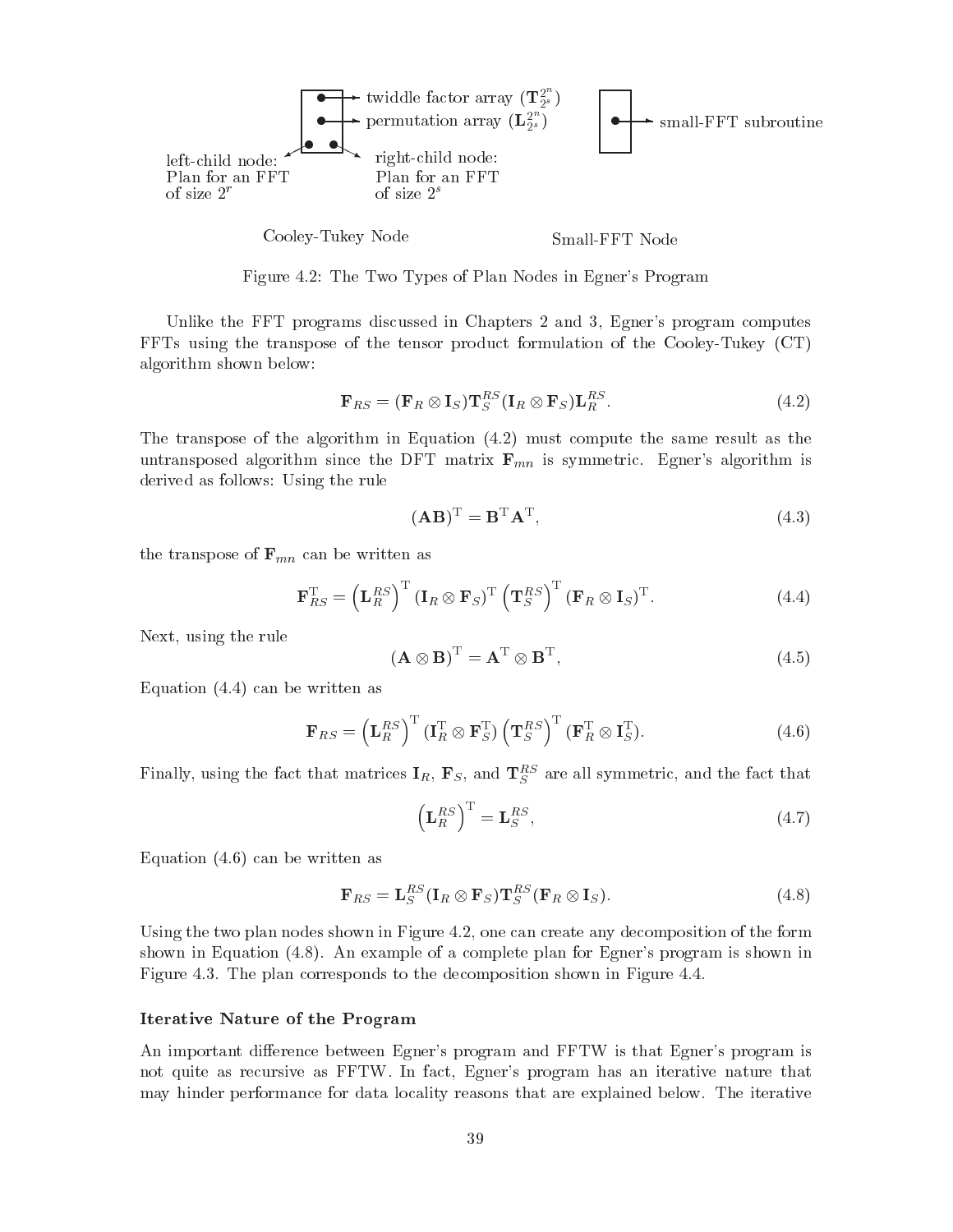

Figure 4.3: Plan Corresponding to the Decomposition in Figure 4.4



Figure 4.4: A Cooley-Tukey Decomposition for an FFT of Size  $2^{++}$ 

nature of Egner's program can be explained with the following example. Consider the decomposition shown in Figure 4.5. An FFT computation according to this decomposition can be written in tensor product notation as

$$
\mathbf{y} = (\mathbf{F}_{2^2} \otimes \mathbf{I}_{2^4}) \mathbf{T}_{2^4}^{2^6} \left( \mathbf{I}_{2^2} \otimes \left[ (\mathbf{F}_{2^1} \otimes \mathbf{I}_{2^3}) \mathbf{T}_{2^3}^{2^4} (\mathbf{I}_{2^1} \otimes \mathbf{F}_{2^3}) \mathbf{L}_{2^1}^{2^4} \right] \right) \mathbf{L}_{2^2}^{2^6} \mathbf{x}.
$$
 (4.9)

FFTW would compute the FFT by applying the operations in about the order that they are shown in Equation  $(4.9)$ , with the exception that FFTW would not perform explicit permutations In contrast Egners program uses a procedure that di-ers signicantly from the order of operations shown in Equation  $(4.9)$ . First of all, as explained above, Egner's program uses the transpose of the regular algorithm. In this case, the transpose of the algorithm is given by

$$
\mathbf{y} = \mathbf{L}_{2^4}^{2^6} \left( \mathbf{I}_{2^2} \otimes \left[ \mathbf{L}_{2^3}^{2^4} (\mathbf{I}_{2^1} \otimes \mathbf{F}_{2^3}) \mathbf{T}_{2^3}^{2^4} (\mathbf{F}_{2^1} \otimes \mathbf{I}_{2^3}) \right] \right) \mathbf{T}_{2^4}^{2^6} (\mathbf{F}_{2^2} \otimes \mathbf{I}_{2^4}) \mathbf{x}.
$$
 (4.10)

Secondly, Egner's program does not compute the FFT in the order specified by the parentheses in Equation  $(4.10)$ . Using properties of the tensor product introduced in Chapter 1, Equation  $(4.10)$  can be expanded as:

$$
\mathbf{y} = \mathbf{L}_{2^4}^{2^6}(\mathbf{I}_{2^2} \otimes \mathbf{L}_{2^3}^{2^4})(\mathbf{I}_{2^3} \otimes \mathbf{F}_{2^3})(\mathbf{I}_{2^2} \otimes \mathbf{T}_{2^3}^{2^4})(\mathbf{I}_{2^2} \otimes \mathbf{F}_{2^1} \otimes \mathbf{I}_{2^3})\mathbf{T}_{2^4}^{2^6}(\mathbf{F}_{2^2} \otimes \mathbf{I}_{2^4})\mathbf{x}.
$$
 (4.11)

Egner's program performs the operations from right to left exactly in the order that they are shown in Equation  $(4.11)$ . Comparing Equations  $(4.9)$  and  $(4.11)$ , one sees that while FFTW alternates between performing  $\mathbf{F}_{21}$ 's and  $\mathbf{F}_{23}$ 's, Egner's program first computes all of the  $\mathbf{F}_{21}$ 's and then computes all of the  $\mathbf{F}_{23}$ 's afterwards. The advantage of the approach used by FFTW is that the  $\mathbf{F}_{2^1}$  and the  $\mathbf{F}_{2^3}$  are applied to the same section of data at roughly the same time. In contrast, Egner's program first applies  $\mathbf{F}_{21}$ 's to all 64 elements of the data, and then applies  $\mathbf{F}_{2^3}$ 's to all 64 elements of the data. Essentially, FFTW uses the data more efficiently with respect to the cache than Egner's program. On the other hand,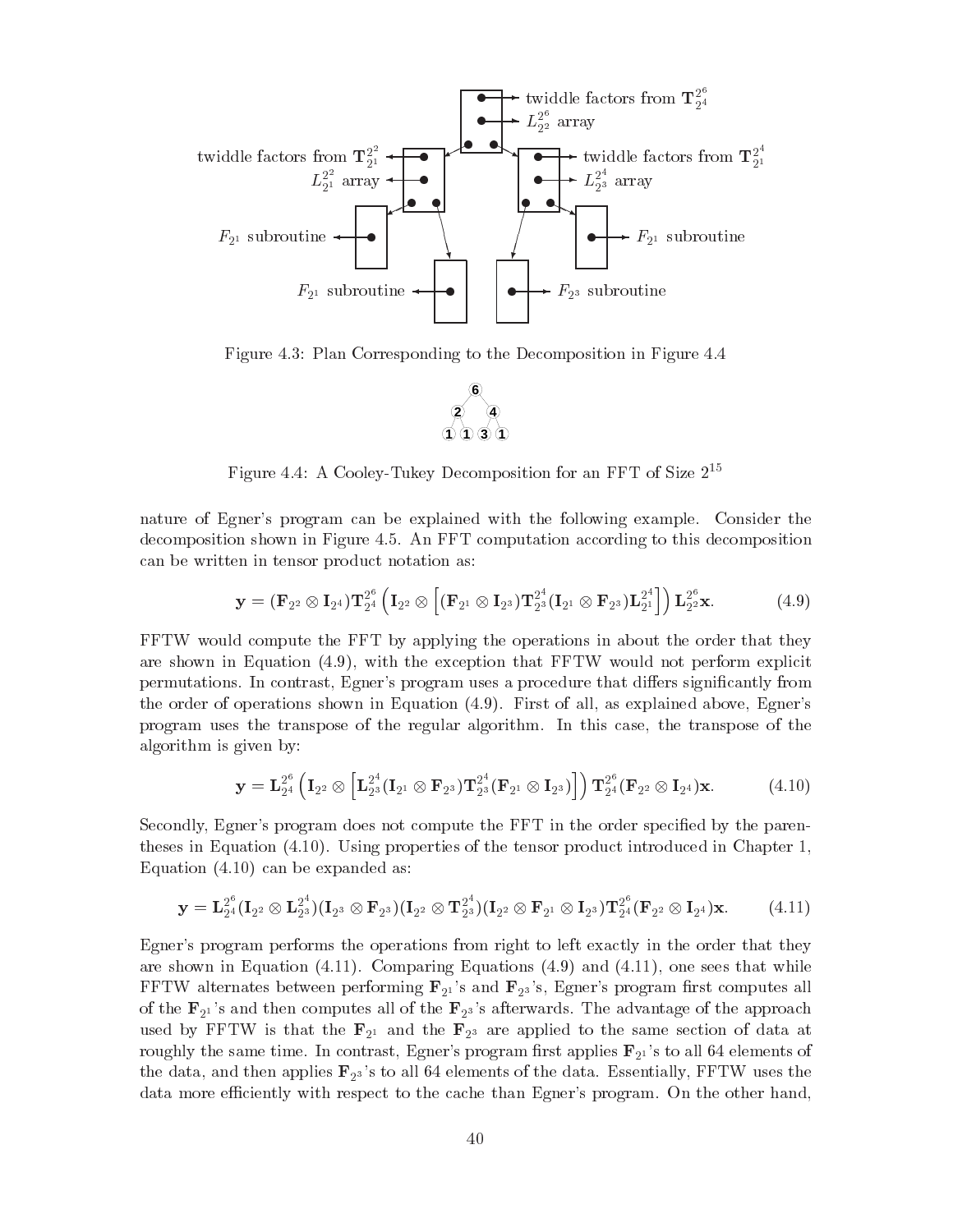

Figure 4.3: A Cooley-Tukey Decomposition for an FFT of Size  $2^{\circ}$ 

since Egner's program uses one code module for computing a small DFT at a time, instead of alternating between code modules as FFTW does, Egner's program uses the instructions more efficiently than FFTW with respect to the cache.

## Execution of a Plan

Like FFTW. Egner's program also uses an executor program to compute FFTs corresponding to the decomposition in a plan. Egner's executor program begins evaluating a plan at the root node and computes an FFT byevaluating all of the nodes in the plan using a depth-first search traversal.

When Egner's executor program encounters a node of type Cooley-Tukey, it computes the following

$$
\mathbf{x} \quad \leftarrow \quad (\mathbf{I}_C \otimes \mathbf{F}_R \otimes \mathbf{I}_{DS})\mathbf{x},\tag{4.12}
$$

$$
\mathbf{x} \quad \leftarrow \quad (\mathbf{I}_C \otimes \mathbf{T}_S^{RS} \otimes \mathbf{I}_D) \mathbf{x}, \tag{4.13}
$$

$$
\mathbf{x} \quad \leftarrow \quad (\mathbf{I}_{CR} \otimes \mathbf{F}_S \otimes \mathbf{I}_D) \mathbf{x}, \tag{4.14}
$$

$$
\mathbf{x} \quad \leftarrow \quad (\mathbf{I}_C \otimes \mathbf{L}_S^{RS} \otimes \mathbf{I}_D) \mathbf{x}, \tag{4.15}
$$

where  $x$  is the array that contains the data to be transformed. The parameters  $C$  and  $D$  are both set to 1 for the root node, and accumulate with deeper levels of recursion. Specifically,  $C$  increases with each deeper left child node that is evaluated, while  $D$  increases with each deeper right child node that is evaluated. The executor performs the computation in Equation by recursively calling itself with the leftchild node of the current node Similarly, the executor performs the computation in Equation  $(4.14)$  by recursively calling itself with the right-child hode of the current hode. The permutation  $L_S^{\sigma-}$  is performed according to the permutation array associated with the current node. The procedure for storing a permutation in an array and then performing the permutation according to the array are explained in the next section

When Egner's program encounters a small-FFT node, it performs the computation shown in Equation  $(4.1)$ . The computation is performed with a single call to the small code module associated with the plan node

### Permutations

An important feature of Egner's program is that it performs explicit permutations on the data, unlike FFTW. This practice allows Egner's program to perform FFTs completely inplace, and is the reason that Egner's program does not penalize for decompositions that are not completely right-expanded as FFTW does. Each permutation is stored in cycle notation as an array of signed integration of signed integration  $\mu$  and  $\mu$  and  $\mu$  array of a permutation of a permutation of a permutation of a permutation of a permutation of an array of an array of a permutation of a permut vector of length M in which we can be a series of  $\mu$  is more very simple to position  $\mu$  in  $\mu$  is a series of  $\mu$ element  $x_N$  is moved to position  $x_1$ . Figure 4.6 shows both of the cycles needed to represent the permutation  $\mathbf{L}_2\mathbf{x}$ . Figure 4.7 miustrates the steps that Egner's program would take to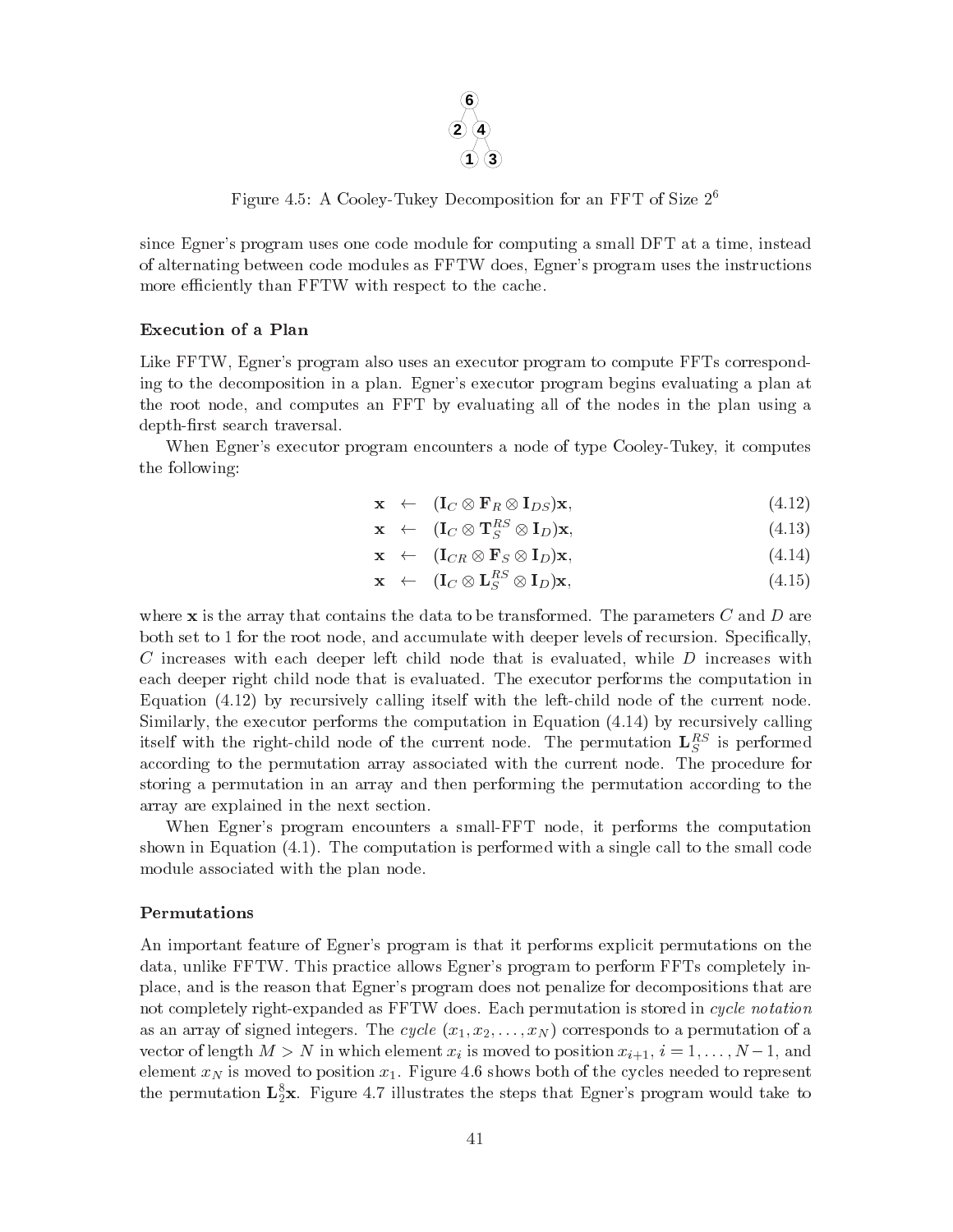

 ${\bf r}$  igure 4.0: Cycles for the Permutation  ${\bf L}_2{\bf x}$ 

implement the permutation corresponding to the cycle A single permutation usually



Figure Implementation of the Permutation Corresponding to the Cycle 

cannot be represented with one cycle only Therefore in order to store multiple cycles in a single array, Egner's program uses a negative integer to indicate the end of each cycle.

#### 4.2 Methodology

## Improving the Order of the Twiddle Factors

In Egner's program the twiddle factors are computed and stored in the plan nodes in the following order

$$
w_{i+1} = e^{(-j2\pi/N)i}, \quad i = 0, \dots, N-1,
$$
\n
$$
(4.16)
$$

where  $w_i$  is the *i*-th element in the array of twiddle factors. However, when an FFT is computed the twiddle factors are accessed in <sup>a</sup> di-erent order so index computation for the array of twiddle factors must be performed as the FFT is being computed. In order to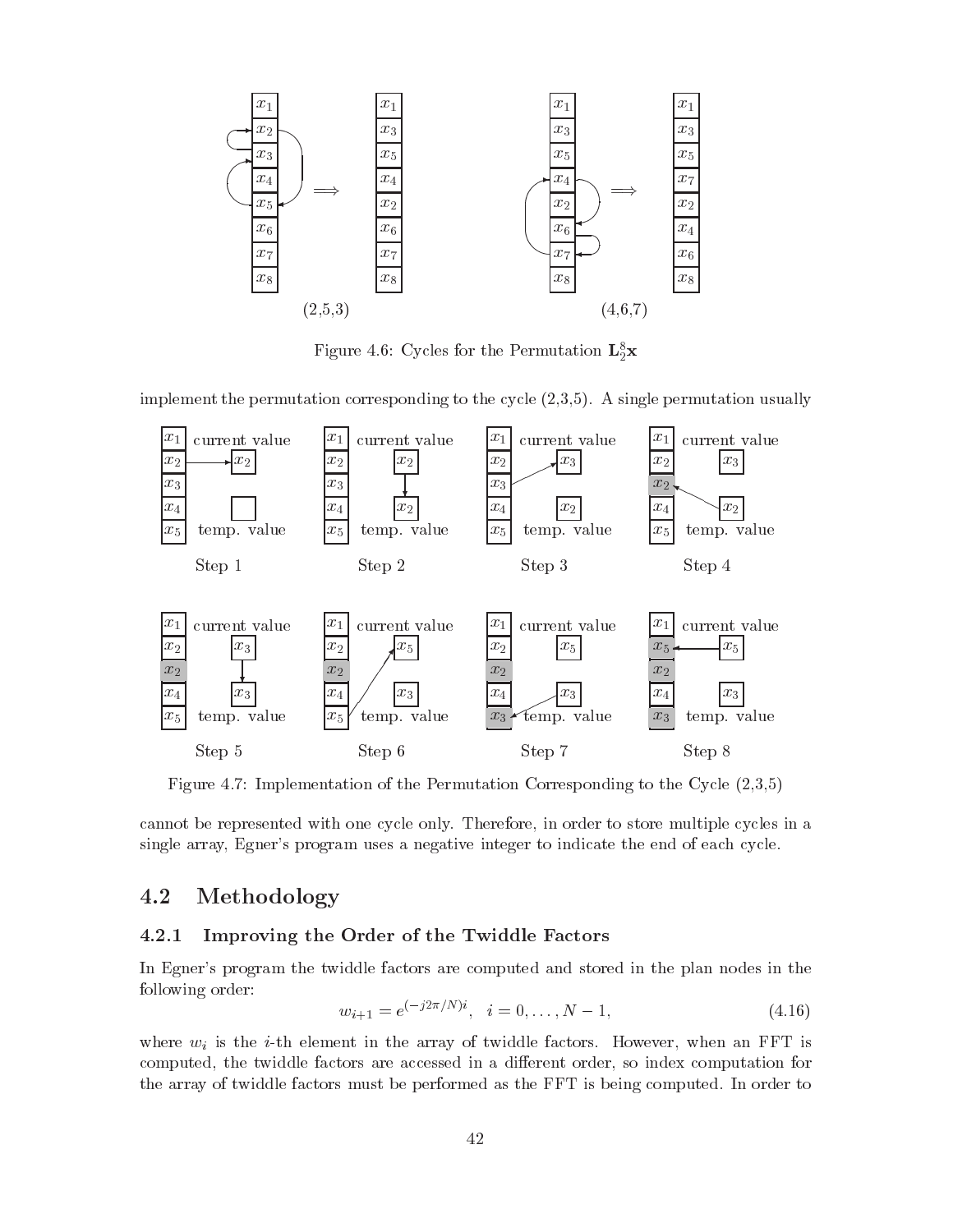eliminate the need for index computation, Egner's program was modified so that the twiddle factors are stored in the order that they are accessed. That order, which corresponds to the diagonal of the twiddle factor matrix  $\mathbf{T}_{m}^{m}$  , is the following:

$$
w_{i+k+m+1} = e^{(-j2\pi/N)i \cdot k}, \quad i = 0, \dots, m-1, \quad k = 0, \dots, n-1.
$$
 (4.17)

### Making the Program More Recursive

In order to use the data cache more efficiently, the iterative nature of Egner's program was removed. This was done in two steps. The first step was to modify Egner's code modules for computing small-FFTs so that instead of performing the computation in Equation  $(4.1)$ , the small-FFT code modules simply compute

$$
\mathbf{x} \leftarrow \mathbf{F}_N \mathbf{x} \tag{4.18}
$$

at a particular stride. The second step was to modify Egner's executor program. The executor program was modified so that when it encounters a node of type Cooley-Tukey, it computes

$$
\mathbf{x} \leftarrow (\mathbf{F}_R \otimes \mathbf{I}_S) \mathbf{x}, \tag{(4.19)}
$$

$$
\mathbf{x} \quad \leftarrow \quad (\mathbf{I}_R \otimes \mathbf{F}_S) \mathbf{T}_S^{RS} \mathbf{x}, \tag{4.20}
$$

$$
\mathbf{x} \quad \leftarrow \quad \mathbf{L}_{S}^{RS} \mathbf{x}, \tag{4.21}
$$

where  $x$  is the array that contains the data to be transformed. The executor performs the  $S \mathbf{F}_R$ 's in Equation (4.19) by calling itself recursively n times to evaluate the left-child node  $\alpha$  the current node similarly the execution  $\alpha$  in Equation performs the R FSs in Equation ( ) and ( ) and ( ) and ( ) and ( ) and ( ) and ( ) and ( ) and ( ) and ( ) and ( ) and ( ) and ( ) and ( ) and ( ) and ( ) and calling itself R times recursively to evaluate the right-child node of the current node.

The executor program was also modified so that when it encounters a node of type small-FFT, it performs the computation in Equation  $(4.18)$ , such that the FFT is performed in-place at a particular stride. The computation is performed with a single call to one of the modified small-FFT code modules.

## Adding the No-Twiddle Codelets from FFTW

The next modification made to Egner's program was to replace the small-FFT code modules with no-twiddle codelets from FFTW. This is a straight-forward modification that requires only that the small-FFT nodes in the plans be changed so that they include pointers to FFTW codelets instead of to Egner's small-FFT code modules.

#### 4.2.4 Untransposing the Cooley-Tukey Algorithm

Egner's program was also modified so that it no longer uses the transpose of the Cooley-Tukey algorithm. This change is made by modifying the executor program. The executor program is modified so that when it encounters a node of type Cooley-Tukey, it computes

$$
\mathbf{x} \quad \leftarrow \quad \mathbf{L}_{R}^{RS} \mathbf{x}, \tag{4.22}
$$

$$
\mathbf{x} \quad \leftarrow \quad \mathbf{T}_{S}^{RS}(\mathbf{I}_{R} \otimes \mathbf{F}_{S})\mathbf{x},\tag{4.23}
$$

$$
\mathbf{x} \leftarrow (\mathbf{F}_R \otimes \mathbf{I}_S) \mathbf{x}, \tag{(4.24)}
$$

where  $x$  is the array that contains the data to be transformed.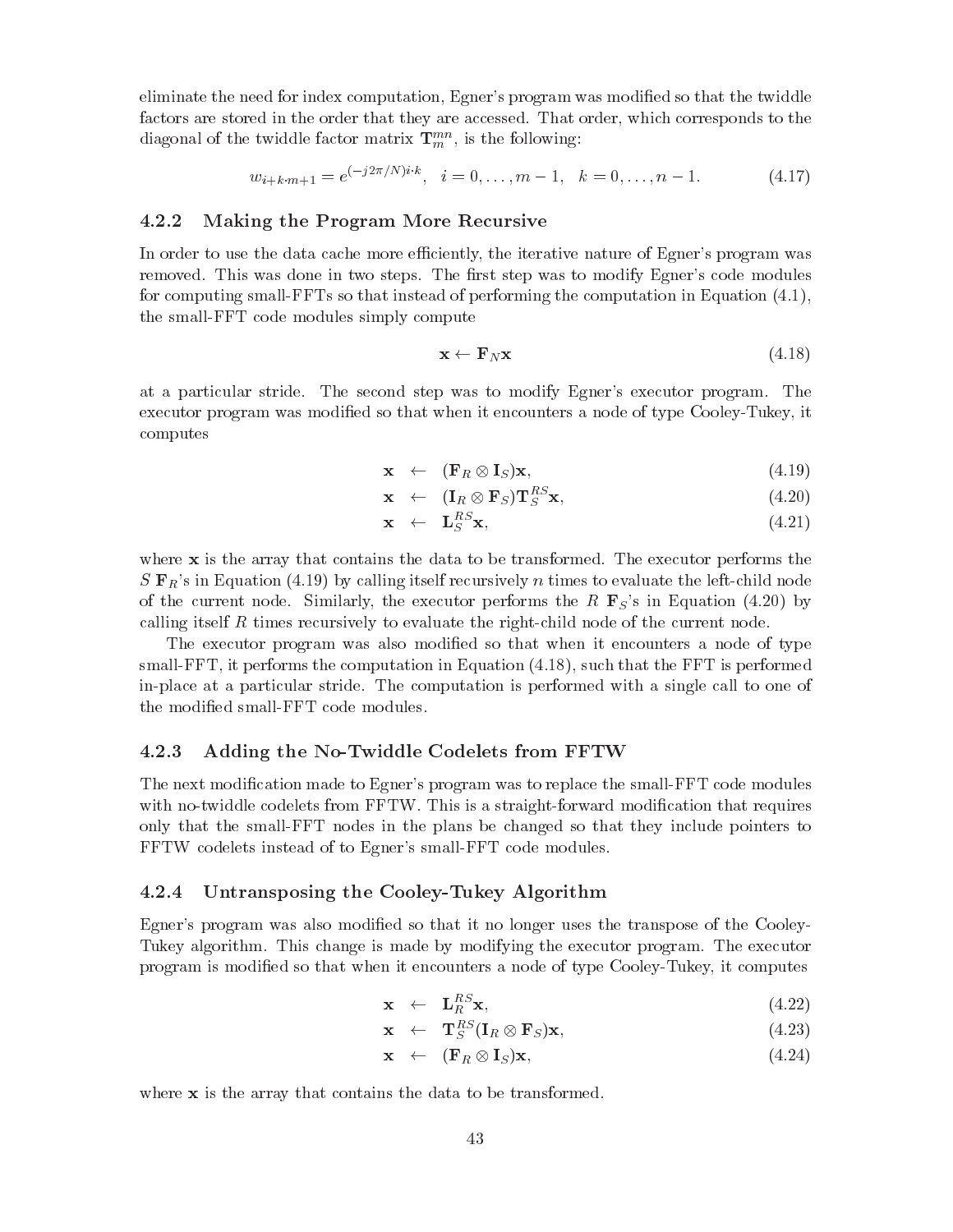### Adding the Twiddle Codelets from FFTW

In order to insert the twiddle codelets from FFTW, it is first necessary to untranspose the Cooley-Tukey algorithm, since each twiddle codelet computes

$$
\mathbf{x} \leftarrow (\mathbf{F}_R \otimes \mathbf{I}_S) \mathbf{T}_S^{RS} \mathbf{x},\tag{4.25}
$$

and the expression  $(\mathbf{r} \, \mathbb{R} \otimes \mathbf{I} \mathbb{S}) \, \mathbf{I} \, \mathbb{S}$  above not appear in the transposed version of the algorithm shown in Equation  $(4.8)$ . The method used to untranspose the algorithm was explained in the previous section. The next step in inserting the twiddle codelets into Egner's program is to create a new type of plan node. The new type of plan node is called a *twiddle node*, and is illustrated in Figure 4.8. An entire plan that includes two twiddle nodes is shown in





Figure 4.9. The plan corresponds to the decomposition shown in Figure  $4.4$ .



Figure 4.9: Plan with Twiddle Nodes Corresponding to the Decomposition in Figure 4.4

The last step in inserting the twiddle codelets is to modify the executor program so that it can accommodate the twiddle codelets. The executor program is modified so that when it encounters a node of type *twiddle*, it performs the following computations:

$$
\mathbf{x} \quad \leftarrow \quad \mathbf{L}_{R}^{RS} \mathbf{x}, \tag{4.26}
$$

$$
\mathbf{x} \quad \leftarrow \quad (\mathbf{I}_R \otimes \mathbf{F}_S) \mathbf{x}, \tag{4.27}
$$

$$
\mathbf{x} \quad \leftarrow \quad (\mathbf{F}_R \otimes \mathbf{I}_S) \mathbf{T}_S^{RS} \mathbf{x},\tag{4.28}
$$

where  $x$  is the array containing the data to be transformed. The executor performs the  $R$  $\mu$  s in Equation ( by  $\mu$  ) calling its line  $\mu$  calling its line of  $\mu$  is evaluate rights itself and of the current node The computation in Equation is performed with a single call to the twiddle codelet associated with the current node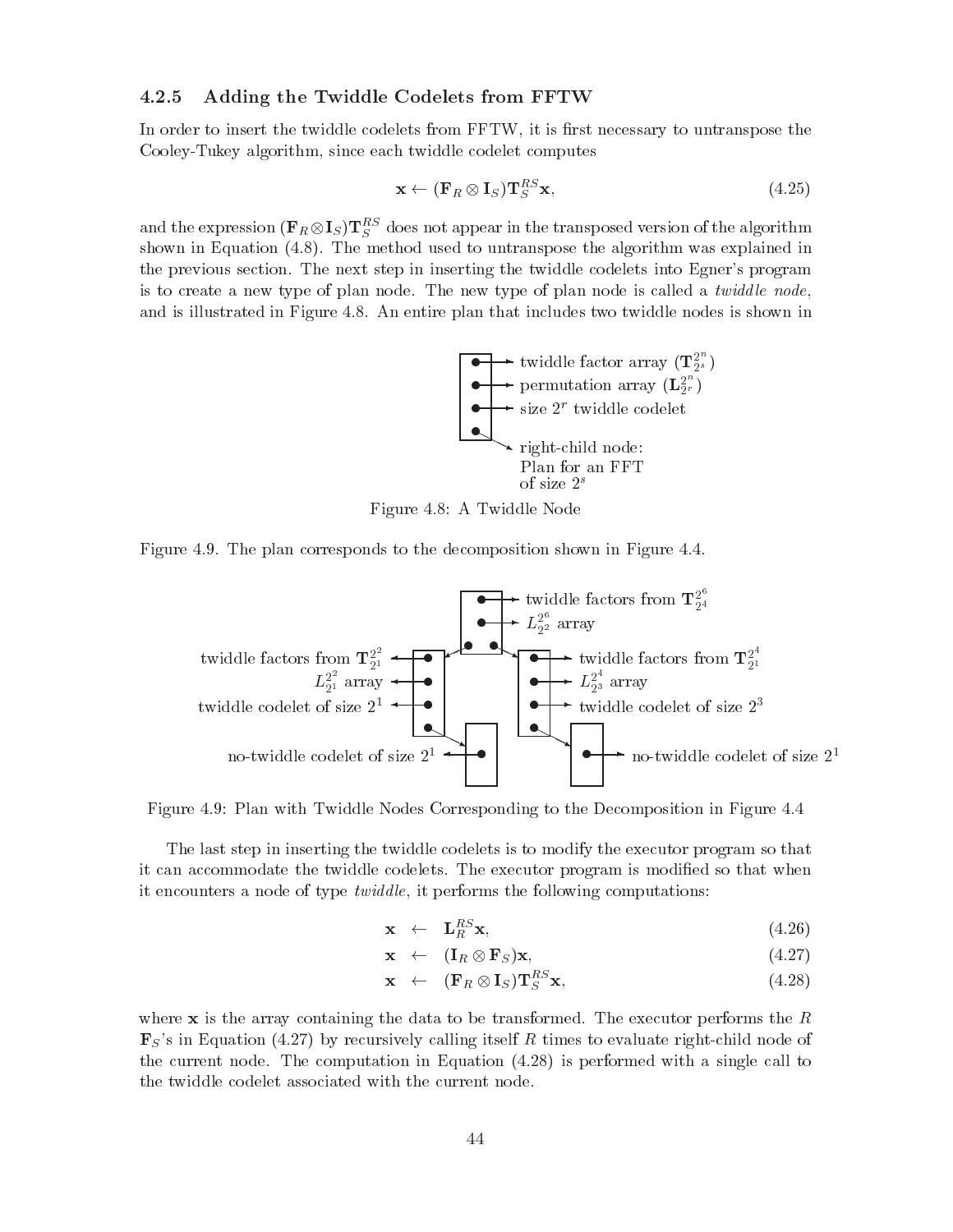#### 4.3 Results

Figure 4.10 shows the dynamic programming (DP) optimal decompositions for an unmodified version of Egner's program. As shown in the figure, the optimal decompositions tend to be somewhat balanced



Figure 4.10: DP Optimal Trees Found Using Egner's FFT Program

Figure 4.11 shows the improvement gained when the precomputed twiddle factors are stored in the order in which they are accessed instead of in the order that Egner originally used. The improvement in run-time is as much as  $50\%$  for FFTs of size  $2^+$  through  $2^+$ , but is only about  $\ell\gamma_0$  for FFTs of size  $Z^{**}$  through  $Z^{**}.$ 



Figure 4.11: Performance Comparison for Two Twiddle Factor Orderings

as shown in Figure . The Pierre order the twintight when the twist when the twisting when the twintight order ing is improved have a similar topology to the DP optimal decompositions for the original twiddle factor ordering, shown in Figure 4.10.

Figure 4.13 shows the improvement gained by making Egner's program more recursive. As snown in the ngure, there is little improvement for FFTs of size  $Z^\ast$  through  $Z^{\ast\ast}$ , but there is up to 30% improvement for the FFTs of size  $2^{**}$  through  $2^{**}$ . The reason for the improvement is that the more recursive algorithm uses the data cache more efficiently than the iterative algorithm. The reason that there is no improvement for FFT sizes smaller  ${\rm tan}~z^{-1}$  is that the size of the level-two cache on the computer used for the experiment is  $\mathfrak{sl}_2$  is a set  $\mathfrak{sl}_2$  bytes, and the size of each double precision complex number is  $\mathfrak{z}$  bytes. Inerefore, an entire array of up to 2<sup>--</sup> complex numbers can fit in the level-two cache.

Figures 4.14 and 4.15 show the DP optimal decompositions for the recursive version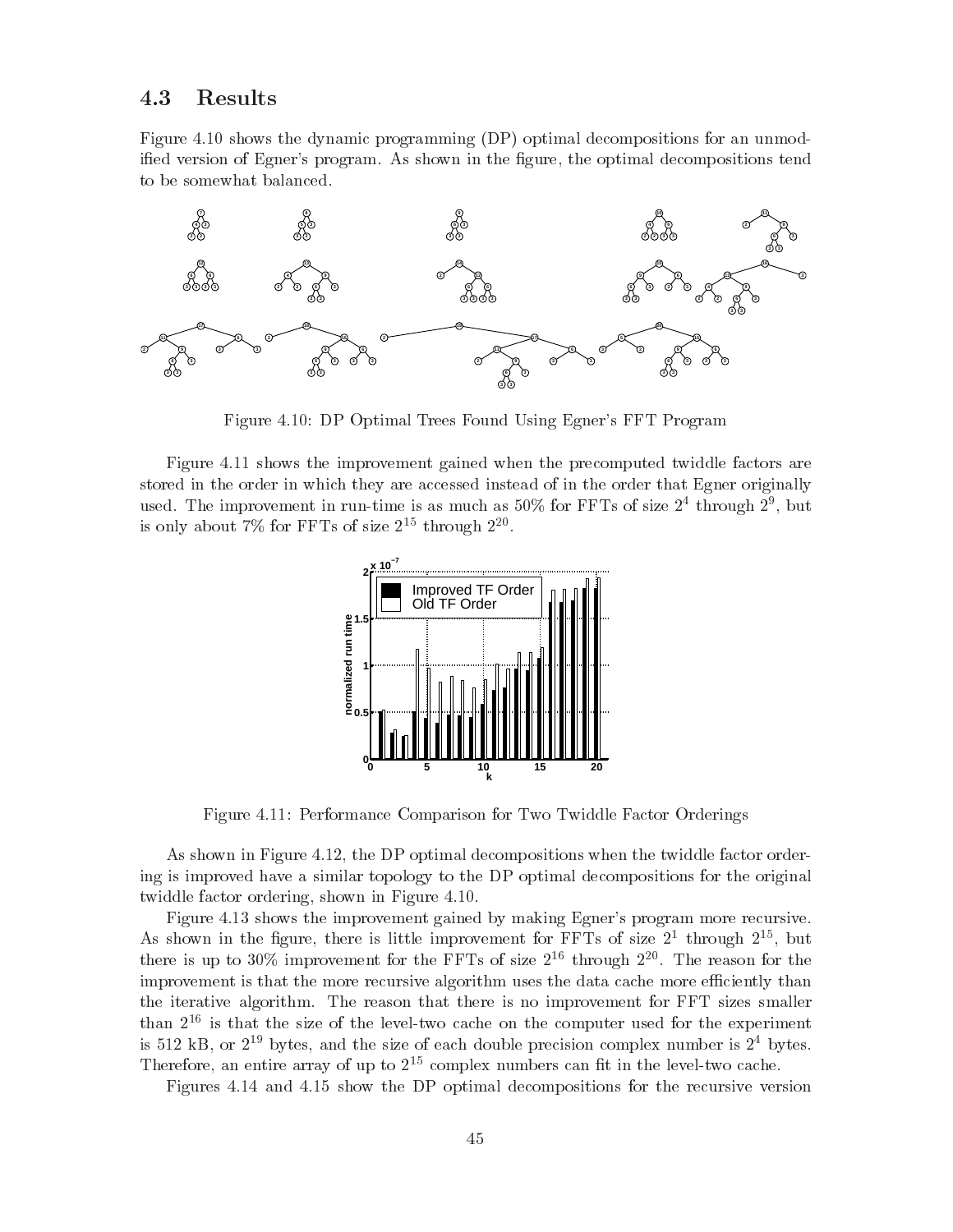

Figure DP Optimal Decompositions Using the Improved Twiddle Factor Ordering



Figure 4.13: The Result of Making Egner's Program More Recursive

of Egners program Comparing these space to Figure the medicine sees the those that the seed the optimal decompositions for the recursive version of the program are much more often right-expanded than the optimal decompositions for the iterative version.

Figure 4.16 shows the improvement gained when the no-twiddle codelets from FFTW are added to Egner's program. As shown in the figure, there is  $30-50\%$  improvement for most FFT sizes The improvement is due to the optimizing techniques used in the creation of the FFTW codelets and explained in [4].

Figure 4.17 shows the DP optimal decompositions for the version of Egner's program with the no-twiddle codelets inserted. As shown in the figure, all of the trees are completely right-expanded.

Figure 4.18 shows a comparison of the run times for the untransposed version of the Cooley-Tukey algorithm with run times for the transposed version of the algorithm. As shown in the figure, within the precision of the timer, which is about  $5\%$ , the two versions of the algorithm perform equally well

Figure 4.19 shows the DP optimal decompositions for the untransposed version of the Cooley-Tukey algorithm. Comparing Figures  $4.19$  and  $4.17$  one immediately sees that the optimal decompositions are the same no matter which version of the algorithm is used

Figure shows a comparison of the runtimes of Egners program with and without the twiddle codelets from FFTW inserted. As shown in the figure, there is almost zero improvement in performance within the precision of the timer. This result suggests that the twiddle factor multiplications performed inside the twiddle codelets are not significantly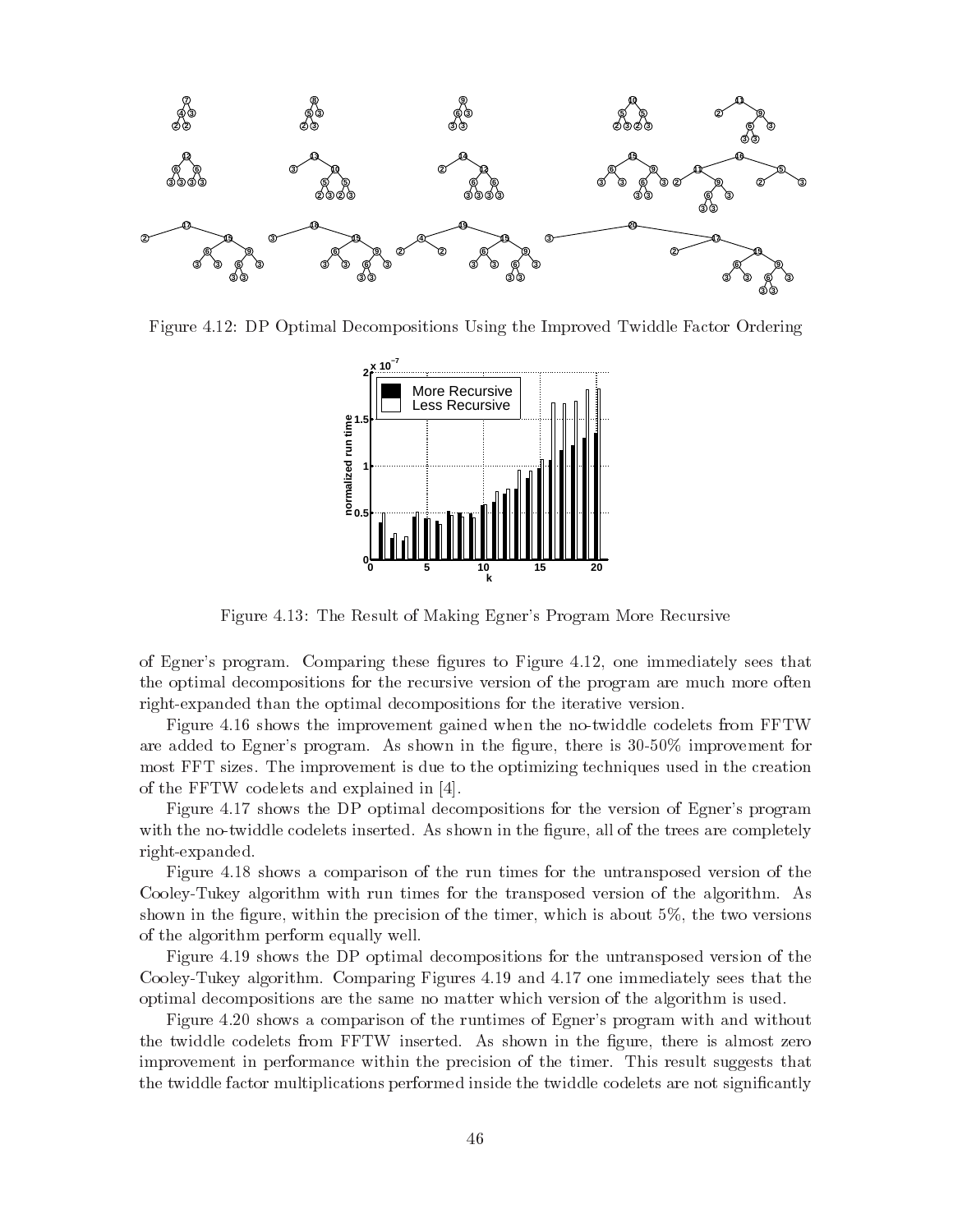

Figure DP Optimal Decompositions For the Recursive Implementation n --



Figure DP Optimal Decompositions for the Recursive Implementation n 
-

more efficient than the twiddle factor multiplications performed in a straight-forward manner outside of the codelets

Figure shows the DP optimal decompositions for the version of Egners program with twiddle codelets from  $\text{FFTW}$  inserted. Comparing this figure with Figure 4.17, one sees that there is little di-erence in the topology of the optimal decompositions with and without the twiddle codelets other than that left child nodes of size  $\mathfrak{z}^\circ$  occur more frequently when twiddle codelets are inserted

Figure shows the overall improvement made to Egners program by implementing the changes discussed above. As shown in the figure the overall improvement is typically about  $50\%$ .

Figure shows a comparison of Egners program with all of the modications to FFIW. As snown in the figure, FFIW is about 20% faster for FFIs larger than 2  $^\circ$  . The gap in performance between the two programs decreases for FFTs smaller than  $2^{zz}$ .

#### $4.4$ Conclusions

The following findings were presented in this chapter:

1. The recursive version of the Cooley-Tukey algorithm is up to  $30\%$  faster than the iterative version for FFT sizesthat exceed the size of the L cache on a pentium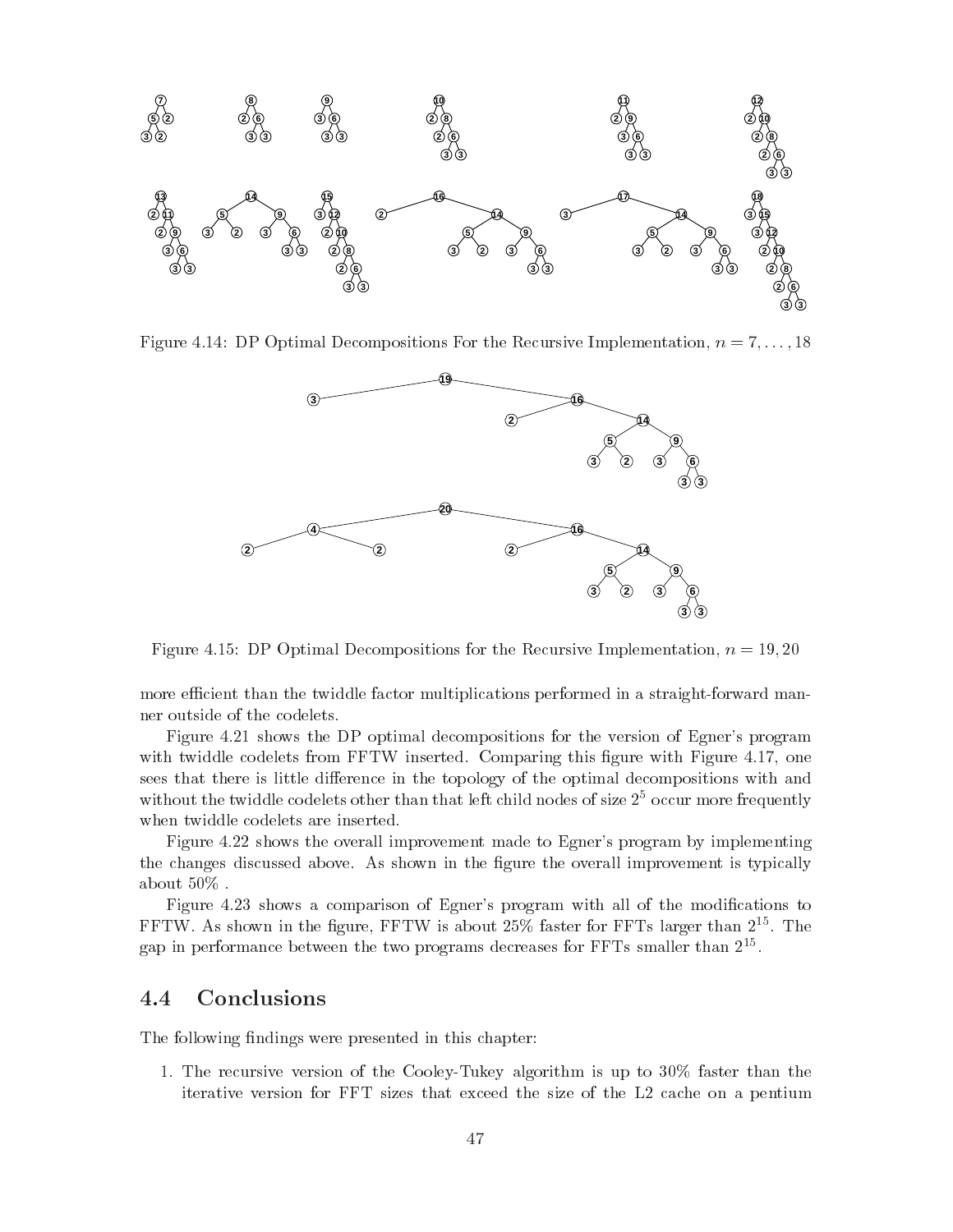

Figure 4.16: Egner's Program With and Without No-Twiddle Codelets Inserted



Figure 4.17: DP Optimal Decompositions with No-Twiddle Codelets Inserted

computer

- Storing the twiddle factors in the order that they will be accessed instead of the order of increasing powers of an  $N$ -th root of unity can result in about a  $40\%$  increase in performance for  ${\tt r}$   ${\tt r}$  is of size  ${\tt l}$  through  ${\tt l}$  .
- 3. The no-twiddle codelets from FFTW result in a  $30-50\%$  increase in performance when used instead of the hand-optimized implementations of algorithms from Nussbaumer as the base cases of the recursion in an FFT program The principal advantage that the no-twiddle codelets have over Egner's code for the small FFTs is that Egner has only code modules for base cases up to size  $\measuredangle$  , while FFTW has codelets for base cases up to size The FFTW codelets are machinegenerated and feature optimization that would be nearly impossible to implement by hand
- The twiddle factor multiplications performed inside the twiddle codelets from FFTW are not significantly more efficient than a straight-forward hand-coded implementation of the operation In other words an FFT implementation that uses notwiddle codelets from FFTW as the base cases of the recursion gains very little in terms of performance if the twiddle codelets are also inserted
- Transposing the CooleyTukey algorithm results in no change in the performance of the FFT computation
- 6. For an iterative implementation of the Cooley-Tukey FFT, somewhat balanced decompositions are optimal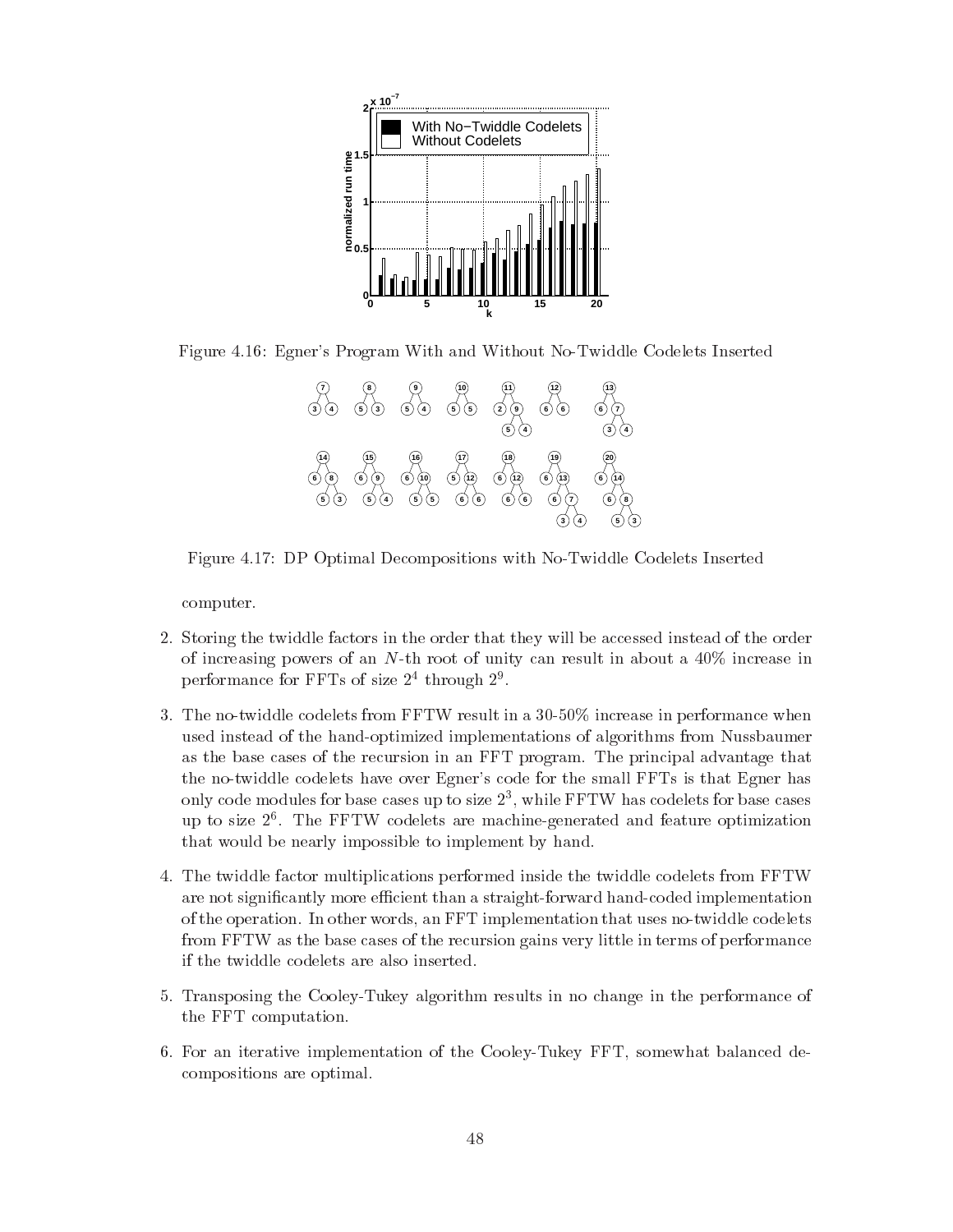

Figure 4.18: The Result of Transposing the Cooley-Tukey Algorithm



Figure 4.19: DP Optimal Decompositions Using Transposed Cooley-Tukey Algorithm

7. For a recursive implementation of the algorithm, right-expanded decompositions are optimal, even if there is no penalty associated with accessing extra arrays for nonright-expanded decompositions.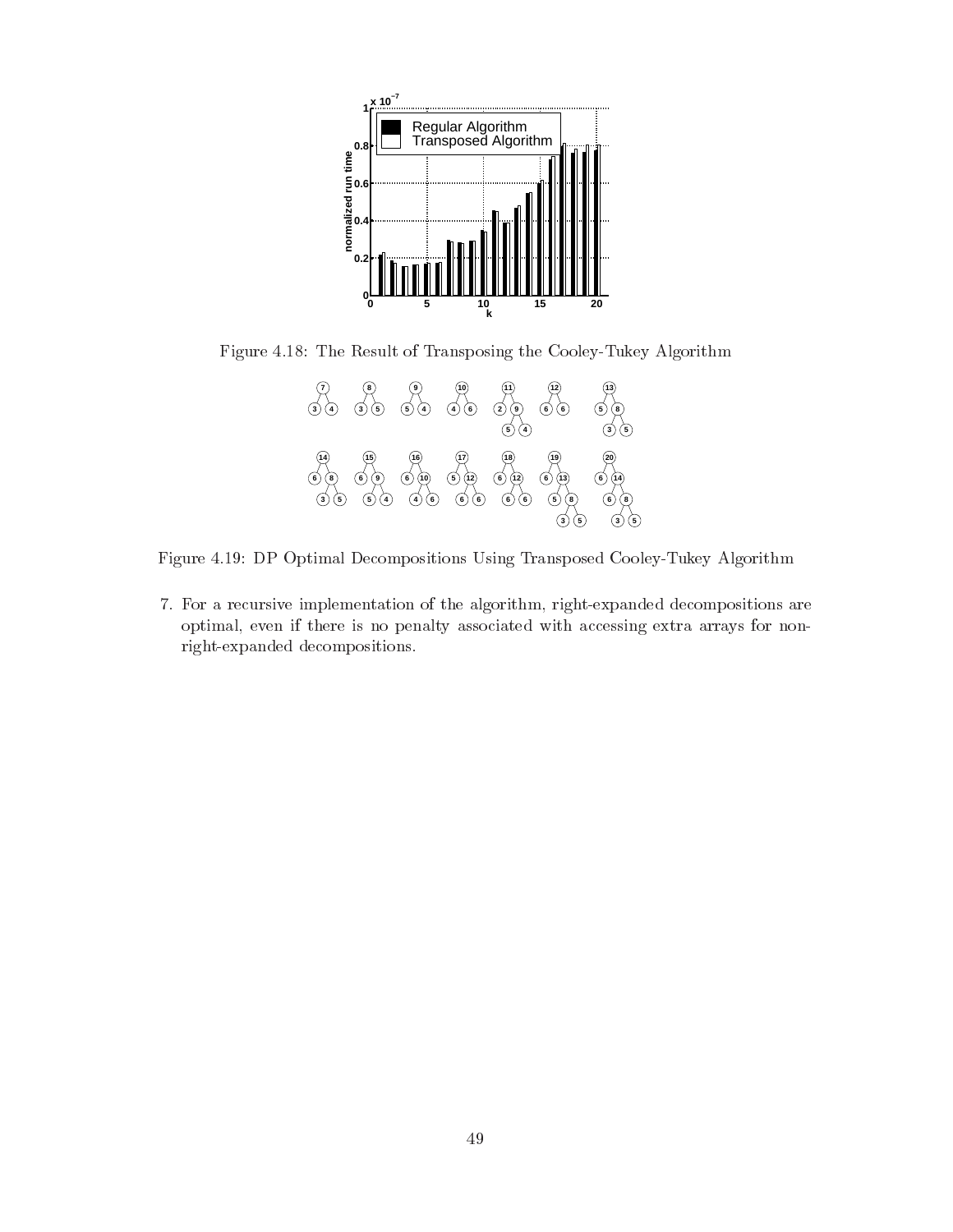

Figure Egners Program With and Without Twiddle Codelets Inserted



Figure DP Optimal Decompositions with Twiddle Codelets Inserted



Figure The Overall Improvement Made to Egners Program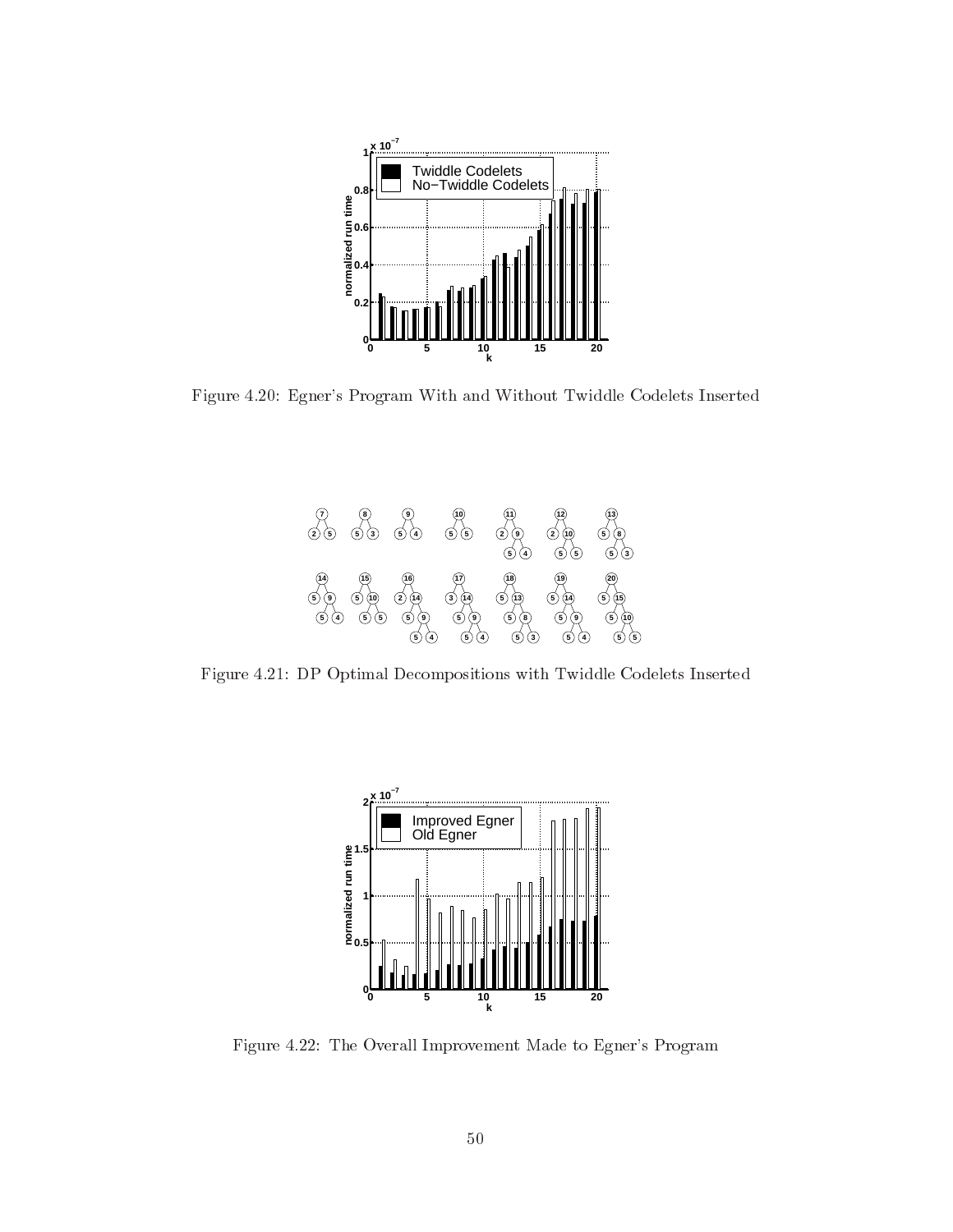

Figure FFTW vs the Improved Version of Egners Program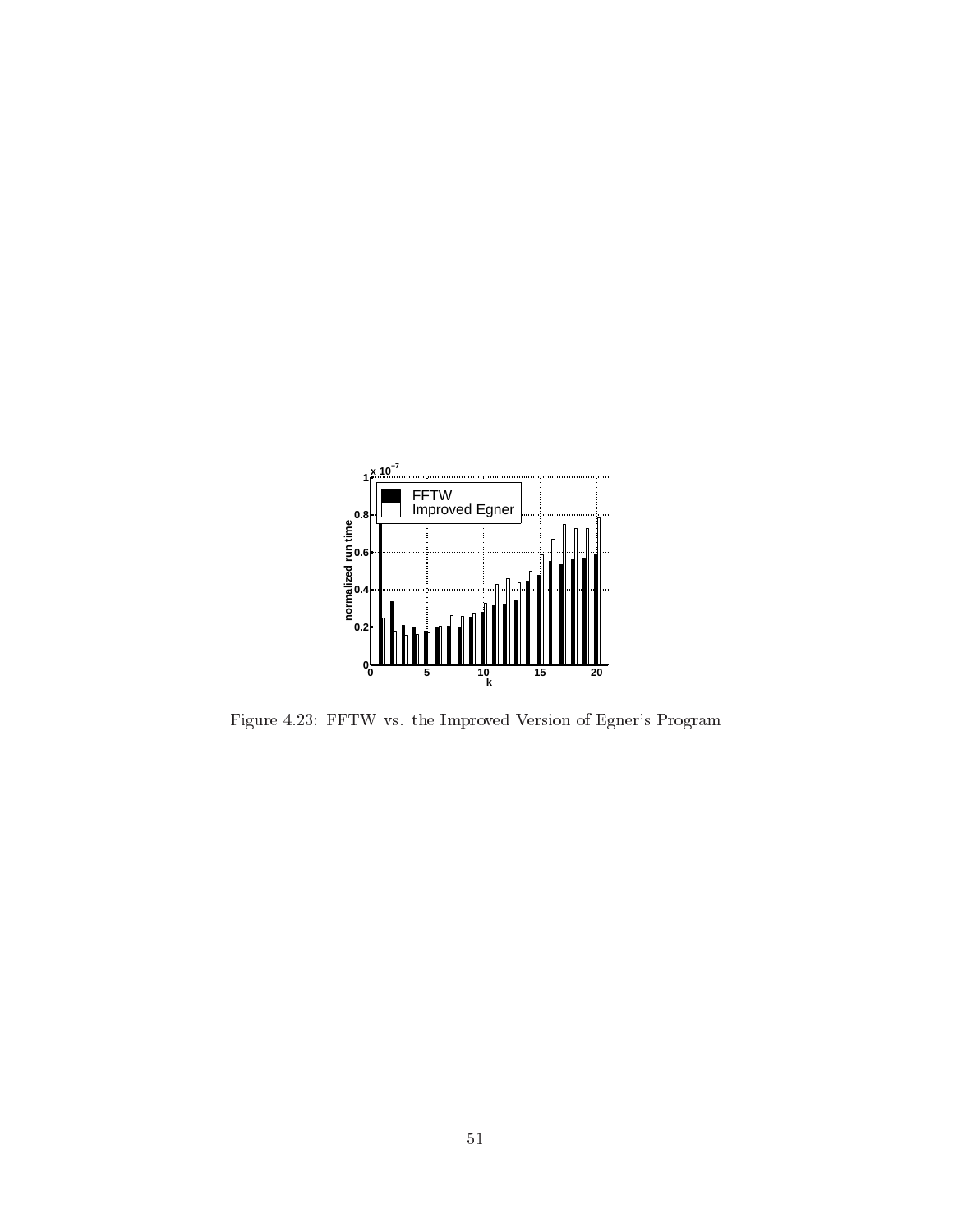## Chapter 5

## Conclusions and Future Work

ere the cooleyTukey we investigate the extension of the extension of distributions on the extension on the extension of the cooley performance of FFT programs on a modern computer architecture The reason for inves tigating the decompositions was to determine which topological features correspond to the fastest FFT implementations In Chapter it was shown that for FFTs of relatively small sizes—2" through 2""—the runtime for the average decomposition can be up to three times the runtime for the best decomposition It was also shown that a basic dynamic program ming search performs as well as an exhaustive search at finding fast decompositions, at least for **FFTs** of size 2<sup>+</sup> through 2<sup>++</sup>. Futhermore, two more sophisticated versions of dynamic programming—n-best DP and stride sensitive DP—were introduced, but neither proved more than basic decomposition of the attention of the attention of the contract of the composition of the contract of DP that the optimal decompositions for larger  $\texttt{Fr}$  is—sizes  $\texttt{Z}^+$  through  $\texttt{Z}^+$ —tend to be somewhat balanced

In Chapter 3, it was shown that if FFTW is modified so that it can use arbitrary decompositions to compute FFTs it is still no faster than when it can use only right expanded decompositions. Also, it was shown that basic DP performs as well as n-best DP and stride sensitive DP at finding fast decompositions for FFTW. Furthermore, it was shown that if not for the fact that balanced decompositions require extra arrays to be accessed and twiddle factor multiplications to be performed outside of codelets, the optimal decompositions for the expanded version of FFTW would be balanced. However, under normal conditions the best decompositions for the expanded version of FFTW are overwhelmingly right-expanded.

In Chapter 4, it was shown that a recursive version of the Cooley-Tukey algorithm may be up to 30% faster than a more iterative version for FFT sizes that exceed the size of the L cache on a Pentium computer Also it was shown that storing the twiddle factors in the order that they will be accessed instead of the order of increasing powers of an  $N$ -th root of unity can result in about a 40% increase in performance for FFT sizes of  $\boldsymbol{z}$  -through  $\mathcal{F}$ . Furthermore, it was shown that transposing the Cooley-Tukey algorithm results in no change in the performance of the FFT computation Moreover it was shown that for an iterative, in-place implementation of the Cooley-Tukey algorithm, somewhat balanced decompositions tend to be optimal, whereas for a recursive, in-place implementation of the algorithm, right-expanded decompositions are optimal. Lastly, it was shown that even with all of the optimizations made to Egner's program, it is still not as fast as FFTW. In fact, the unmodified version of FFTW was shown to be faster than all other FFT implementations discussed in this report

In the future, we will take several steps to extend this research. In particular, we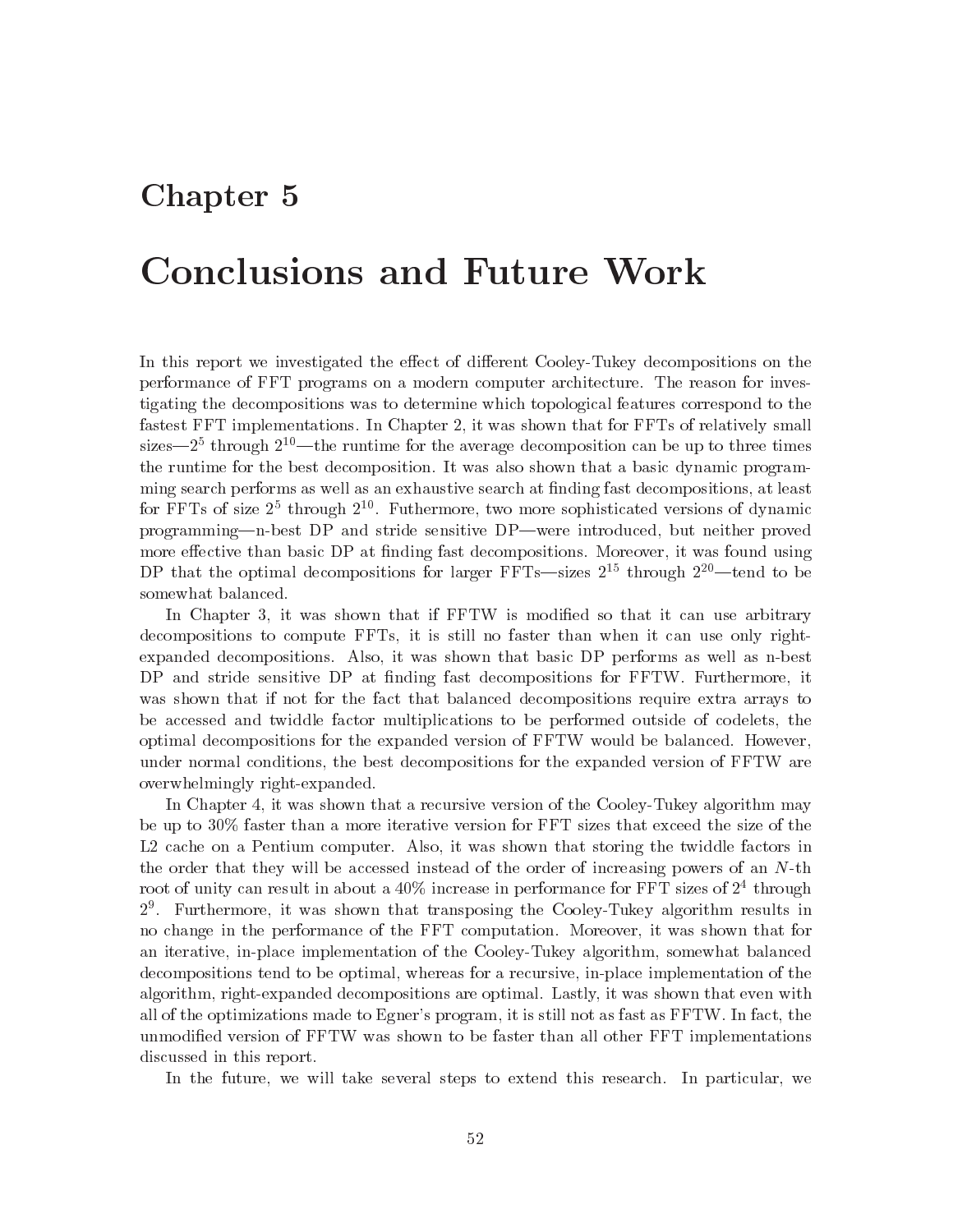plan to conduct experiments using architectures other than Pentium, including parallel architectures. In addition, we plan to study compilers more closely in order to learn how to write source code that can be compiled into the most efficient assembly code possible. Furthermore, we plan to use tools such as a profiler, a performance counter, and a cache simulator in the design of future programs. Finally, we plan to expand the research to include transforms other than the FFT, such as the discrete cosine transform and wavelet transforms